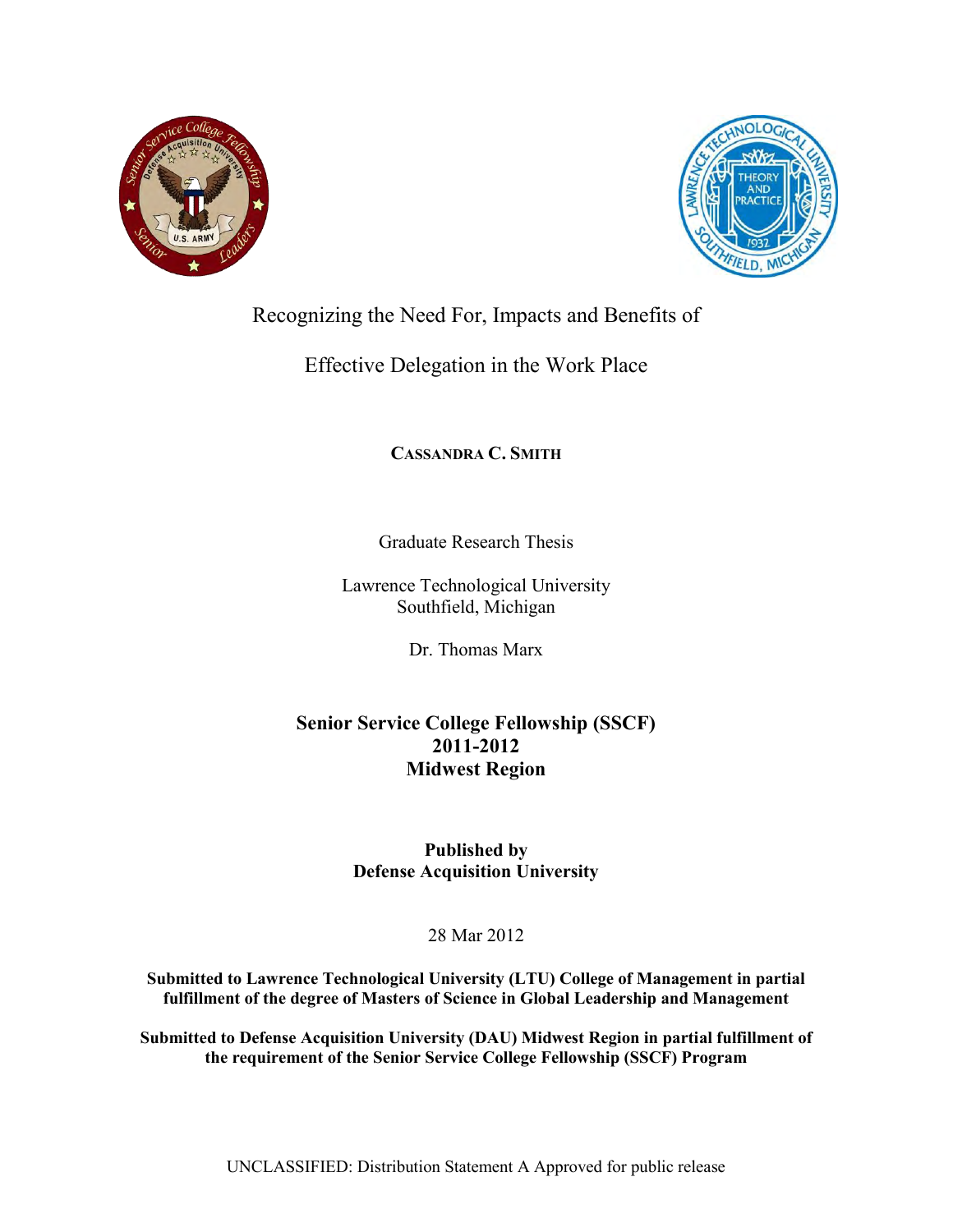| <b>Report Documentation Page</b>                                                                                                                                                                                                                                                                                                                                                                                                                                                                                                                                                                                                                                                                                                                                                                                                                                   | Form Approved<br>OMB No. 0704-0188 |                                                  |  |  |  |  |
|--------------------------------------------------------------------------------------------------------------------------------------------------------------------------------------------------------------------------------------------------------------------------------------------------------------------------------------------------------------------------------------------------------------------------------------------------------------------------------------------------------------------------------------------------------------------------------------------------------------------------------------------------------------------------------------------------------------------------------------------------------------------------------------------------------------------------------------------------------------------|------------------------------------|--------------------------------------------------|--|--|--|--|
| Public reporting burden for the collection of information is estimated to average 1 hour per response, including the time for reviewing instructions, searching existing data sources, gathering and<br>maintaining the data needed, and completing and reviewing the collection of information. Send comments regarding this burden estimate or any other aspect of this collection of information,<br>including suggestions for reducing this burden, to Washington Headquarters Services, Directorate for Information Operations and Reports, 1215 Jefferson Davis Highway, Suite 1204, Arlington<br>VA 22202-4302. Respondents should be aware that notwithstanding any other provision of law, no person shall be subject to a penalty for failing to comply with a collection of information if it<br>does not display a currently valid OMB control number. |                                    |                                                  |  |  |  |  |
| 1. REPORT DATE                                                                                                                                                                                                                                                                                                                                                                                                                                                                                                                                                                                                                                                                                                                                                                                                                                                     | 2. REPORT TYPE                     | <b>3. DATES COVERED</b>                          |  |  |  |  |
| 28 MAY 2012                                                                                                                                                                                                                                                                                                                                                                                                                                                                                                                                                                                                                                                                                                                                                                                                                                                        | <b>Academic Thesis</b>             | 28-05-2012 to 28-05-2012                         |  |  |  |  |
| 4. TITLE AND SUBTITLE                                                                                                                                                                                                                                                                                                                                                                                                                                                                                                                                                                                                                                                                                                                                                                                                                                              |                                    | <b>5a. CONTRACT NUMBER</b>                       |  |  |  |  |
| Recognizing the Need For, Impacts and Benefits of Effective Delegation in<br>the Work Place                                                                                                                                                                                                                                                                                                                                                                                                                                                                                                                                                                                                                                                                                                                                                                        |                                    | 5b. GRANT NUMBER                                 |  |  |  |  |
|                                                                                                                                                                                                                                                                                                                                                                                                                                                                                                                                                                                                                                                                                                                                                                                                                                                                    |                                    | 5c. PROGRAM ELEMENT NUMBER                       |  |  |  |  |
| 6. AUTHOR(S)                                                                                                                                                                                                                                                                                                                                                                                                                                                                                                                                                                                                                                                                                                                                                                                                                                                       |                                    | <b>5d. PROJECT NUMBER</b>                        |  |  |  |  |
| <b>Cassandra Smith</b>                                                                                                                                                                                                                                                                                                                                                                                                                                                                                                                                                                                                                                                                                                                                                                                                                                             |                                    | <b>5e. TASK NUMBER</b>                           |  |  |  |  |
|                                                                                                                                                                                                                                                                                                                                                                                                                                                                                                                                                                                                                                                                                                                                                                                                                                                                    |                                    | 5f. WORK UNIT NUMBER                             |  |  |  |  |
| 7. PERFORMING ORGANIZATION NAME(S) AND ADDRESS(ES)                                                                                                                                                                                                                                                                                                                                                                                                                                                                                                                                                                                                                                                                                                                                                                                                                 |                                    | 8. PERFORMING ORGANIZATION                       |  |  |  |  |
| U.S. Army TACOM, 6501 E. 11 Mile Rd, Cassandra                                                                                                                                                                                                                                                                                                                                                                                                                                                                                                                                                                                                                                                                                                                                                                                                                     |                                    | <b>REPORT NUMBER</b><br>; 422625                 |  |  |  |  |
| Smith, Warren, Mi, 48397-5000                                                                                                                                                                                                                                                                                                                                                                                                                                                                                                                                                                                                                                                                                                                                                                                                                                      |                                    |                                                  |  |  |  |  |
| 9. SPONSORING/MONITORING AGENCY NAME(S) AND ADDRESS(ES)                                                                                                                                                                                                                                                                                                                                                                                                                                                                                                                                                                                                                                                                                                                                                                                                            |                                    | 10. SPONSOR/MONITOR'S ACRONYM(S)                 |  |  |  |  |
| U.S. Army TACOM, 6501 East Eleven Mile Rd, Cassandra Smith,                                                                                                                                                                                                                                                                                                                                                                                                                                                                                                                                                                                                                                                                                                                                                                                                        |                                    | <b>TARDEC</b>                                    |  |  |  |  |
| Warren, Mi, 48397-5000                                                                                                                                                                                                                                                                                                                                                                                                                                                                                                                                                                                                                                                                                                                                                                                                                                             |                                    | <b>11. SPONSOR/MONITOR'S REPORT</b><br>NUMBER(S) |  |  |  |  |
|                                                                                                                                                                                                                                                                                                                                                                                                                                                                                                                                                                                                                                                                                                                                                                                                                                                                    |                                    | #22625                                           |  |  |  |  |
| 12. DISTRIBUTION/AVAILABILITY STATEMENT<br>Approved for public release; distribution unlimited                                                                                                                                                                                                                                                                                                                                                                                                                                                                                                                                                                                                                                                                                                                                                                     |                                    |                                                  |  |  |  |  |
| <b>13. SUPPLEMENTARY NOTES</b>                                                                                                                                                                                                                                                                                                                                                                                                                                                                                                                                                                                                                                                                                                                                                                                                                                     |                                    |                                                  |  |  |  |  |
| <b>Masters Thesis</b>                                                                                                                                                                                                                                                                                                                                                                                                                                                                                                                                                                                                                                                                                                                                                                                                                                              |                                    |                                                  |  |  |  |  |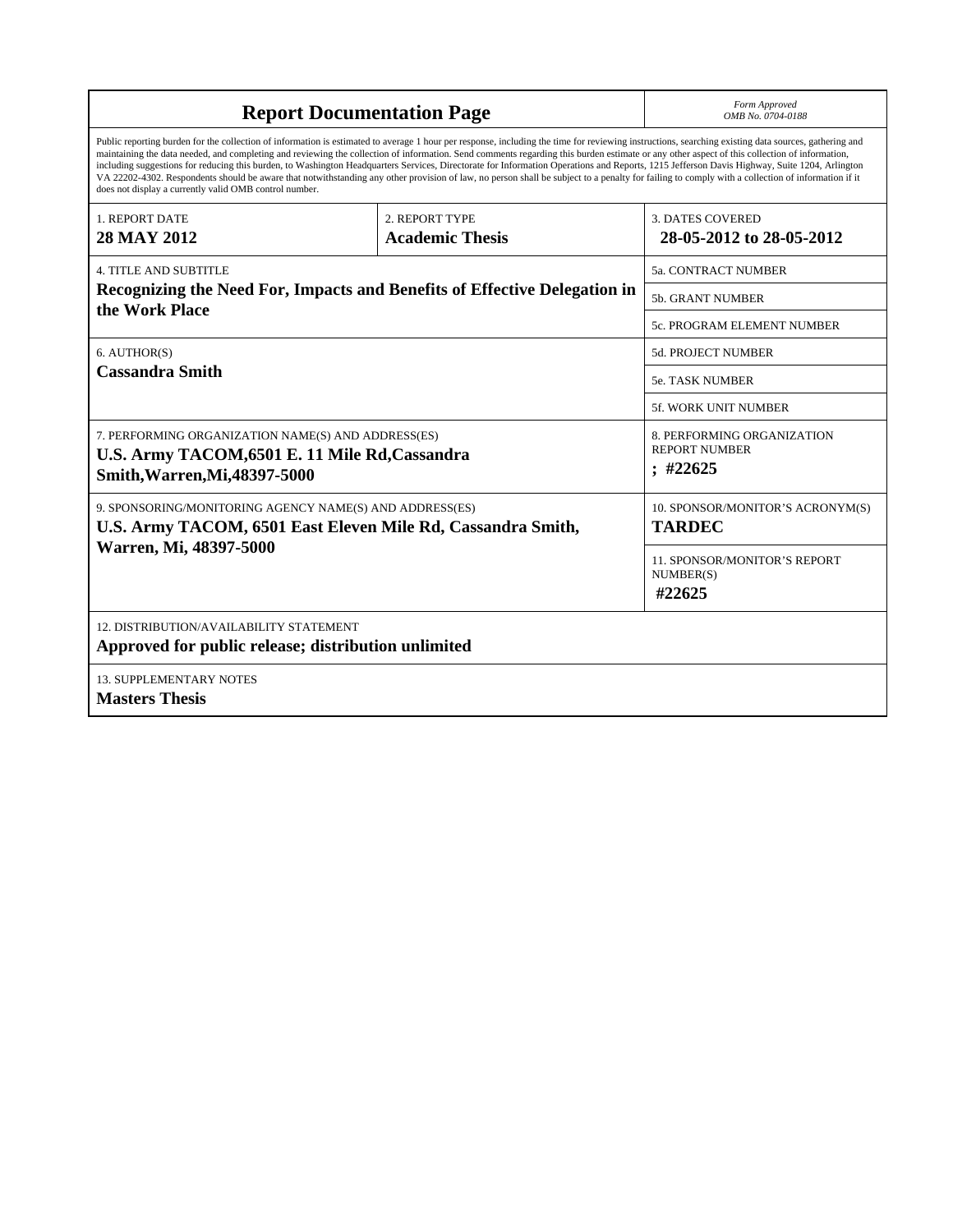#### 14. ABSTRACT

**Effective delegation is an essential component of a manager " s job. It is a critical leadership skill for improving the efficiency and motivation of supervisors and employees (Heller, 1998). This study examines delegation practices by senior leaders at the Tank - Automotive and Armaments Command (TACOM) Life Cycle Management Command (LCMC). A significant part of the project examined why leaders do not delegate and the extent to which these factors exist within the TACOM LCMC community. The research is important because it underscores and reinforces the critical role delegation plays in the success of organizations (Khandwalla, 2004). The findings are based on surveying civilian (GS-14/ NH 04 and above to include Senior Executive Service members), and military leaders (O5, Lieutenant Colonel, and above, to include General Officers). The methodology used to collect data for this research was mixed methodology consisting of both quantitative and qualitative approaches. The data were collected through a survey sent to 710 GS-14/NH 04 and higher, and active duty Officers O5 and above, at the TACOM LCMC through web-based Survey Monkey software. The main findings from the research were 70% of senior leaders responded that they routinely delegate and 20% responding that they delegate often. The remaining 10%** was split among ?sometimes", ?rarely", and ?not at all". The factor rated highest by **senior leaders when considering delegating responsibilities was that the responsibility fell within the** employee"s job duties. When leaders choose not to delegate, key reasons cited were too much up **front work, prior bad experience, guilt of increasing subordinates workload, and too much monitoring** required. Only ?bad experience " showed a statistical difference between those leaders having 31-45 **direct reporting employees, and those with over 45 direct reports. The research findings also show that the method of delegation (e-mail, telephone, face to face and 3rd party stakeholder) does not have a statistically** significant impact on leaders  $‟$ ; motivation to delegate.

15. SUBJECT TERMS

| 16. SECURITY CLASSIFICATION OF: |                             | 17. LIMITATION OF<br>ABSTRACT | 18 NUMBER<br>OF PAGES | 19a. NAME OF<br><b>RESPONSIBLE PERSON</b> |  |
|---------------------------------|-----------------------------|-------------------------------|-----------------------|-------------------------------------------|--|
| a. REPORT<br>unclassified       | b. ABSTRACT<br>unclassified | c. THIS PAGE<br>unclassified  | <b>Public Release</b> | 67                                        |  |

**Standard Form 298 (Rev. 8-98)** Prescribed by ANSI Std Z39-18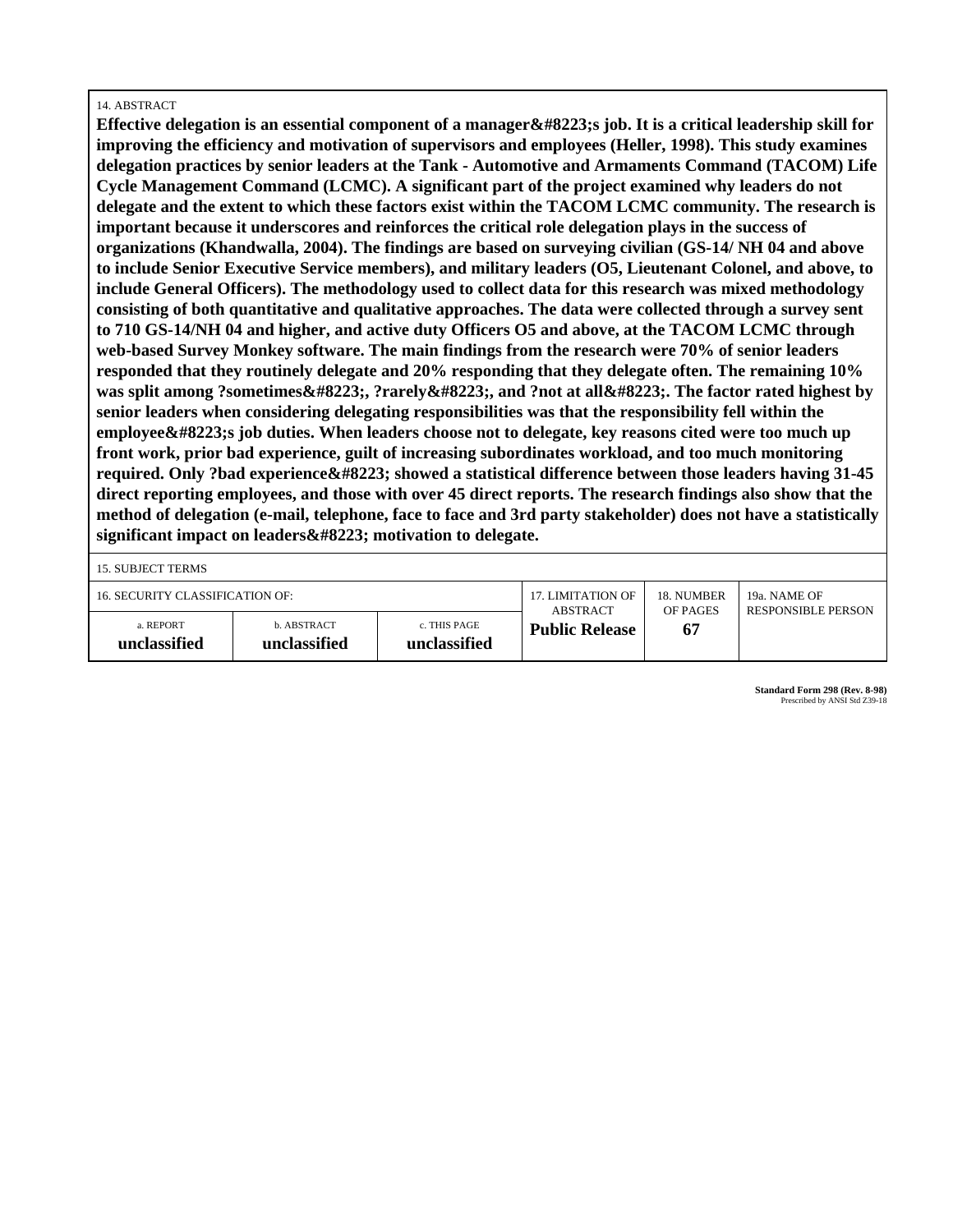## **Approval Page**

**Title:** Recognizing the Need For, Impacts and Benefits of Effective Delegation In the Work Place

**Author:** Cassandra C. Smith

**Organization:** PEO, Ground Combat Systems (Robotic Systems Joint Project Office)

**Date of Paper**: 19 Mar 2012

**IRB Approval:** Date: 30 Nov 11

**OPSEC Approval:** Date: 7 Mar 12

Approval: Date:

Approval: Date:

Approval: Date:

Submission Date to DAU Library:

Submission Date to Acquisition Research Journal: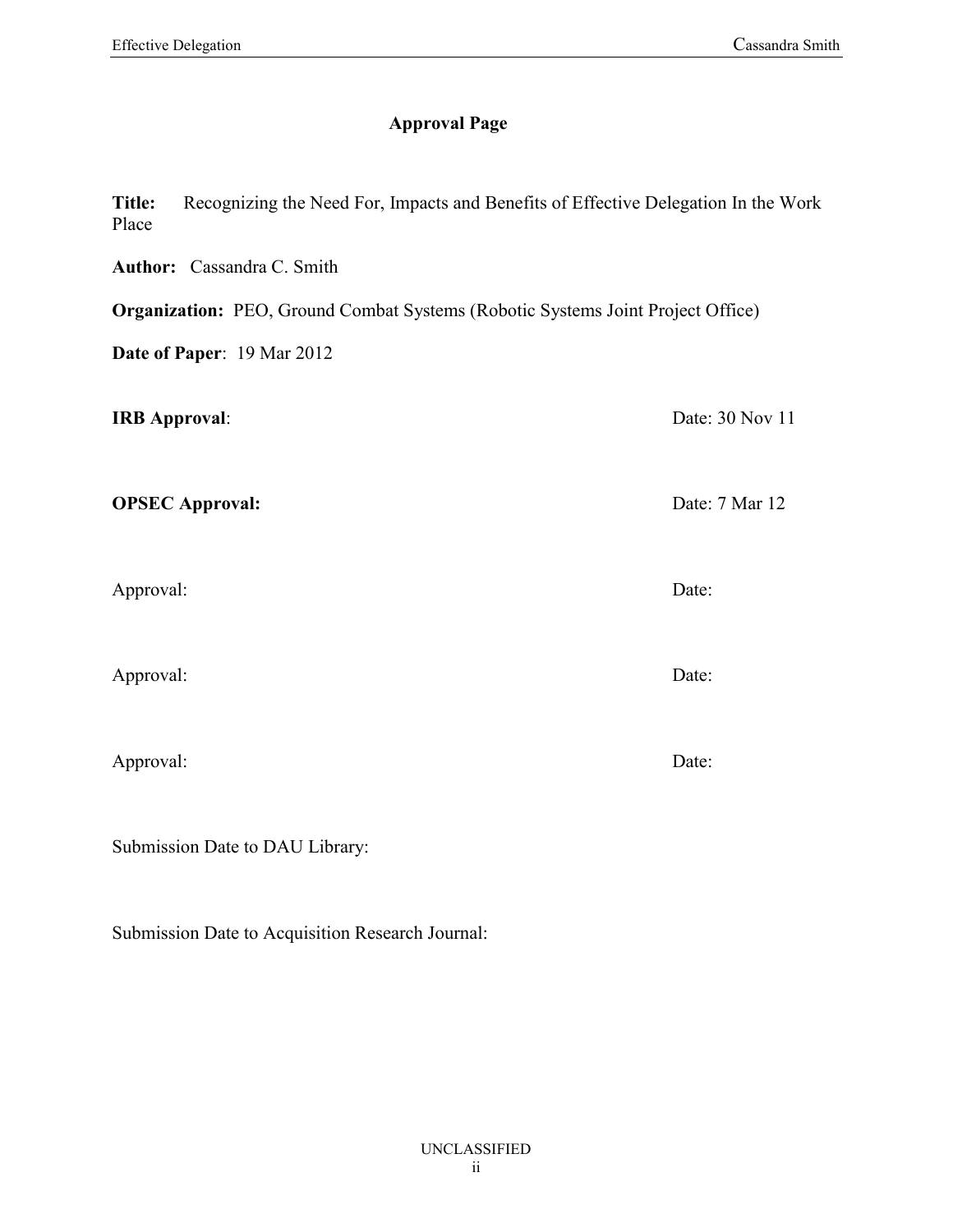## **Table of Contents**

| 39 |
|----|
|    |
|    |
|    |
|    |
|    |
|    |
|    |
|    |
|    |
|    |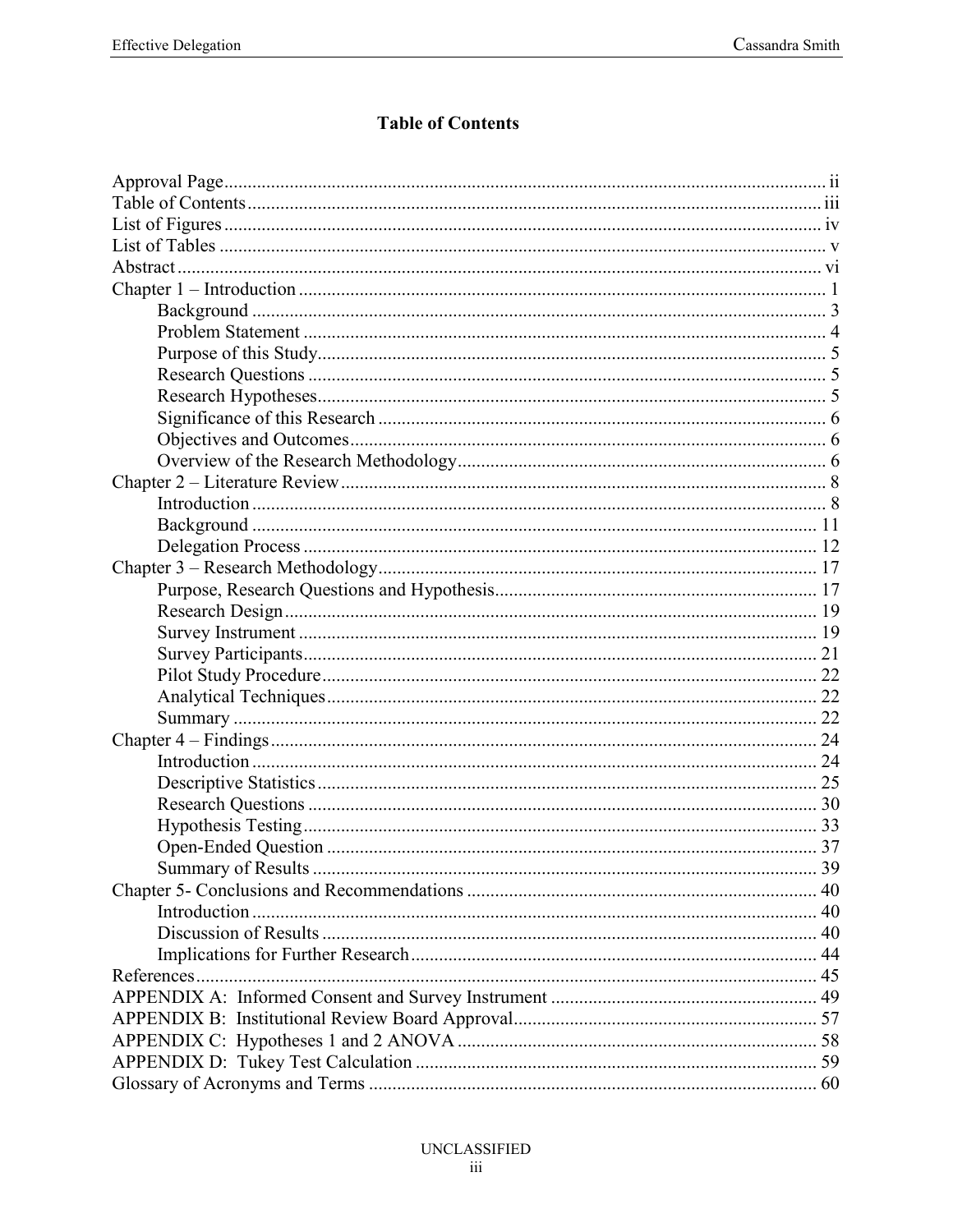# **List of Figures**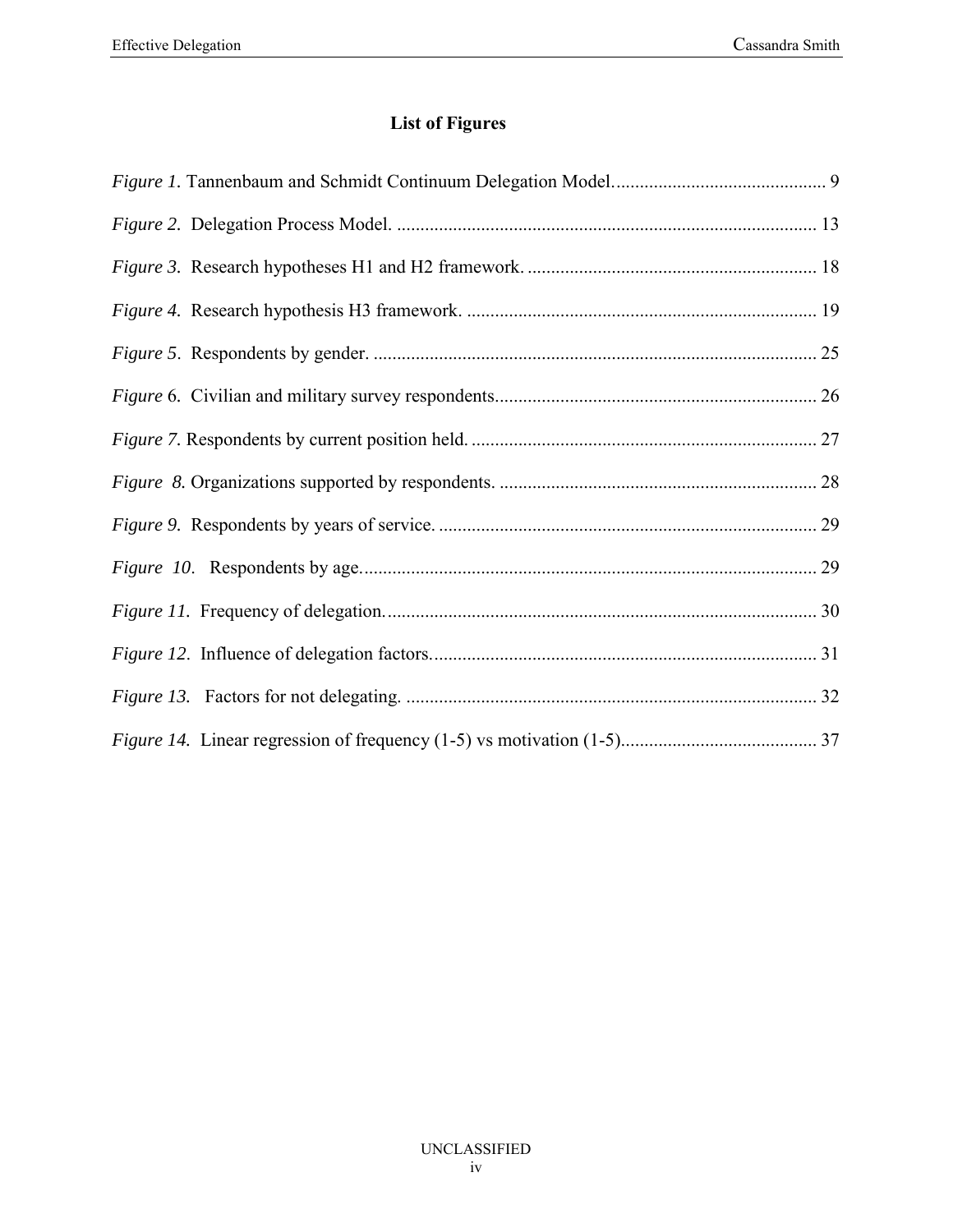## **List of Tables**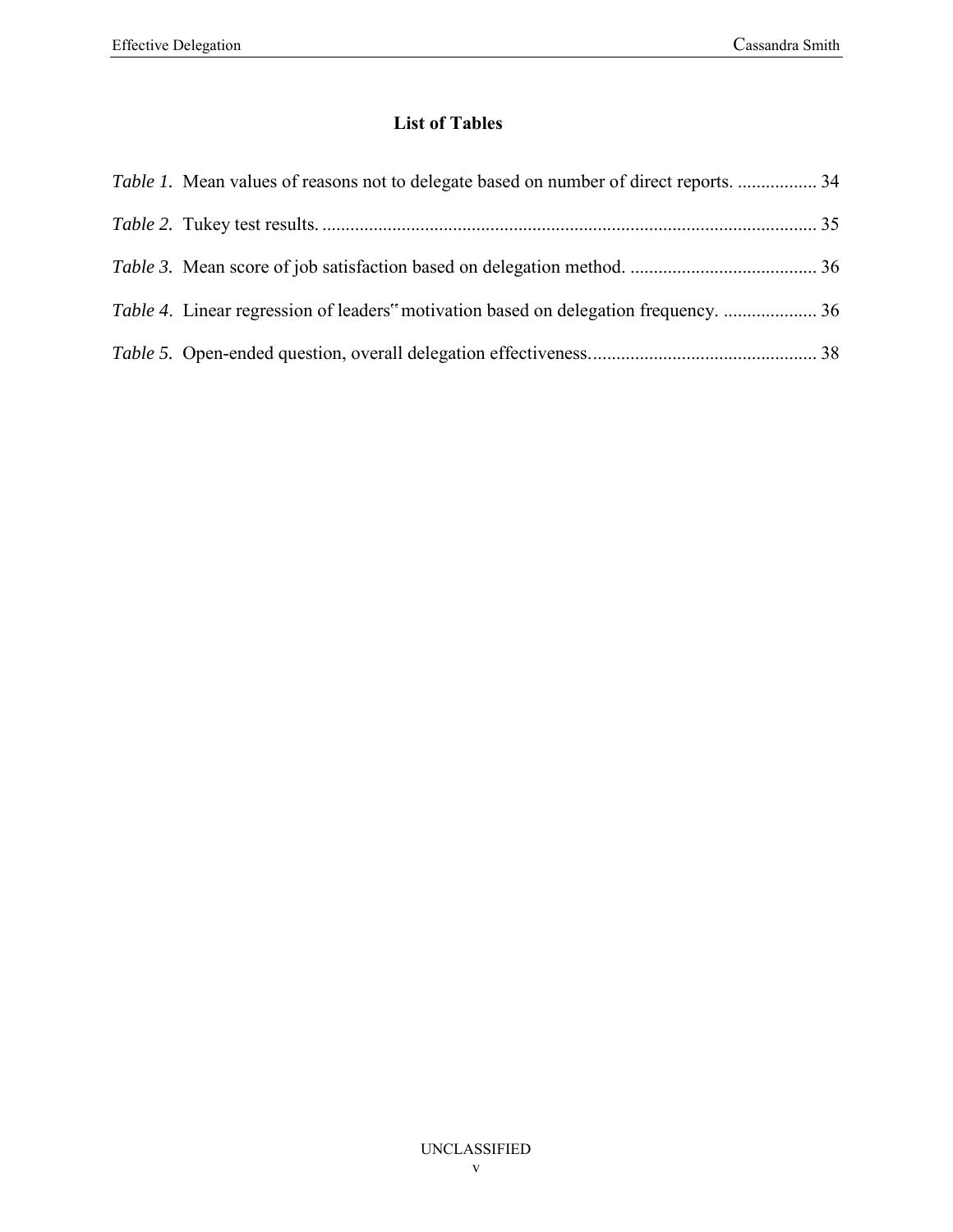#### **Abstract**

Effective delegation is an essential component of a manager"s job. It is a critical leadership skill for improving the efficiency and motivation of supervisors and employees (Heller, 1998). This study examines delegation practices by senior leaders at the Tank - Automotive and Armaments Command (TACOM) Life Cycle Management Command (LCMC). A significant part of the project examined why leaders do not delegate and the extent to which these factors exist within the TACOM LCMC community. The research is important because it underscores and reinforces the critical role delegation plays in the success of organizations (Khandwalla, 2004). The findings are based on surveying civilian (GS-14/ NH 04 and above to include Senior Executive Service members), and military leaders (O5, Lieutenant Colonel, and above, to include General Officers). The methodology used to collect data for this research was mixed methodology consisting of both quantitative and qualitative approaches. The data were collected through a survey sent to 710 GS-14/NH 04 and higher, and active duty Officers O5 and above, at the TACOM LCMC through web-based Survey Monkey software. The main findings from the research were 70% of senior leaders responded that they routinely delegate and 20% responding that they delegate often. The remaining 10% was split among , sometimes", , rarely", and "not at all". The factor rated highest by senior leaders when considering delegating responsibilities was that the responsibility fell within the employee"s job duties. When leaders choose not to delegate, key reasons cited were too much up front work, prior bad experience, guilt of increasing subordinates workload, and too much monitoring required. Only "bad experience" showed a statistical difference between those leaders having 31-45 direct reporting employees, and those with over 45 direct reports. The research findings also show that the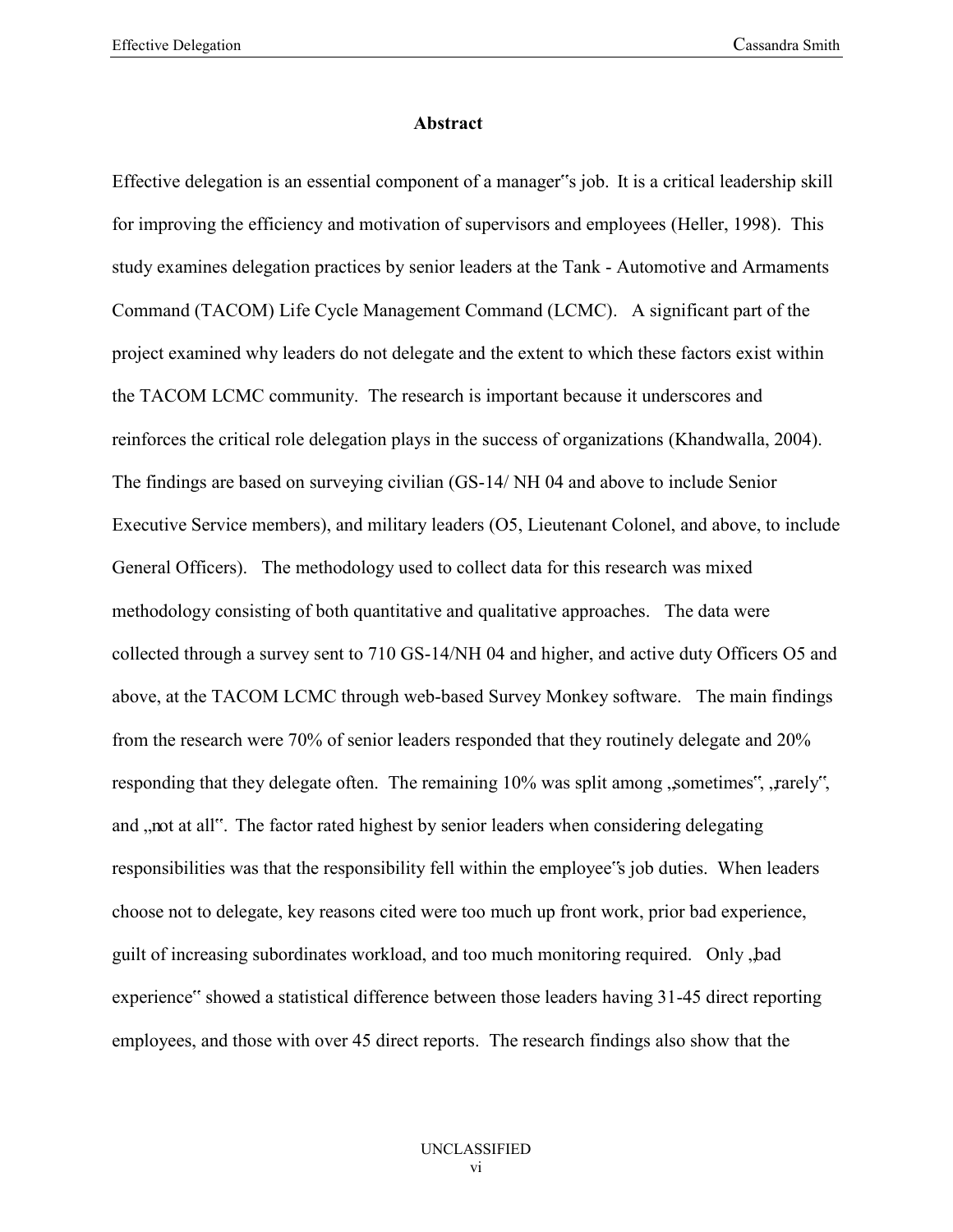method of delegation (e-mail, telephone, face to face and 3<sup>rd</sup> party stakeholder) does not have a statistically significant impact on leaders" motivation to delegate.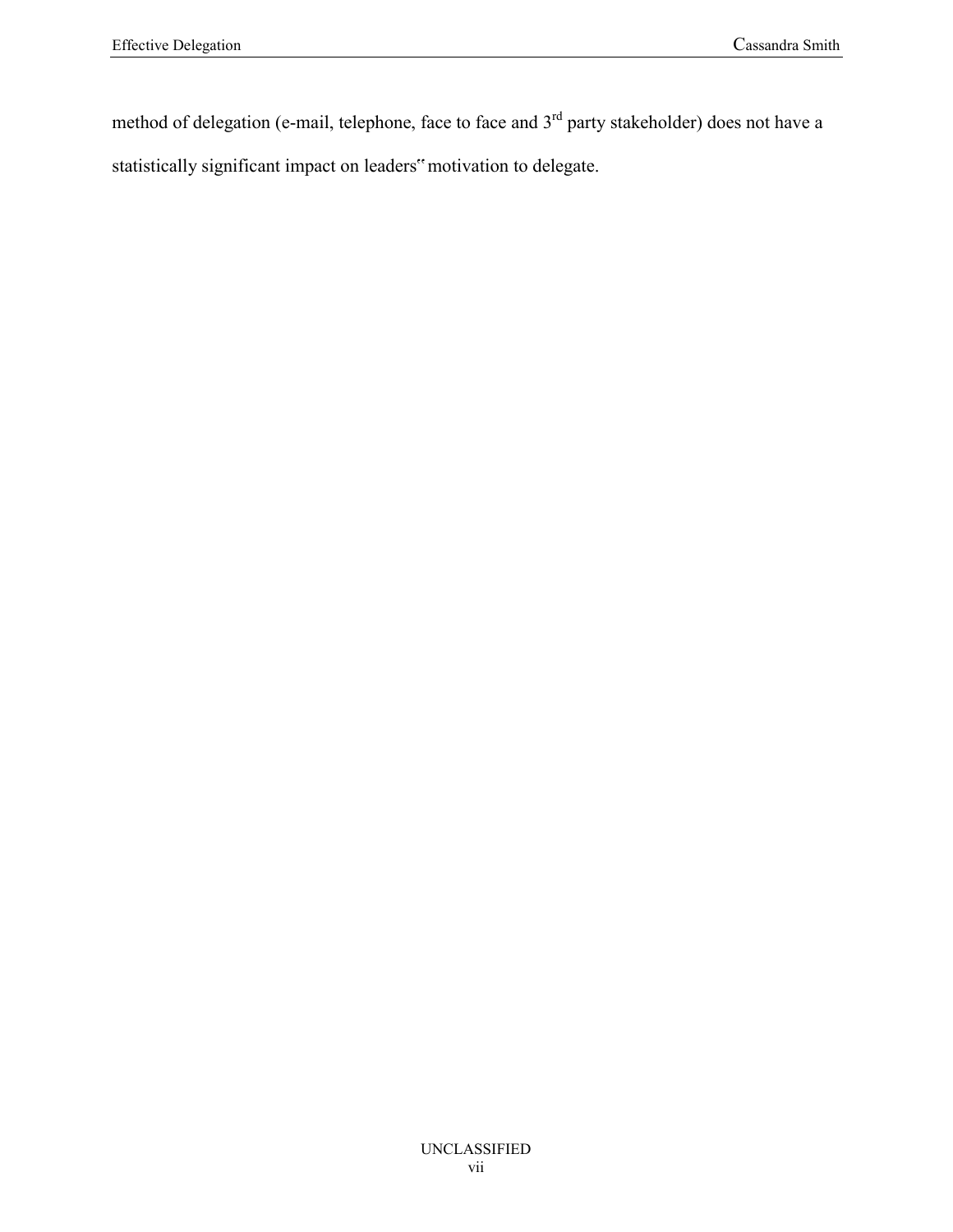#### **Chapter 1 – Introduction**

 Organizations are dynamic, complex entities. A crucial aspect of how successful they are in executing their missions and objectives is how effectively responsibilities and tasks are delegated. A senior leader"s time is a precious commodity that is to be wisely invested in managerial activities that she is uniquely suited to accomplish (Hughes, 2012). In a large majority of organizations, it is not possible or practical for a sole individual to carry out all necessary activities to create, sustain and grow a viable enterprise. Thus, delegation is a critical leadership skill (Gazda, 2002). This reality applies to profit making, charitable, military and governmental institutions. Moreover, the wireless revolution and permeation of information technology in the last 15 years have made business interaction and communications fast, continual, and seemingly less intrusive in daily living. With advances in internet speed, remote and mobile web access, and smart phones, there is a tendency for significant segments of the work force, and senior leaders in particular, to work seamlessly from scheduled work hours to leisure, non-duty time. This leads to, perhaps, a subconscious practice of increasing individual workloads, and failing to recognize the need and benefits of depending on others in the work place. It is therefore vital that responsibilities are delegated to minimize the leader being overrun with ever growing tasks that are better suited for those with more specialized skills at lower organizational levels.

In a time of reduced resources and increased spans of control, it is necessary for leaders to effectively delegate responsibility to their subordinates. As the business world continues to become more complex and competitive, demands on managers" skill and time are increasing and varied. Senior leaders must empower employees and hold them more accountable. They must be able to maximize employees" knowledge and experience to get the desired results (Gazda,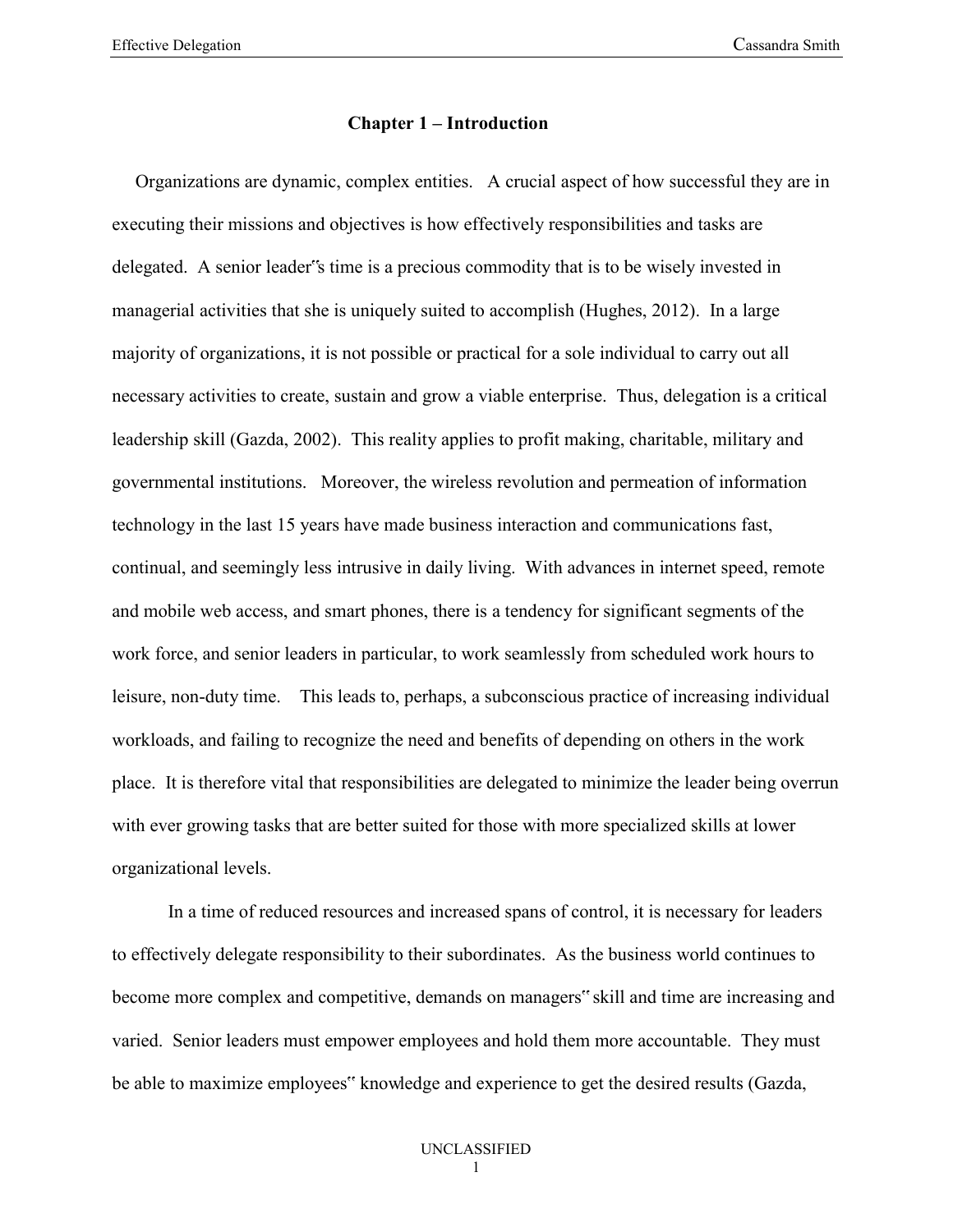2002). The extent to which this is accomplished is correlated to overall organizational wellbeing and success. Broadly, delegation is "the act of authorizing to act as representative or agent for another" (Mish, 2008). More pragmatically, delegation can be viewed as giving others the authority to carry out an assignment with expected results mutually understood while maintaining the responsibility yourself. It means having sufficient faith in others to let them do important work for you (Chapman, 1993). Delegation is not just giving tasks to others that you would rather not do.

Why does what is broadly accepted as common business practice deserve closer examination? Delegation should challenge subordinates, help them learn new skills, and build their confidence to realize their full potential while allowing senior principals to focus on issues they can do best. A critical element of senior leaders" and managers" responsibilities is decision making. The higher the level of management, the greater the number of decisions they make. In addition, the intricacy and consequences of the decision made increase significantly (Adler, 2008). This further underscores the need to delegate so senior leaders can focus on their critical decision-making responsibilities. Research further shows that delegating is even more problematic for managers when it cuts across functional areas or involves the senior"s special information that she views as inherently unique to her position (Ghumro, Mangi, & Soomro, 2011). When the manager"s workload is streamlined, delegation benefits the staff as well. Members grow in confidence, stress levels decrease across the work force, and work place motivation increases (Heller, 1998). Delegation provides an employee the opportunity to exercise self-direction and control which signals to the employee that he is seen by the supervisor to be able, competent, organizationally important, and satisfies a legitimate need (Ghumro, Mangi, & Soomro, 2011).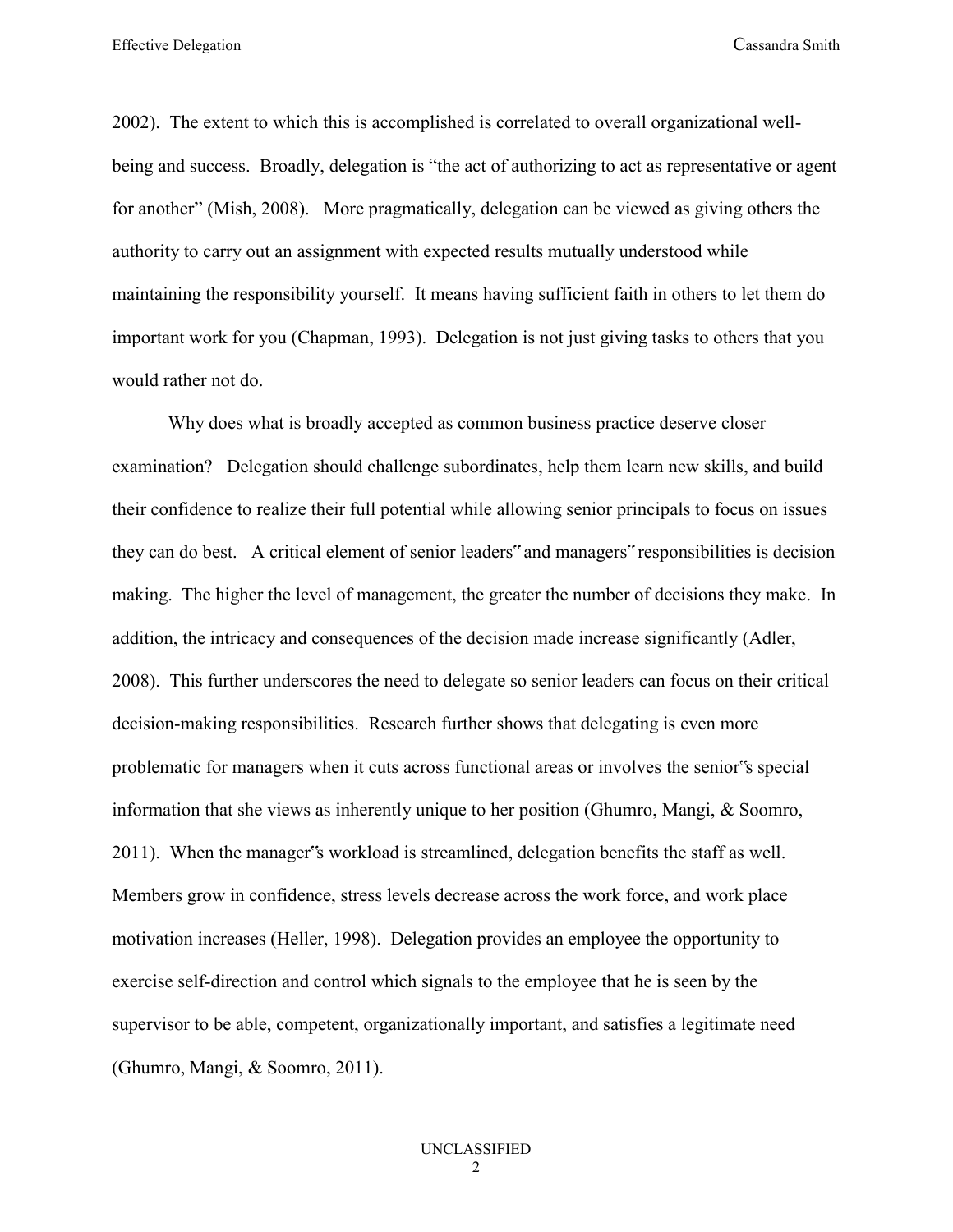#### **Background**

Expanding objectives and pressures to do more with less require leaders to assess who is best to carry out specific activities, allowing the manager to focus on more strategic and suitable matters. Due to the pace required to respond to Warfighter needs and the growth of missions within defense acquisition, it is common place to find U.S. Army Tank-Automotive and Armaments Command (TACOM) Life Cycle Management Command (LCMC) upper level leaders increasingly in quick reaction mode, constantly putting out fires" just to move on to the next one. They routinely find themselves negotiating competing priorities with overlapping and constricted deadlines. Individual or aggregate performance in any organization depends not only on one"s own behavior, but also on the response of co-workers and work teams (Sharma, Kaur, 2008). This is why deliberate delegation from the superior and the response from immediate subordinates must both be considered to gage the overall impacts on the organization.

When it comes to delegating, extensive research conclusively proves that the largest barrier to effective delegations is the manager himself (Hasan, 2007). Senior leaders have learned the importance of thinking of the functional Division, Program Office, or specific team"s broader organization capabilities. Building and improving on this "requires a new frame of reference for many individuals, especially those whose past success resulted primarily from personal achievement in interpersonally competitive situations" (Hughes, 2012). This is why the study"s focus is on high-grade civilian personnel NH-04/ GS-14 and military ranked O5 (Lieutenant Colonel) and higher. There can be some differences in these groups in leadership experience and subordinates, but at this level, delegation is an inherent and important part of their respective job responsibilities. It is easy to agree with the need to delegate, but very challenging to put into effective practice. Most supervisors realize they need to delegate, most think they delegate well, but few actually do (Urbaniak, 2011).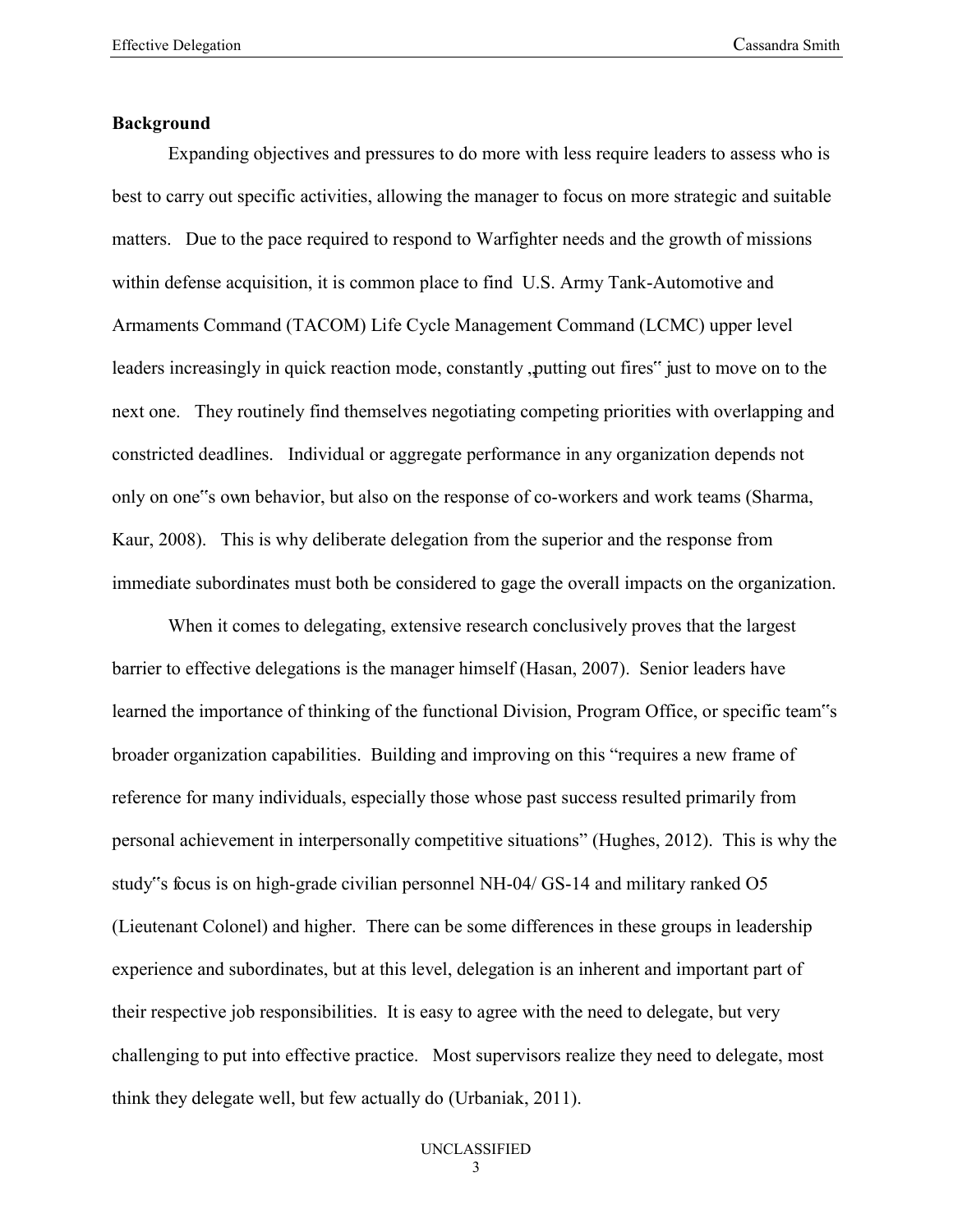Cornerstones of delegation involve responsibility, authority and accountability. Determining what and how much to delegate are key considerations. The delegation process is adjusted according to the nature and complexity of the work and by the type of person completing the work (Ghumro, Mangi, & Soomro, 2011). The process also involves assessing employees" strengths, weaknesses, abilities and interests to determine which subordinate is best suited to complete a task or project. When you delegate, responsibility and authority are shared with others, and the superior holds them accountable for results (Hasan, 2007). Since accountability is at the very heart of delegation, it must be strictly defined so there is no doubt where boundaries lie and what is covered (Heller, 1998).

#### **Problem Statement**

Many managers are reluctant and do not sufficiently or appropriately delegate to subordinates. Delegation requires managerial skills and intent, which are necessary so the manager can multiply his strength through others (Ghumro, Mangi, & Soomro, 2011). Delegating is one of the most important skills used by successful managers and often overlooked by over taxed managers and leaders (Harvard Business School, 2008). It is important that proper delegation is practiced to reap maximum benefit of the individuals, the organization and to meet established goals. In fact, developing subordinates is one of the most important duties that a manager has. Skillfully apportioning responsibility to less experienced workers is a means to achieve this end. By not allocating responsibility to subordinates, managers are not contributing fully to mission and goal achievement. Below is an abbreviated list of common warning signs that more effective delegation is needed (Luecke, 2009). Answering affirmative to any of these is an indicator that not enough is being delegated.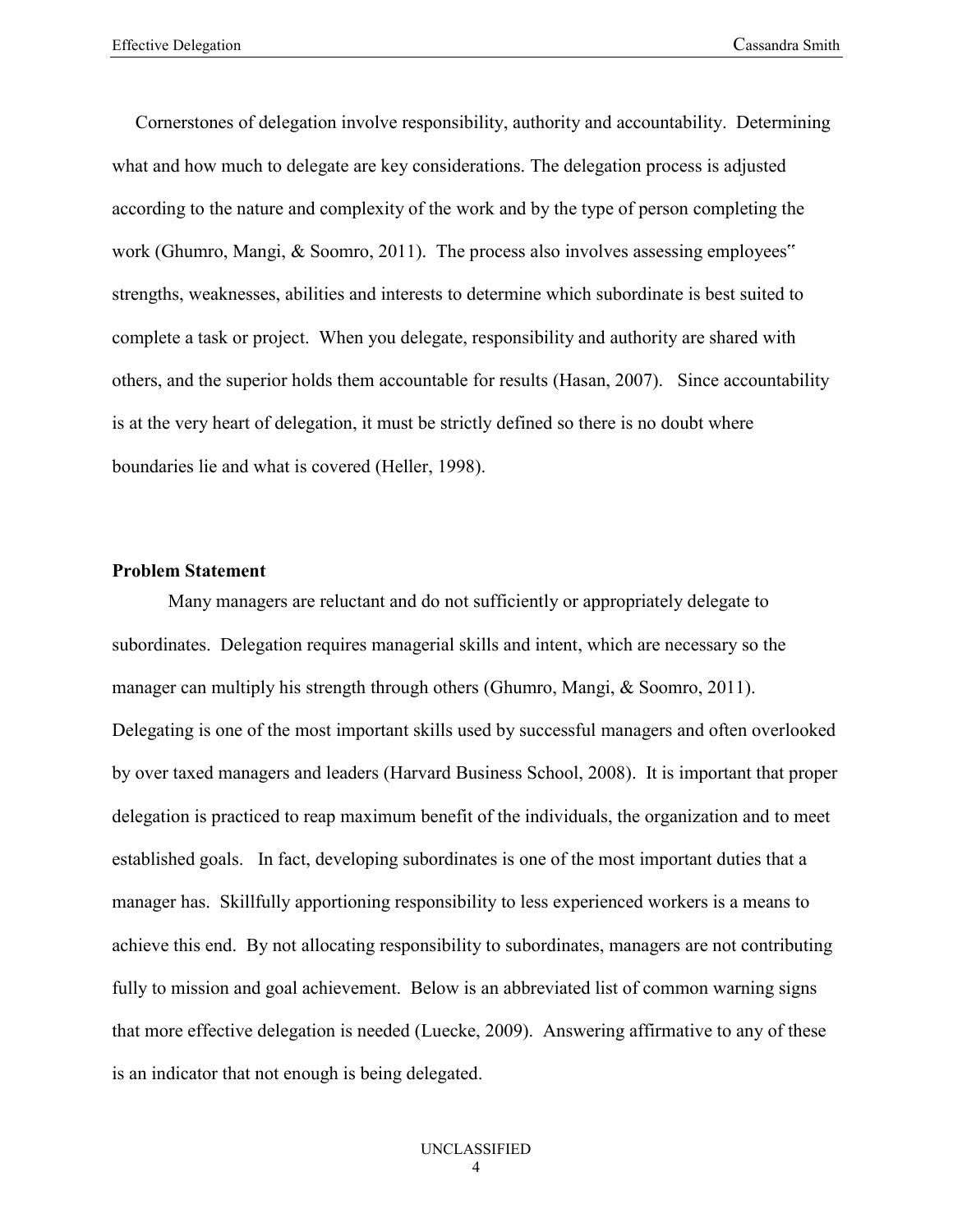- Your inbox is constantly full
- You find yourself doing many or most of the same tasks you did prior to  $\bullet$ becoming a senior leader or manager
- Subordinates frequently come to you for clarification or guidance  $\bullet$
- Direct reports don"t feel adequately prepared to execute assigned tasks  $\bullet$
- Managers in your peer group are consistently less busy than yourself  $\bullet$
- Morale is low, personnel turnover is rising  $\bullet$
- You second guess subordinates decisions and personally redo their assignments  $\bullet$
- Deadlines are missed

## **Purpose of this Study**

The purpose of this study is to determine the extent to which leaders at TACOM delegate, and the reasons they do not delegate responsibilities to subordinates. The study also explores the effects of delegation on senior leaders" motivation.

## **Research Questions**

- 1. To what extent do leaders at TACOM delegate responsibilities to subordinates?
- 2. What factors are considered when senior leaders delegate responsibilities to subordinates?
- 3. What are the key reasons leaders do not delegate?

## **Research Hypotheses**

- H1: There is no difference in the reasons TACOM leaders choose not to delegate based on their number of direct reports.
- H2: There is no difference in employee motivation due to the methods used to delegate.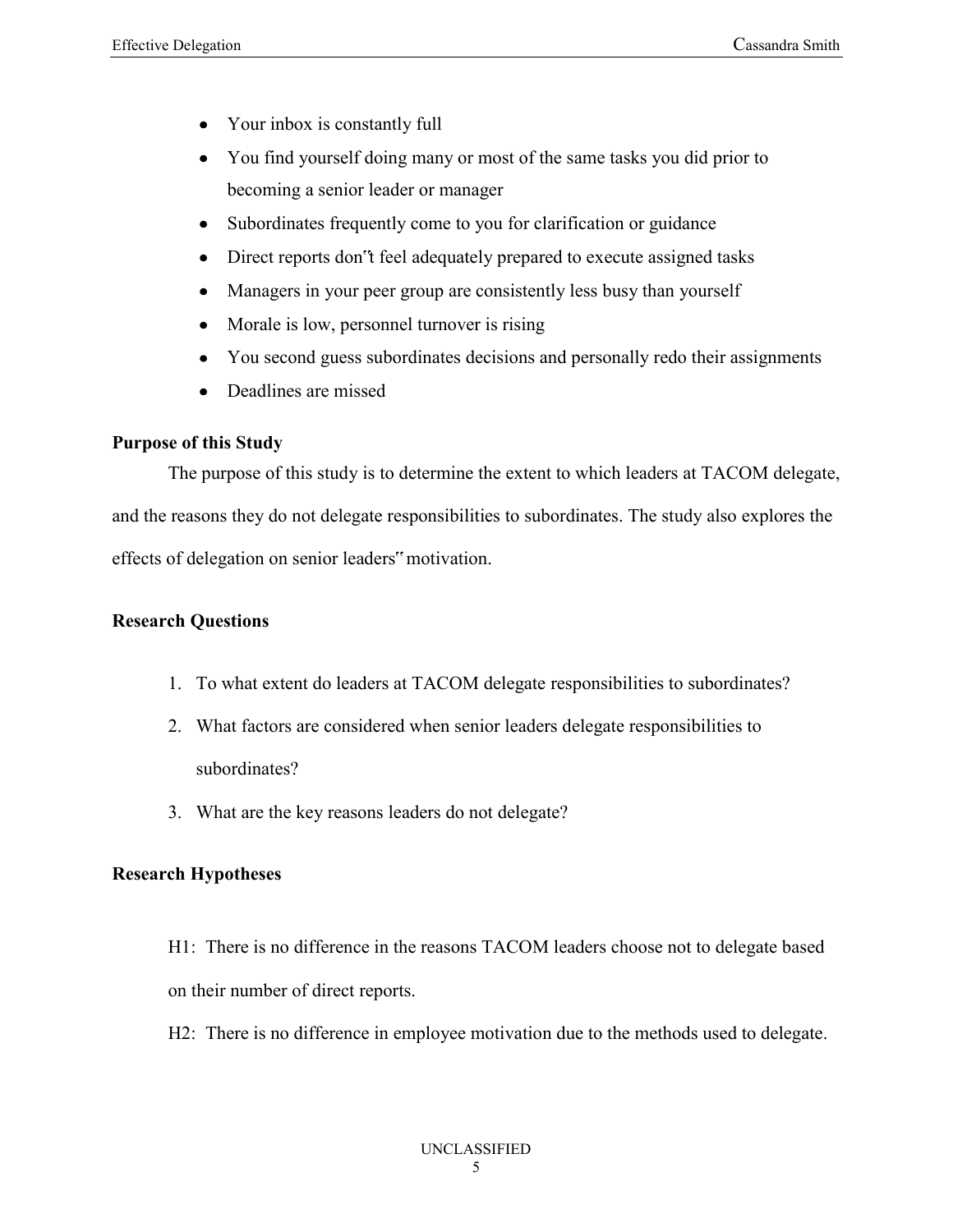H3: There is no difference in senior leaders" motivation based on the extent to which they delegate.

#### **Significance of this Research**

 This study will provide information and insight to heads of TACOM"s organizations of a crucial leadership and management responsibility. It can lead to increased emphasis at the highest levels within the Command on how current delegation practices impact organizational accomplishment, personnel development and overall employee motivation. Recognizing and embracing the need to delegate increased responsibility in a more effective manner will enhance job ownership and improve employee motivation. The study will also help leaders do their jobs more effectively, allowing them to determine and focus on work only they can accomplish.

#### **Objectives and Outcomes**

 It is necessary for the greater benefit of the TACOM enterprise that both leaders and subordinates recognize the process and effects of properly delegating responsibilities. The outcome of this review is to enhance understanding of how leaders delegate and the reasons they do not delegate so modification to delegation practices can be considered and benefits can be realized. This paper will serve as a practical reference on the importance of delegation in accomplishing work through others. It will reveal how well delegation is being handled.

#### **Overview of the Research Methodology**

 This research employed a mixed methodology approach using surveys to collect data. The survey contained a series of multiple choice questions and an open ended question. Electronic distribution via Survey Monkey was made to 710 TACOM associates, both civilian and military, within the PEOs, TCC, TARDEC and the ILSC, civilian grades GS-14/NH04 and above , and military officers with rank of O5 (Lieutenant Colonel) and above. A pilot survey was distributed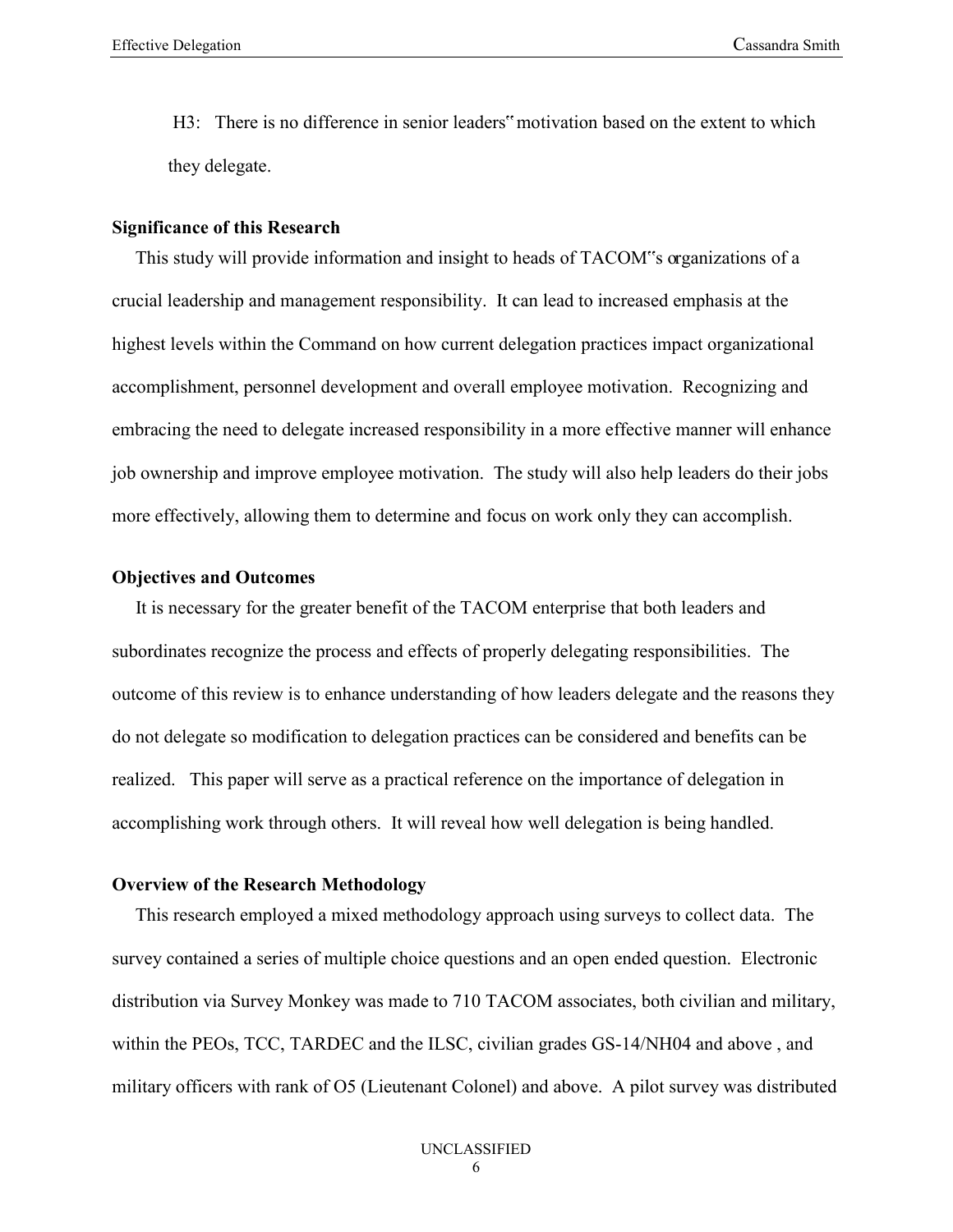to improve clarity of questions, survey logic and to make general improvements. The resulting survey instrument consisted of 20 questions in 3 sections, requiring a total of 31 responses. The opening section had 8 questions that captured demographic data on respondents. The second part of the survey probed into specific delegation practices and rationales. There was a final open ended question that solicited overall assessments on how delegation practices were employed in their work environment. All Lawrence Technological University Institutional Review Board (IRB) procedures and approvals were obtained as required for administration of the survey instrument.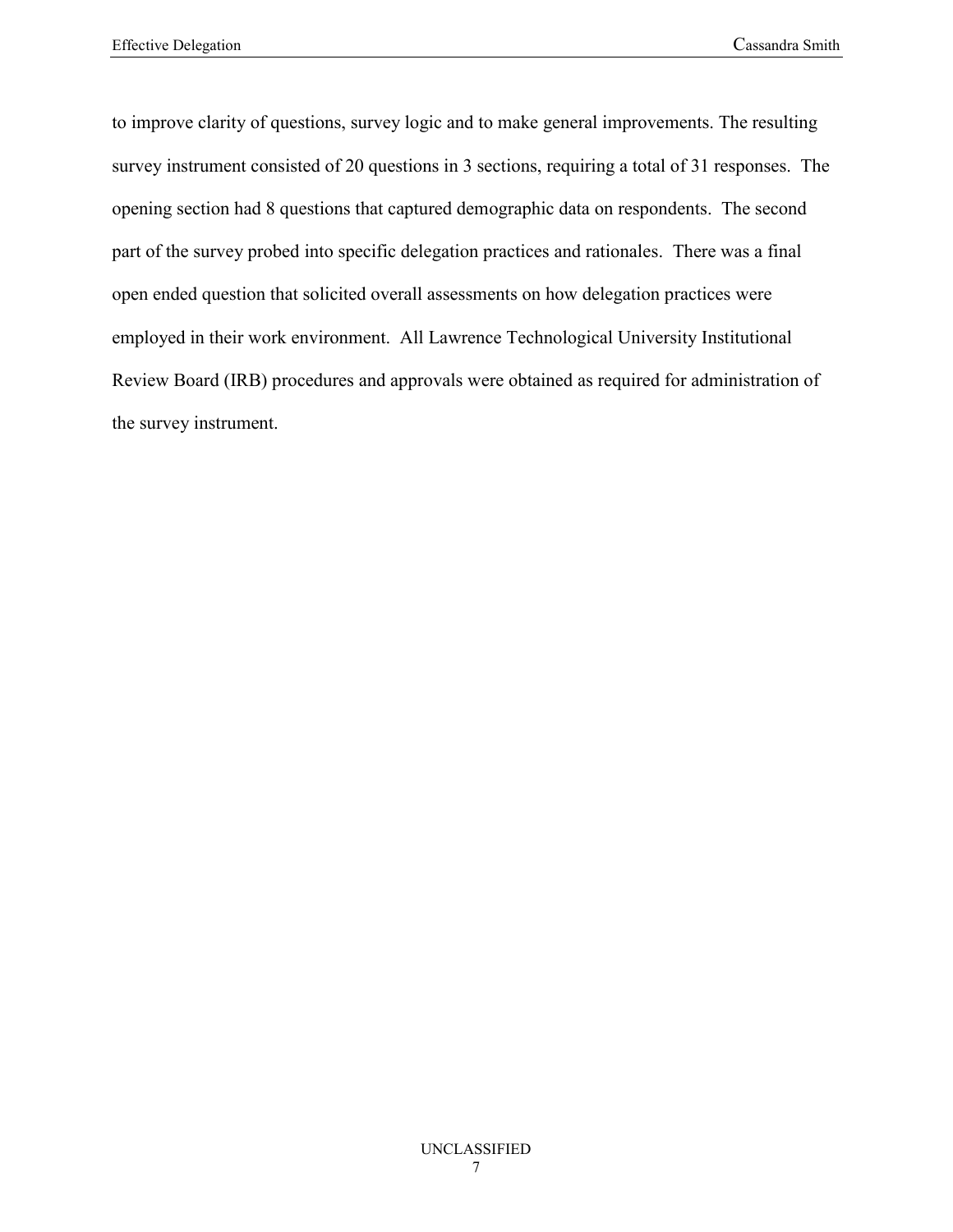#### **Chapter 2 – Literature Review**

#### **Introduction**

 This chapter explores the literature related to senior leaders" delegation of tasks and responsibilities to subordinates, and the impact of delegation on employee motivation. A substantial amount of research has been conducted in the area of delegation, predominately under a broader best practices management umbrella. Journal articles, peer reviewed research, books and websites relating to delegation are abundant. Delegation has broad meaning, even within similar work units. To provide appropriate context for the paper, the definition of delegation will be addressed as used in the research.

 Even in the most basic organizations, it is not feasible for a single person to carry out all the tasks necessary to accomplish goals in a timely fashion. Work must be allocated and accomplished by others throughout the organization. The purpose of this study is to determine the extent to which leaders at TACOM delegate, and the reasons they do not delegate tasks to subordinates. The study also explores the effects of delegation on employee motivation. Delegation is a skilled practice of engaging and sharing with others work and decisions the leader or manager would have to otherwise carryout herself (Ghumro, Mangi, & Soomro, 2011). It is a deliberate, planned and organized sharing of responsibility (Heller, 1998). There were no research findings, statistics or conclusions encountered that suggested delegation, when skillfully executed, did not result in positive results for worker and the organization. Realized benefits can include

- **EXECUTE:** employee development
- creativity
- confidence
- trust
- motivation
- morale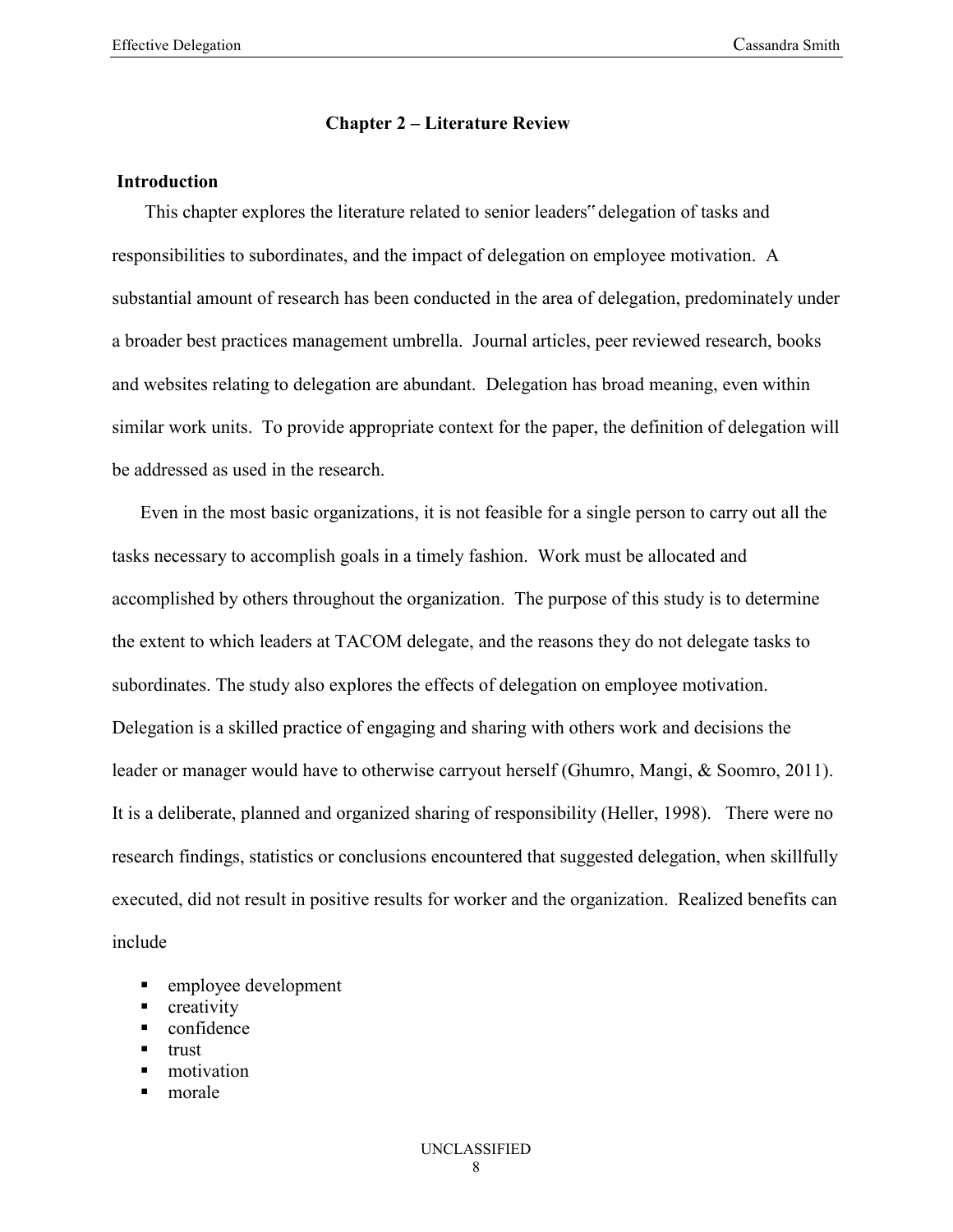- accessing employee strengths and weaknesses
- strengthening the organizational

*Figure 1* is a Tannenbaum and Schmidt model depicting a continuum of management delegation relative to subordinate freedom (leadership model - tannenbaum and schmidt continuum management theory). By design, delegation shifts decision-making authority from one organizational level to a lower level (Hasan, 2007). As indicated, as the senior leader delegates increasing responsibilities with associated authority to the individual, subordinate freedom in decision making increases. This relationship of mangers relinquishing responsibility and authority, and subordinates simultaneously gaining increased ownership is central to effective delegation.



*Figure 1.* Tannenbaum and Schmidt Continuum Delegation Model.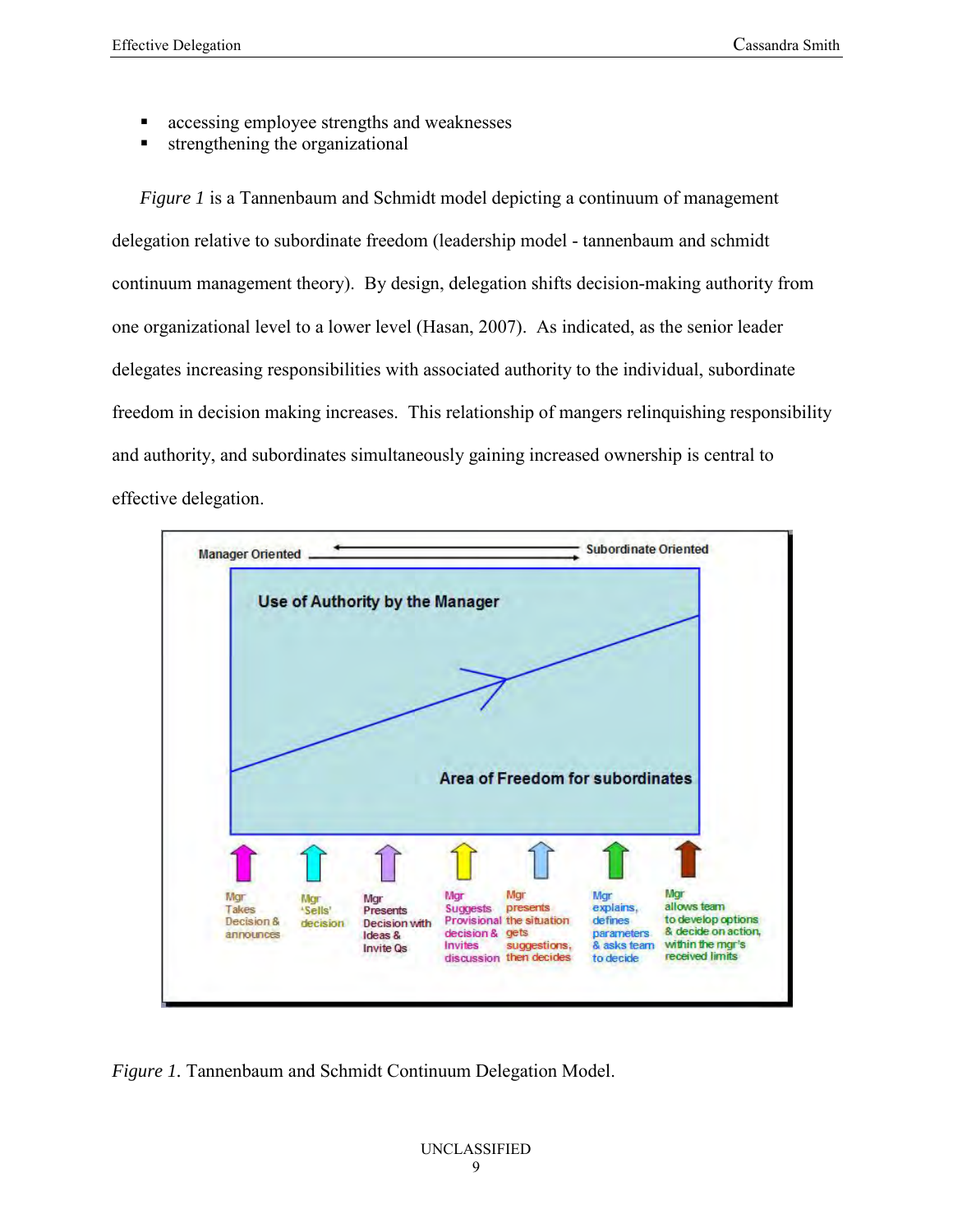Autonomy and control are the two core tenants of delegation. When choosing to delegate, you are assessing whether a specific individual is fully capable of performing the task within resources available (Heller, 1998). Once the decision to delegate is made, the leadership challenge is to balance independence and monitoring to optimize employee sense of contribution and organizational health and efficiency. Each balance is unique, dependent upon the assignment and the delegate. An effective manager must monitor a delegated project, retain ultimate responsibility while allowing the delegate autonomy (Heller, 1998). Unfortunately, many managers are tightfisted in providing necessary authority and decision-making power (Luecke, 2009). There is concern or insecurity in loss of control or diminishing their organizational power (Luecke, 2009). There is a tendency when an obstacle is encountered for the leader to rush in, rescue the project before any damage is incurred. This temptation to take back elements or the entire project should be resisted. Tom Peters, author of Thriving on Chaos", emphasizes effective delegation means "Really Letting Go" with infrequent formal reporting, physical separation, and most significant, psychological distancing (Peters, 1987).

 The large qualifier to ensure stellar subordinate performance when letting go involves two counterweights. First, there must be high standards that are established and understood by the employee. The boss must have personally demonstrated these standards and communicated them to the subordinate and organization at large. Secondly, the vision and objective must be clearly understood and unambiguous. When delegating responsibility, it should be described in detail, defining necessary parameters and establishing performance standards. The critical thing for the manager to remember is the ultimate responsibility lies with him.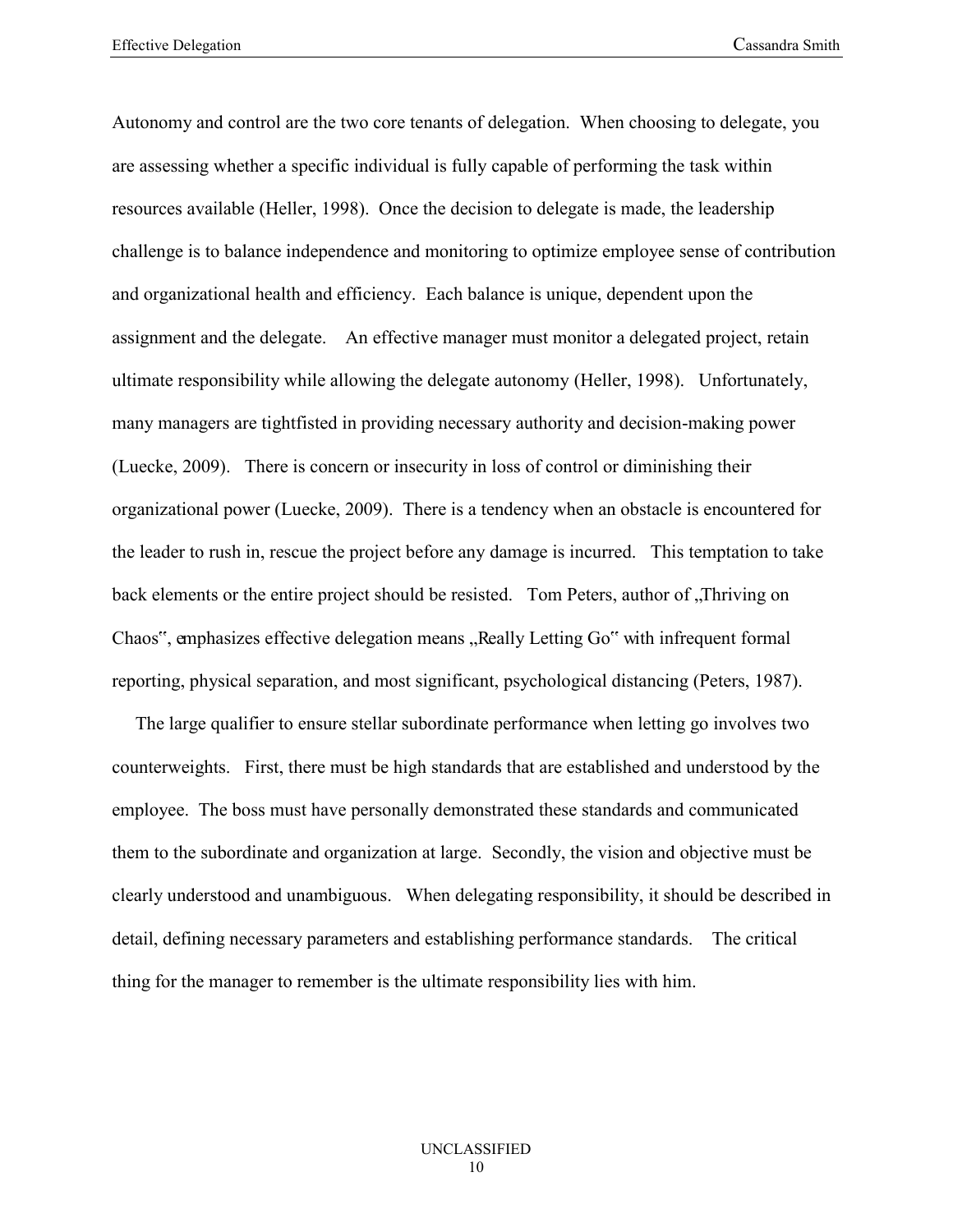#### **Background**

 An important area to clarify is what is meant by delegation as utilized in this paper. Often delegation is incorrectly used synonymously with empowerment. Delegation implies that the supervisor or manager retains ultimate authority, control and responsibility (Harvard Business School, 2008). To transfer all these elements to the employee amounts to abdication. By contrast, empowerment shifts responsibility and power to the employee. The newly empowered individual has authority to determine the means and takes responsibility for results (Harvard Business School, 2008). Delegation is formally defined as a person acting for another; to appoint as one"s representative; to assign responsibility or authority (Mish, 2008). Within this paper, these constructs are viewed as significant, purposeful activities carried out by the subordinates at various levels within an organization. Delegation involves working with an employee to set goals, grant adequate responsibility and authority to accomplish them, often entailing:

1. Significant freedom to decide how the goal will be achieved

Literature surveyed consistently emphasized leaving the , how" to accomplish the task or exercise to the person with whom the task was delegated. The focus should be on the objective or what is to be done. This is a core opportunity for subordinates to develop and hone creativity and decision making skills. Leaders need to provide subordinates a degree of autonomy in carrying out their new responsibilities, and this includes the freedom to make certain kinds of mistakes, important sources of development (Hughes, 2012).

2. Being an available resource to assist in achieving the goals It is critical that the superior communicates from the beginning that she will be available to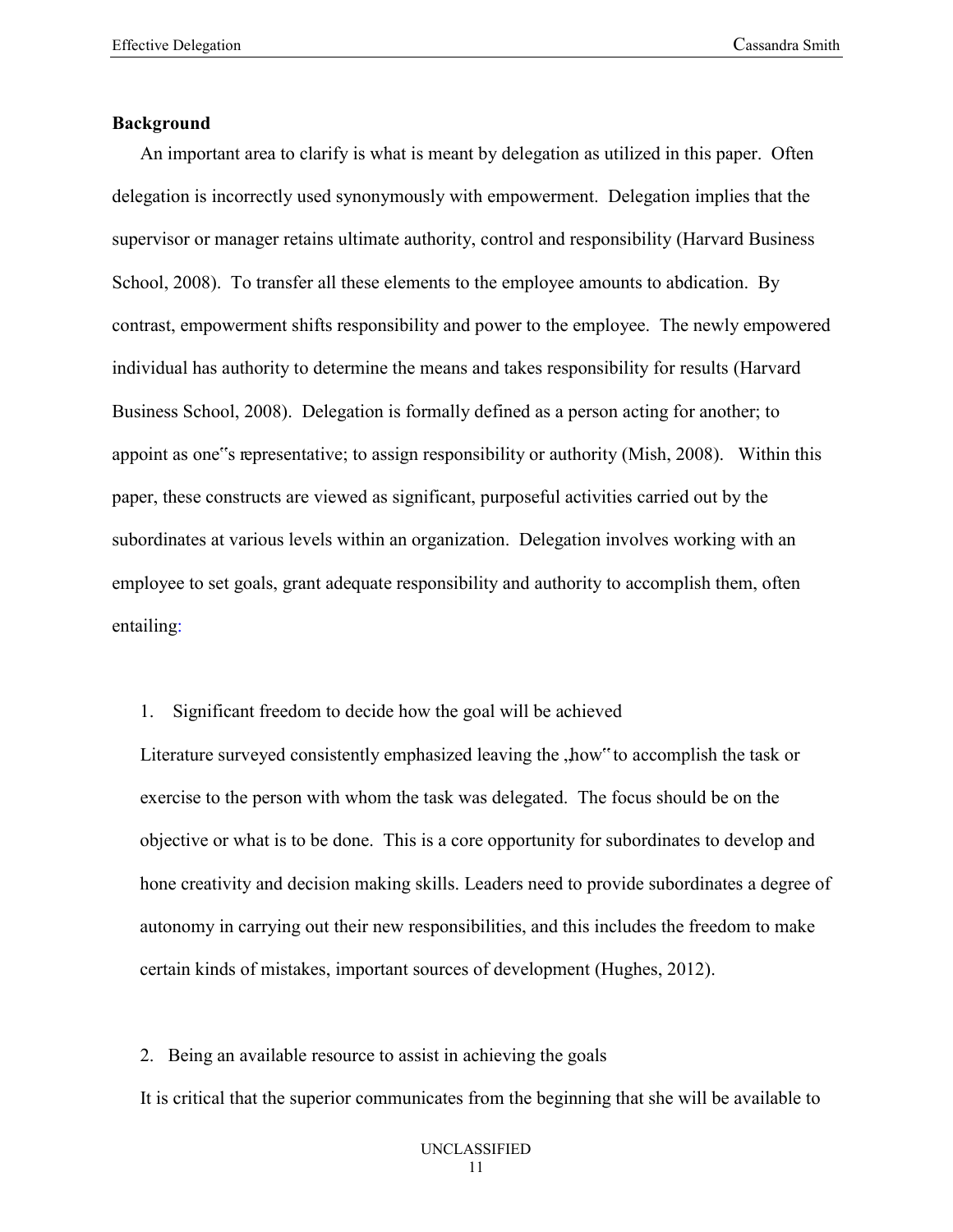provide guidance and council if asked. Caution should be exercised that this does not morph into a partnering exercise to carry out the assigned responsibility. In addition, reverse delegation where the superior takes the task back is a situation to be avoided.

3. Assessing quality of the effort and achievement of goals

Once the delegated responsibility is completed, assessment of the effort and results is to be conducted. Any criticism should be done in private, but any success should be publicly credited.

#### **Delegation Process**

Delegation is a structured, sequential process. In The Ingredients of a Good Leader by Alan Andolsen, he asserts that one of the first objectives a leader must accomplish is achieving a true balance between individual efforts and teamwork of the staff as a whole (Andolsen, 2008). A systematic approach from task election to providing feedback to the subordinate is necessary. Delegating in a deliberate and planned manner will result in maximum benefit to the leader, subordinate and organization. *Figure 2* outlines the process framework that should be followed in conducting effective and skillful delegation.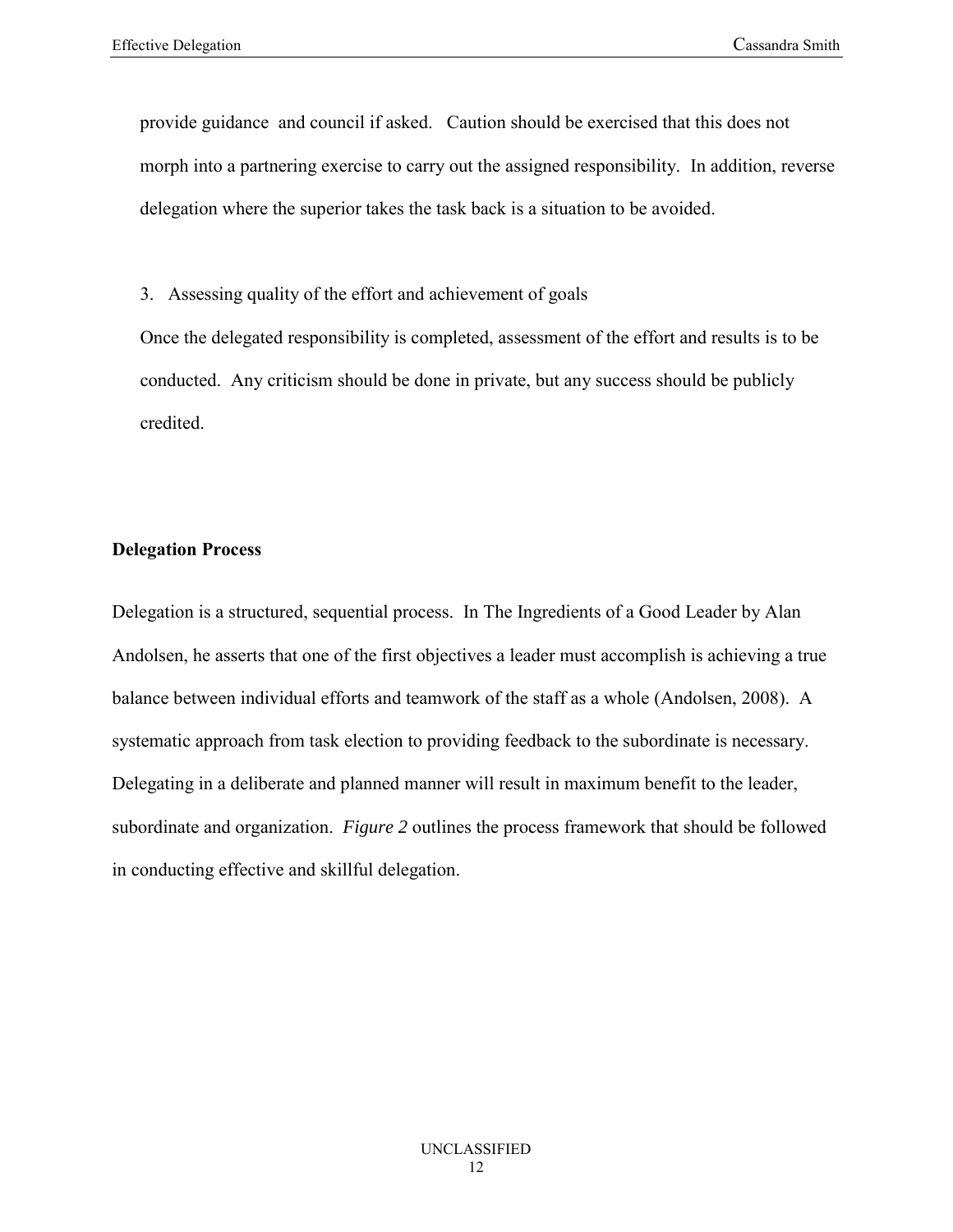

*Figure 2.* Delegation Process Model.

At the conclusion of the delegation process depicted above, the supervisor, however, has ultimate responsibility for achievement of the goals. Delegation is not used as a means to conduct routine, non-work related errands on behalf of a superior, manager, executive or anyone in a position of authority. Although there are recognized distinctions among tasks and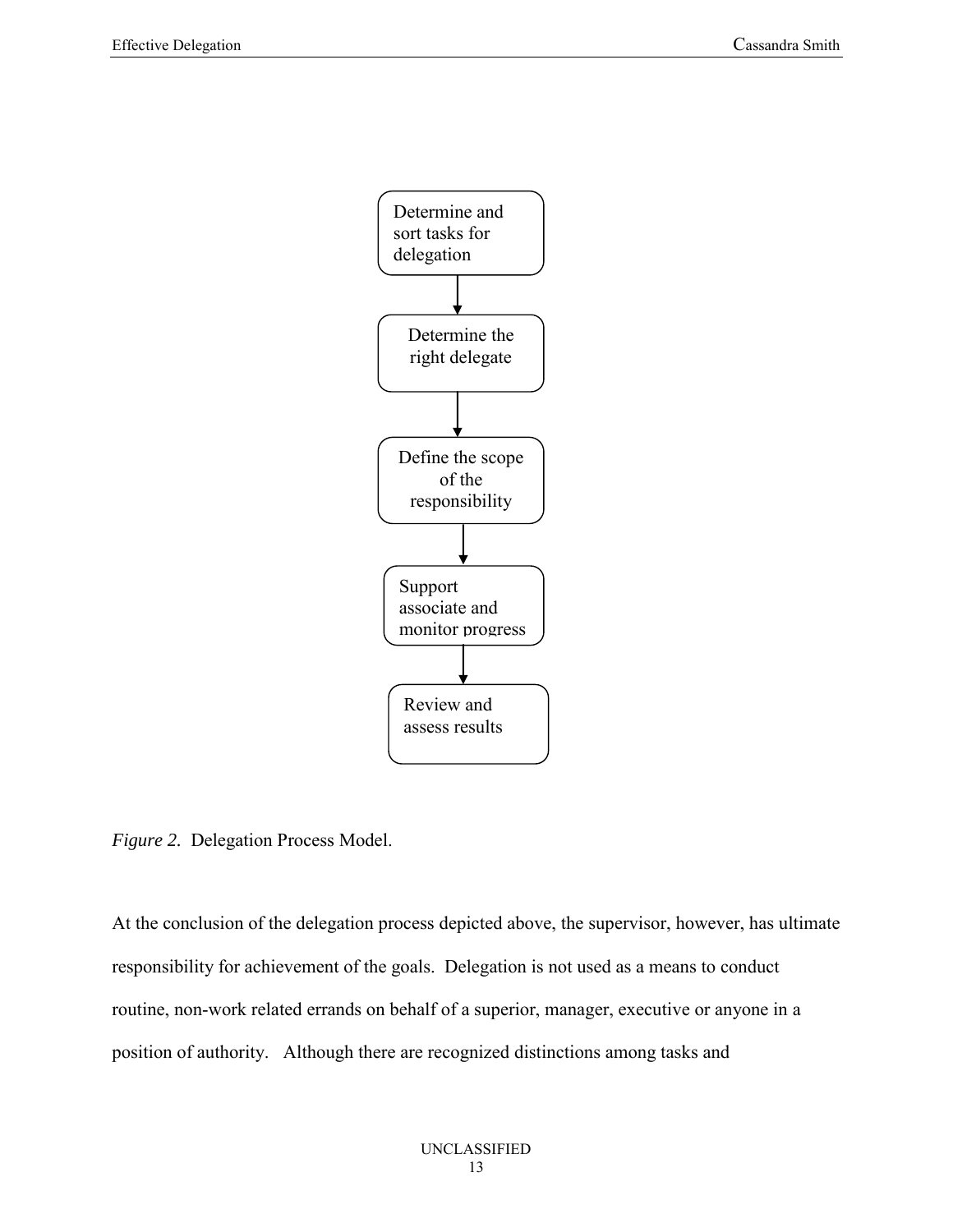responsibilities, in this work they are used to denote meaningful, significant departmental undertakings that require decision making, competence and skill.

 Publications on delegation practices were encountered from many parts of the world, to include the US, Canada, Europe and India to cite a few places. Effective delegation is globally recognized as a necessary practice for any successful organization. Smart delegation saves time, develops people, one"s self, grooms succession and motivates (businessballs.com, 2012).

 Delegation is deeply rooted in the essential purpose of management, which is to produce results through people (Luecke, 2009). Delegation can play significant roles in any or all of the five management areas of planning, organizing, commanding, coordinating and controlling. Delegation should be integrated across all these areas to have broad and lasting impact on organizational effectiveness. There is also under-recognition how delegation can facilitate career progression and that skill is required to properly delegate.

 The literature has shown that leaders and supervisors often think they are effectively delegating but are not (Harvard Business School, 2008). Managers often find delegation of any kind difficult. Barriers precluding delegation can have roots in negative feelings of insecurity and mistrust (Heller, 1998). Consensus of why supervisors don"t delegate to the extent that they could fall into five basic camps (Urbaniak, 2011; Harvard Business School, 2008):

#### 1. Little or no faith in subordinates

Success potential in the supervisor"s associates is viewed as limited so challenging and difficult assignments are avoided. Contributing to this may involve a prior bad experience or unrealistic standards and timelines dictated by the superior. However, most often under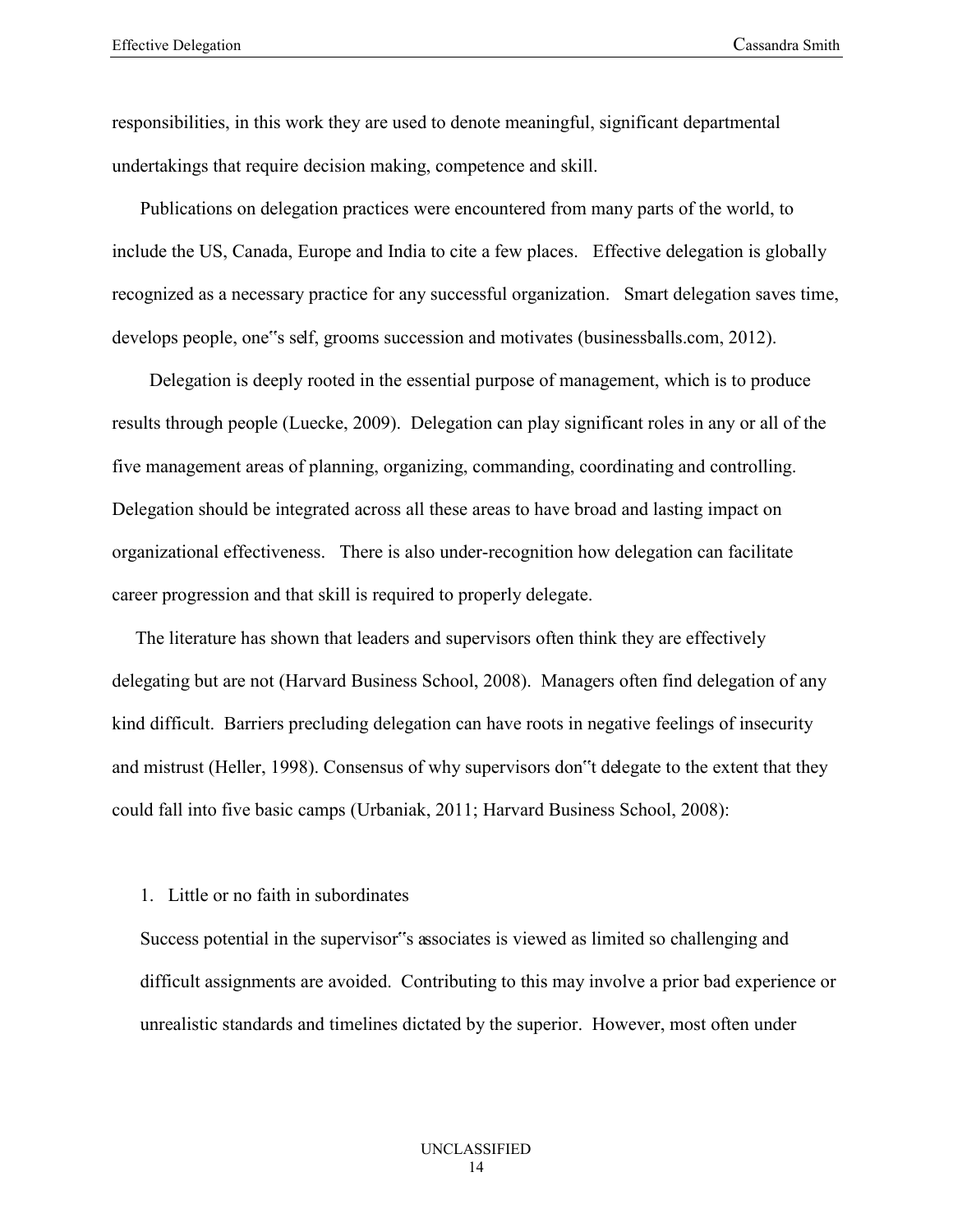delegating comes from a lack of confidence or trust in employees, resulting in their meager performance, becoming a self-fulfilling prophecy phenomenon.

#### 2. Inadequate time management

Taking a few minutes now to save many hours in the future often escapes managers and leaders alike. They lack the discipline to expend time now to delegate to capable subordinates even though it creates opportunities for them to focus on more significant, higher value matters. Delegation is a key planning tool that is under utilized to maximize work place efficiencies.

#### 3. Desire for personal credit

Leaders and supervisors that lack self-confidence or seek self- fulfillment typically want to do important or significant work themselves so personal credit is attributed to them by their superiors. There is a real failure on the part of the leader to recognize increased efficiencies at a more senior level by appropriately delegating.

#### 4. Fear of supervisory reprisal

Delegating necessarily means taking risks that less than stellar work will reflect poorly on the delegate. Your professional and personal reputation is on the line.

#### 5. Role Conflict

Delegating can spur a kind of identity crisis for managers. There will be a necessary shift from specialist to that of a generalist. Specific job specialties tend to recede in the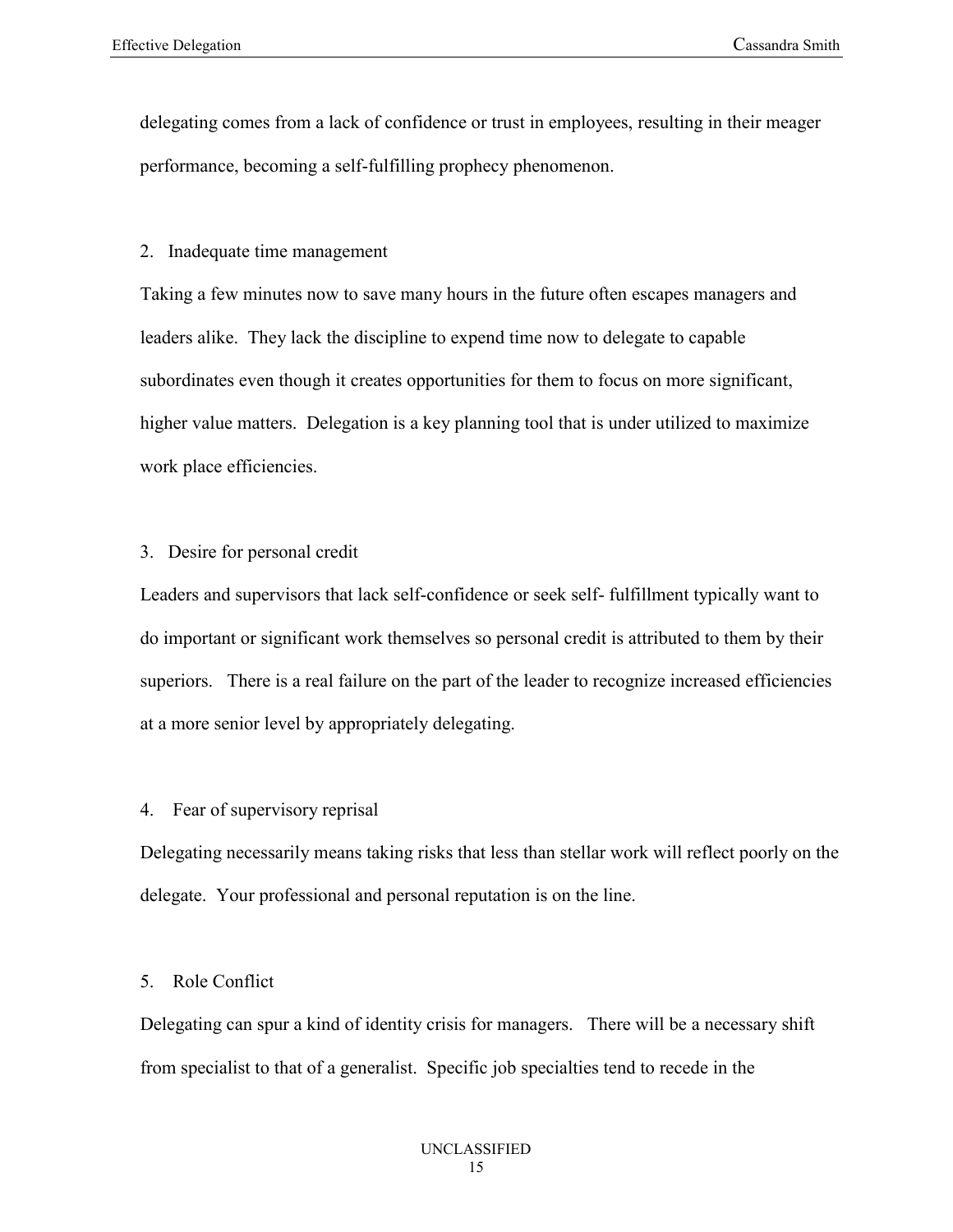background as more senior leadership positions are assumed. To effectively delegate, you have to give up skills from which you may have built a hard earned reputation. Becoming a skillful delegator means learning a whole new job.

 The other important aspect to delve into is how skillful delegation impacts the workforce. A sense of contribution and achievement are central to job and career satisfaction. Delegation is a conduit to this end. Moreover, self-confidence will grow and employees will be more motivated (Dao, 2004). Literature is consistent on the benefits for employees and senior leaders. Benefits whether financial or non-financial create motivation and commitment among employees (Ghumro, Mangi, & Soomro, 2011).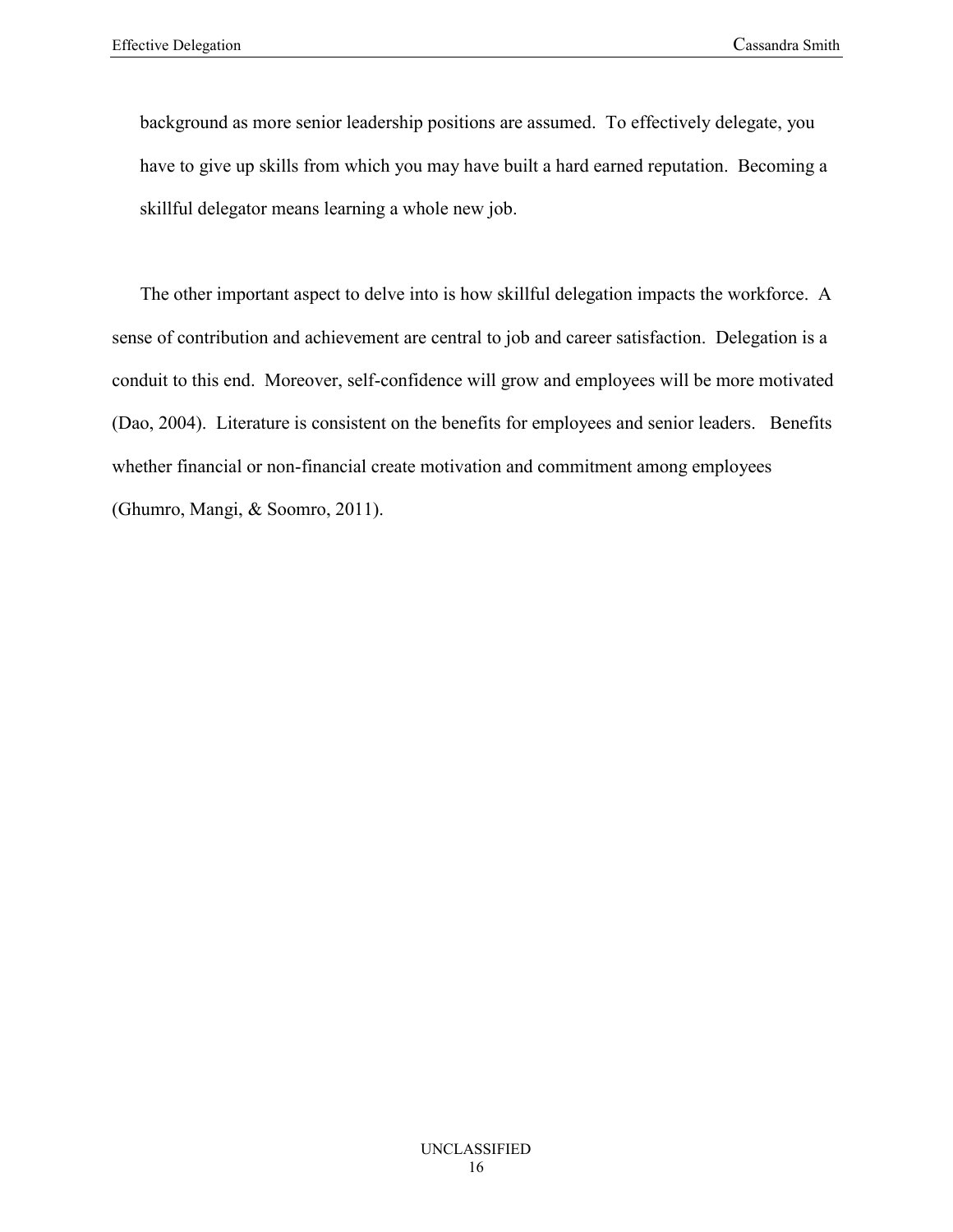### **Chapter 3 – Research Methodology**

#### **Introduction**

This chapter of the research paper describes the methodology employed to gather and analyze data used to answer the research questions and test the hypothesis first introduced in Chapter 2. There are three broad approaches used in formal research: quantitative, qualitative and mixed (Marx, 2011). Quantitative involves collection of data that can be measured or correlated to numeric values. The data are used to test hypotheses, theories or relationships between or among surveyed groups. Conclusions or inferences about the population can be drawn from the sample data. The qualitative approach is often used for case studies, in-depth analysis or unique problems that do not lend themselves to repetitive analysis. This method can rely on interviews and open-ended survey questions. The benefit of open-ended questions is that it provides a less rigid and broader range of engagement and comments relating to the issue that more narrowly drafted questions would not capture. The last type of methodology, called mixed methods, employs a combination of quantitative and qualitative methods. This research project made use of the mixed approach, heavily slanted toward quantitative.

#### **Purpose, Research Questions and Hypothesis**

The purpose of this study is to determine the extent to which leaders at TACOM delegate, and the reasons they do not delegate responsibilities to subordinates. The study also explores the effects of delegation on employee and senior leader motivation. The critical questions raised by the research are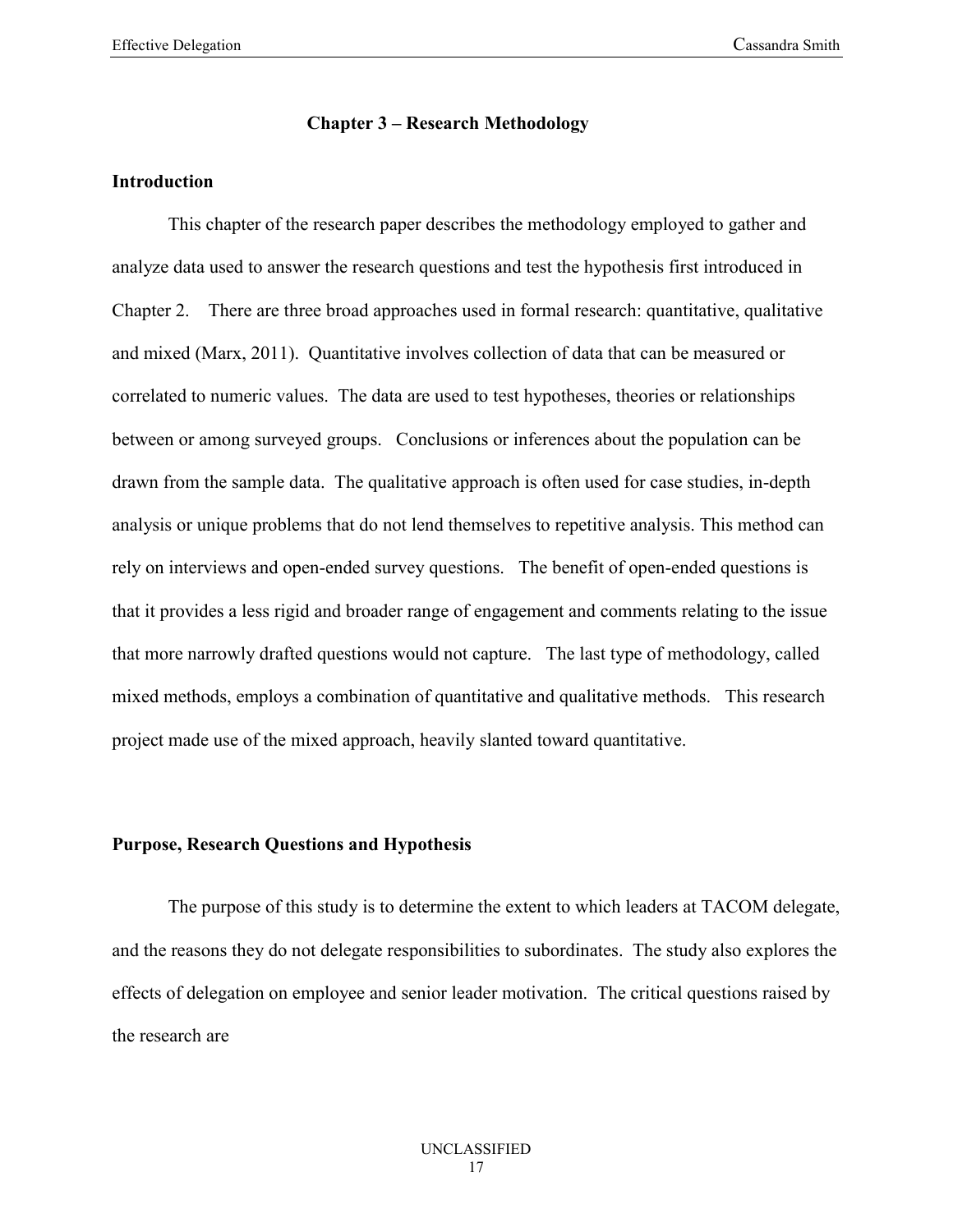- (1) To what extent do leaders at TACOM delegate responsibilities to subordinates?
- (2) What factors are considered when senior leaders delegate responsibilities to subordinates?
- (3) What are the key reasons leaders do not delegate?

Hypothesis to examine:

H1: There is no difference in the reasons TACOM leaders choose not to delegate based on their number of direct reports.

H2: There is no difference in employee motivation due to the methods used to delegate.

H3: There is no difference in senior leaders" motivation based on the extent to which they delegate.

The research hypotheses above are depicted in *Figure 3. Research hypotheses* H1 *and* H2 framework



*Figure 3.* Research hypotheses H1 and H2 framework.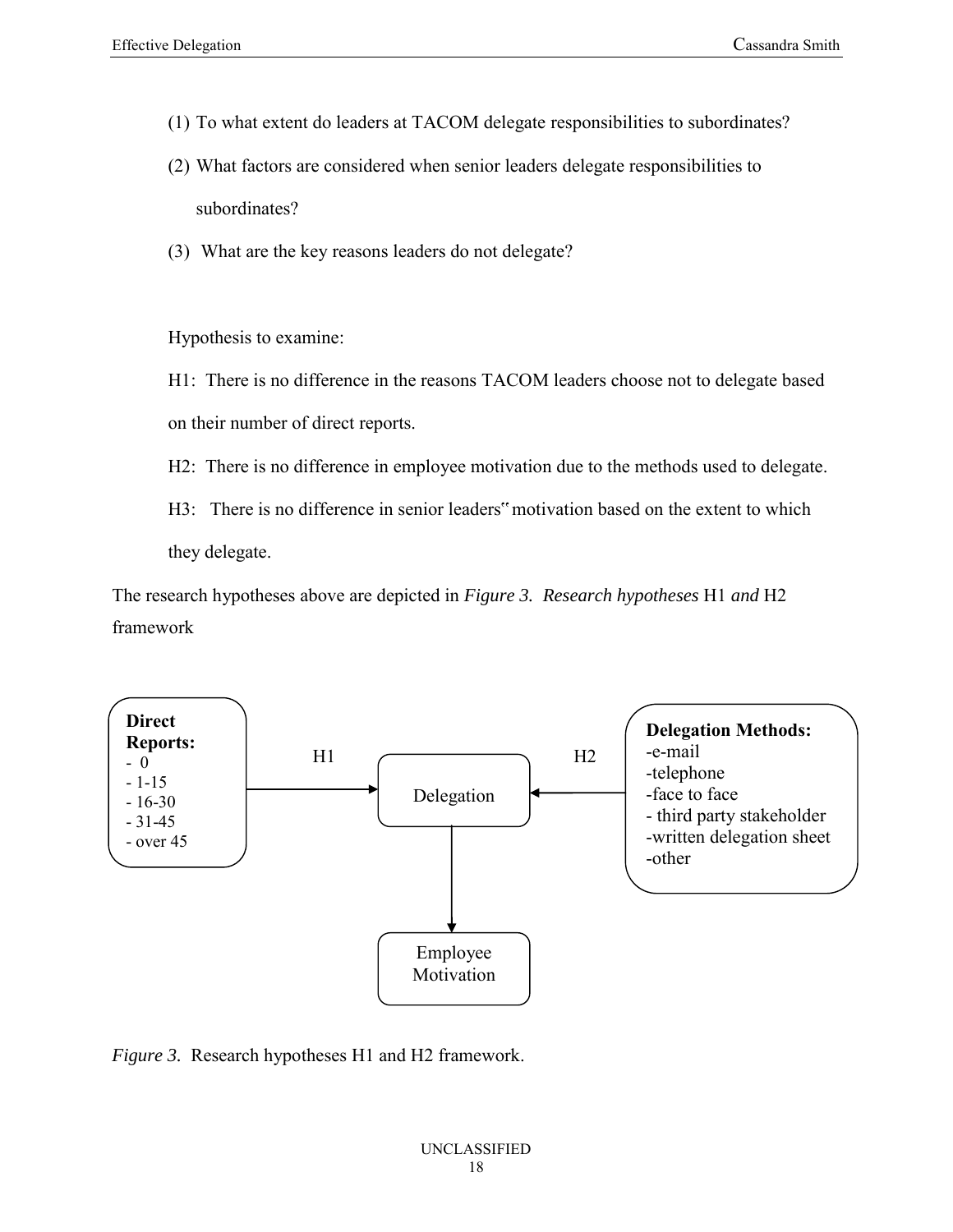

*Figure 4.* Research hypothesis H3 framework.

By investigating these areas, the various functional organizations within the TACOM LCMC enterprise can assess if outcomes of delegation are being fully realized or if the matter warrants greater examination by senior leaders.

#### **Research Design**

The research for this paper employs mixed methods, heavily skewed to the quantitative approach. The decision to use this approach is based on the findings from the literature review and the desired statistical and comparative analysis. This approach will more conclusively answer the research questions and hypothesis. The open-ended question will provide additional insights into leaders" thoughts and attitudes regarding delegation of responsibility.

#### **Survey Instrument**

 The survey instrument seeks to discern factors considered when senior leaders choose not to delegate. The survey audience was civilian NH-04/GS-14 and above to include Senior Executive Service members, and military officers with rank O5 (Lieutenant Colonel) and above to include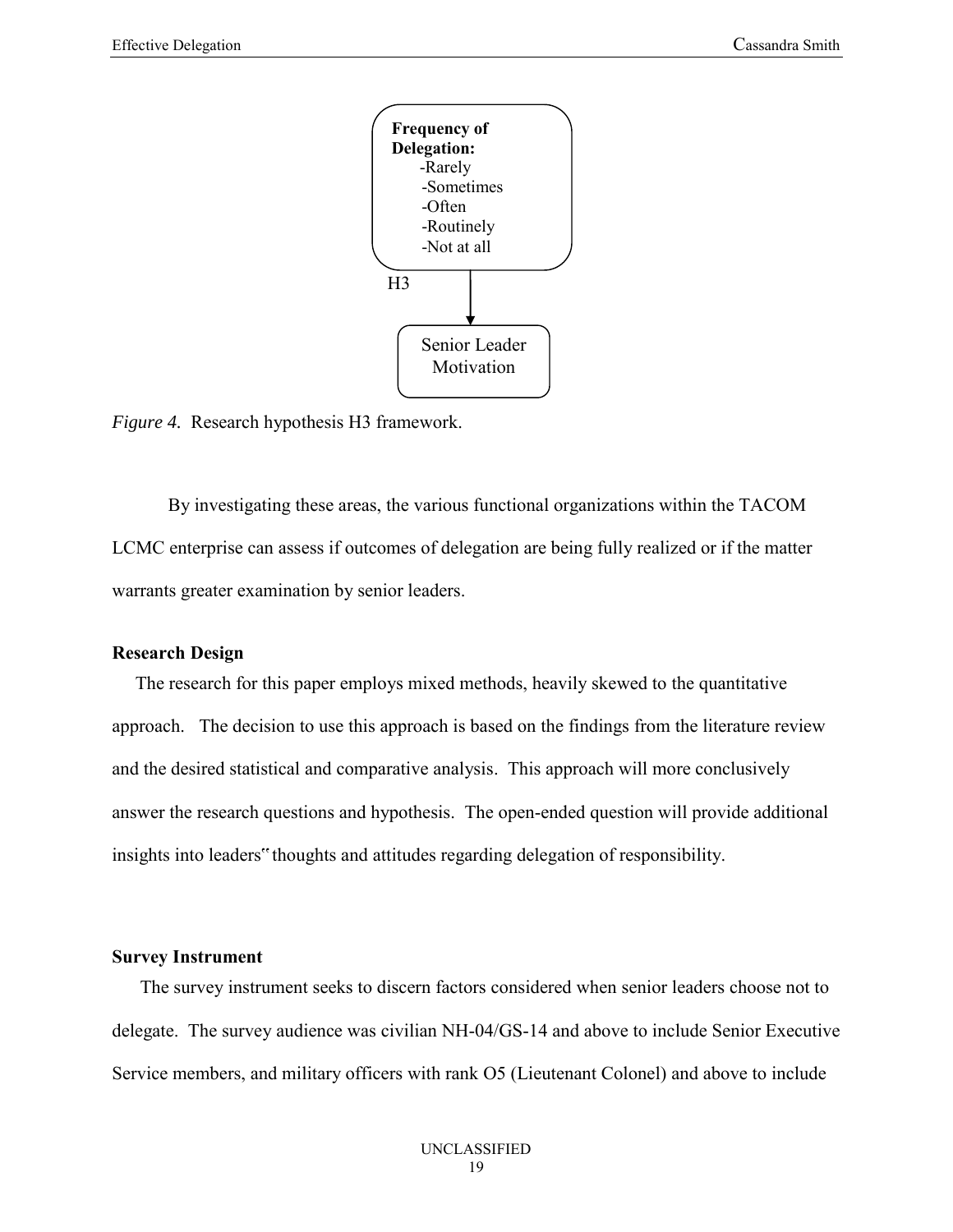General Officer. Development of the survey questions was heavily influenced by results of the literature review. All questions were posed in an objective manner so as not to introduce leading or prejudicial answers. Those participating in the survey were completely anonymous. The survey was administered through Survey Monkey using TACOM Outlook e-mail. This was thought to encourage greater participation due to the author having a  $\ldots$  mil<sup>te</sup>-mail extension. All completed surveys were collected via Survey Monkey. An automatic counter within the survey software updated the number of returned surveys doing the two week period the survey was active.

 The survey instrument consisted of three primary areas: demographic, delegation influences and practices, and an open ended question. No demarcation was used between sections. There were 20 numbered questions, the first being the Informed Consent Letter as required by the IRB in the form of  $\overline{J}$  agree" or  $\overline{J}$  do not agree" to complete the survey. Excluding the initial consent question, 29 responses were required. Questions relating to delegation factors and considerations not to delegate, utilized the 5 point Likert scale. The front end segment of the survey was designed to capture demographic information from respondents. Nine questions comprised this part of the instrument. These data are used to ascertain how delegation practices, methods and attitudes vary across various demographic elements.

 The next five questions addressed frequency in delegation, factors influencing delegation, delegation methods and reasons for not delegating. The objective was to capture the current methods and considerations in delegating to subordinates. The remaining set of questions sought survey takers" thoughts on what and how responsibilities are delegated. An open-ended question also addressed employee motivation based on the answers to these questions. A free response question on overall delegation effectiveness concluded the survey. As mentioned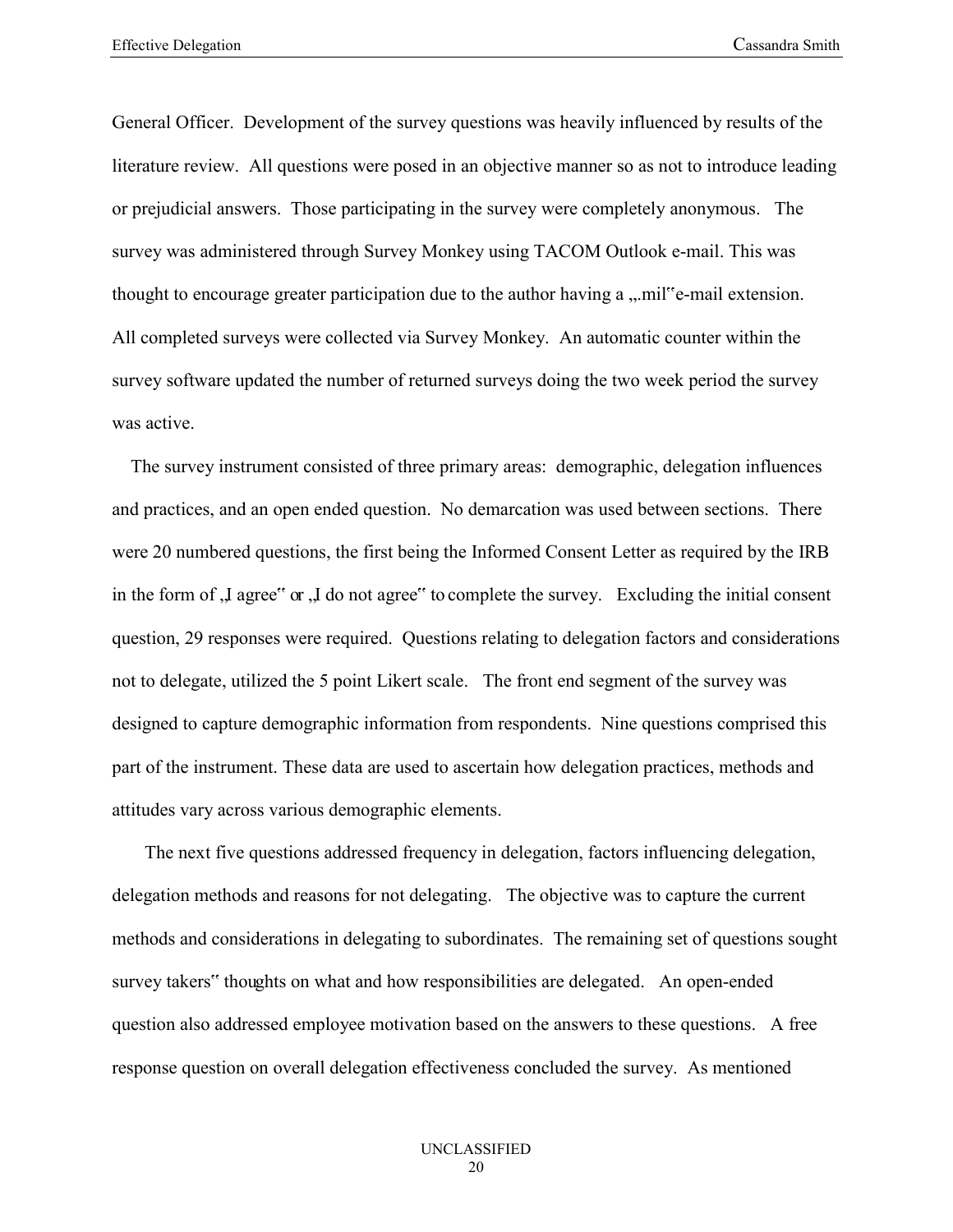above, Lawrence Technological University requires all research involving human participants conducted through its establishment to obtain approval from the Institutional Review Board (IRB). This body ensures that Government guidelines to respect, protect the well-being and rights of participants are fulfilled. The Consent Agreement and survey instrument are found at Appendix A. The IRB approval is at Appendix B.

#### **Survey Participants**

Targeted participants for the survey were civilian GS-14/ NH-04 and above, and military personnel O5 and above at the TACOM LCMC. These groups were selected due to the grade held, with delegation authority inherently apart of their job duties. Names of employees meeting this specified grade requirements were requested from various organizations. A total of 710 TACOM associates were sent survey requests. Organizations involved were the TACOM Command Group, Program Executive Office- Ground Combat Systems (PEO-GCS), Program Executive Office - Combat Support and Combat Service Support (PEO CS & CSS), Program Executive Office for Integration (PEO-I) , Tank-Automotive Research, Development, and Engineering Center (TARDEC), TACOM Integrated Logistics Support Center and TACOM Contracting Center.

 Beyond grade criteria, there was no consideration given to functional area in terms of preferred survey instrument distribution. Because of the small population of the targeted "highgrade" pool, there was no attempt to narrow the population to a smaller subgroup. The useable net response count was 169 surveys, representing a 23.8 % response rate.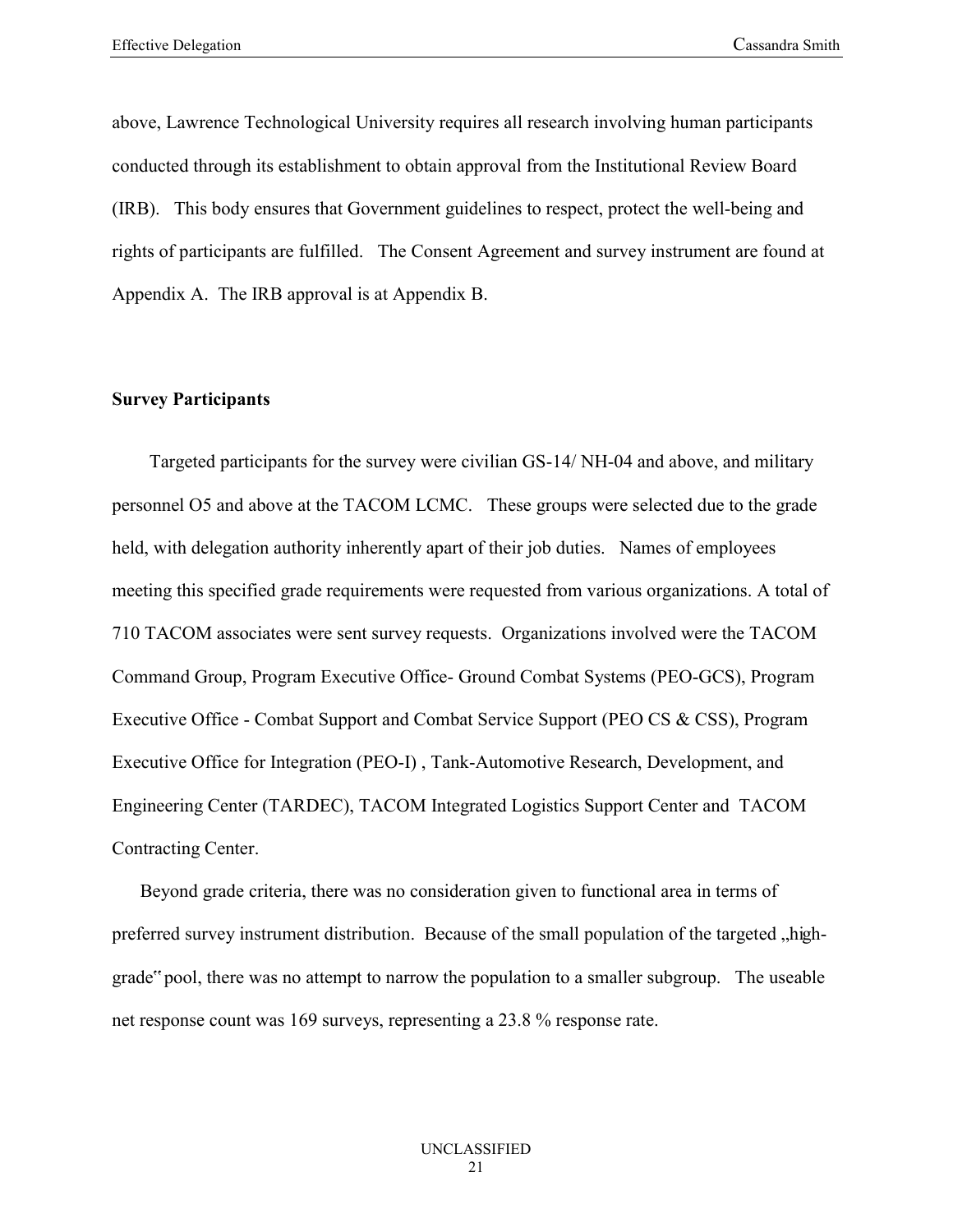#### **Pilot Study Procedure**

A pilot study was conducted in two phases. The first was to gain preliminary feedback from both Lawrence Technological University and Defense Acquisition University (DAU) professors. They provided recommendation on structure, content, objectivity of the questions, and consistency with research intent. Once recommended changes were incorporated, the revised instrument was sent to 26 current 2011-2012 SSCF Fellows for general review and further clarity of questions and logic. They provided comments on functionality of survey response, radio buttons" to ensure the desired selection could be made. Several changes addressed phrasing or word choice to eliminate ambiguity in the question, such as the use of the term direct reports" in lieu of "associates". Typographical errors were also corrected. All comments were considered and changes made as necessary.

#### **Analytical Techniques**

 Results and data analysis resulting from the survey were quantitatively and qualitatively assessed. All hypotheses were tested at the 95% confidence level using analysis of variance (ANOVA). The Excel statistical data package was utilized to conduct the hypothesis testing. Basic descriptive statistics include frequency and per cents of total for each question with the exception of the open-ended item. The responses to the open-ended question were categorized by theme and summarized in Chapter 4, Findings, of this report.

#### **Summary**

 This chapter described the methodology for collecting and analyzing quantitative and qualitative data in determining why senior leaders choose not to delegate responsibilities and impacts on employees" and leaders" motivation. This approach, called mixed methodology, was used to collect and analyze data for the specified research questions and for the hypotheses to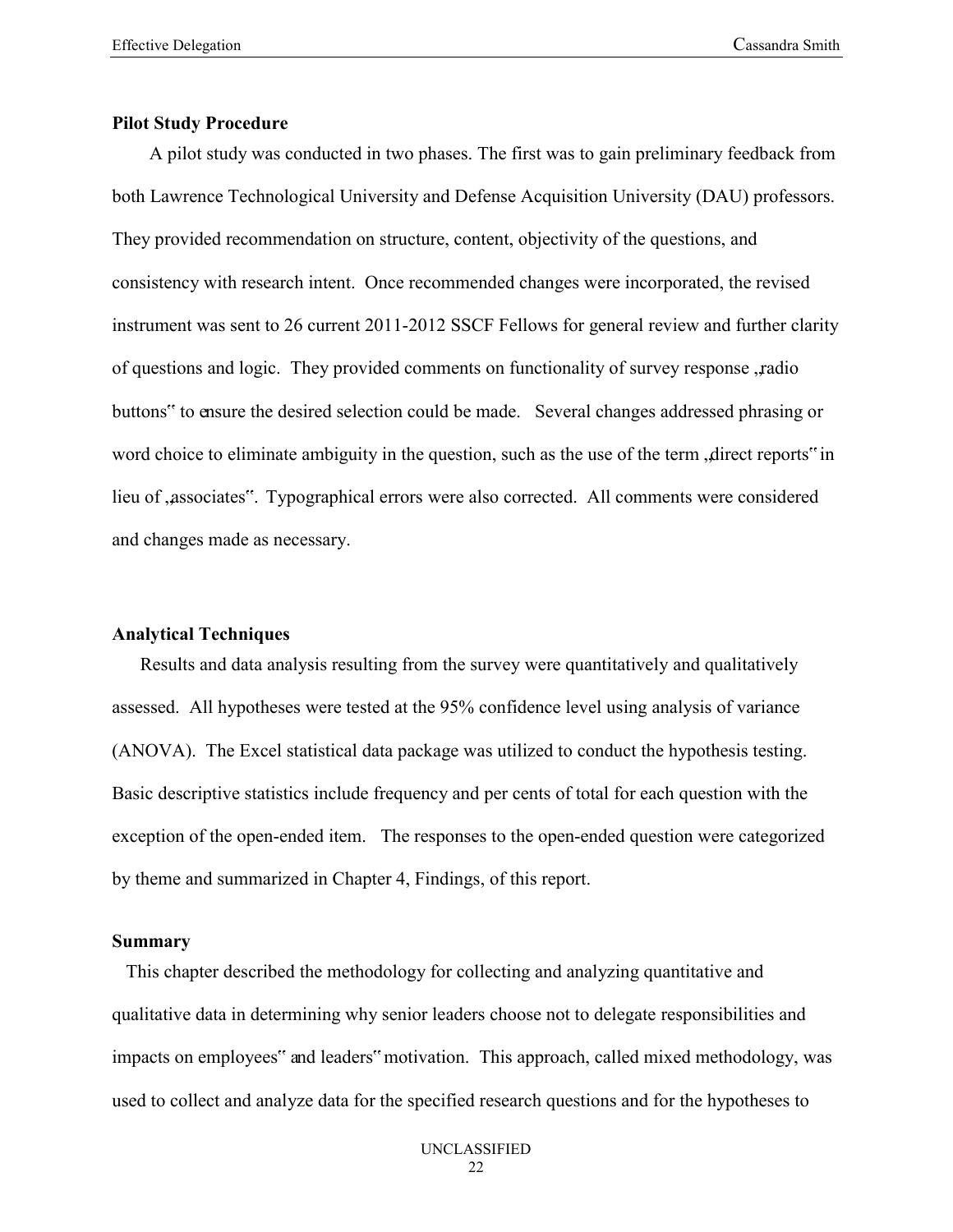determine significant differences of delegations practices within the TACOM LCMC. An overview of the survey instrument"s content, structure, participant population, and administration were discussed. A review of the pilot survey and its use were also provided.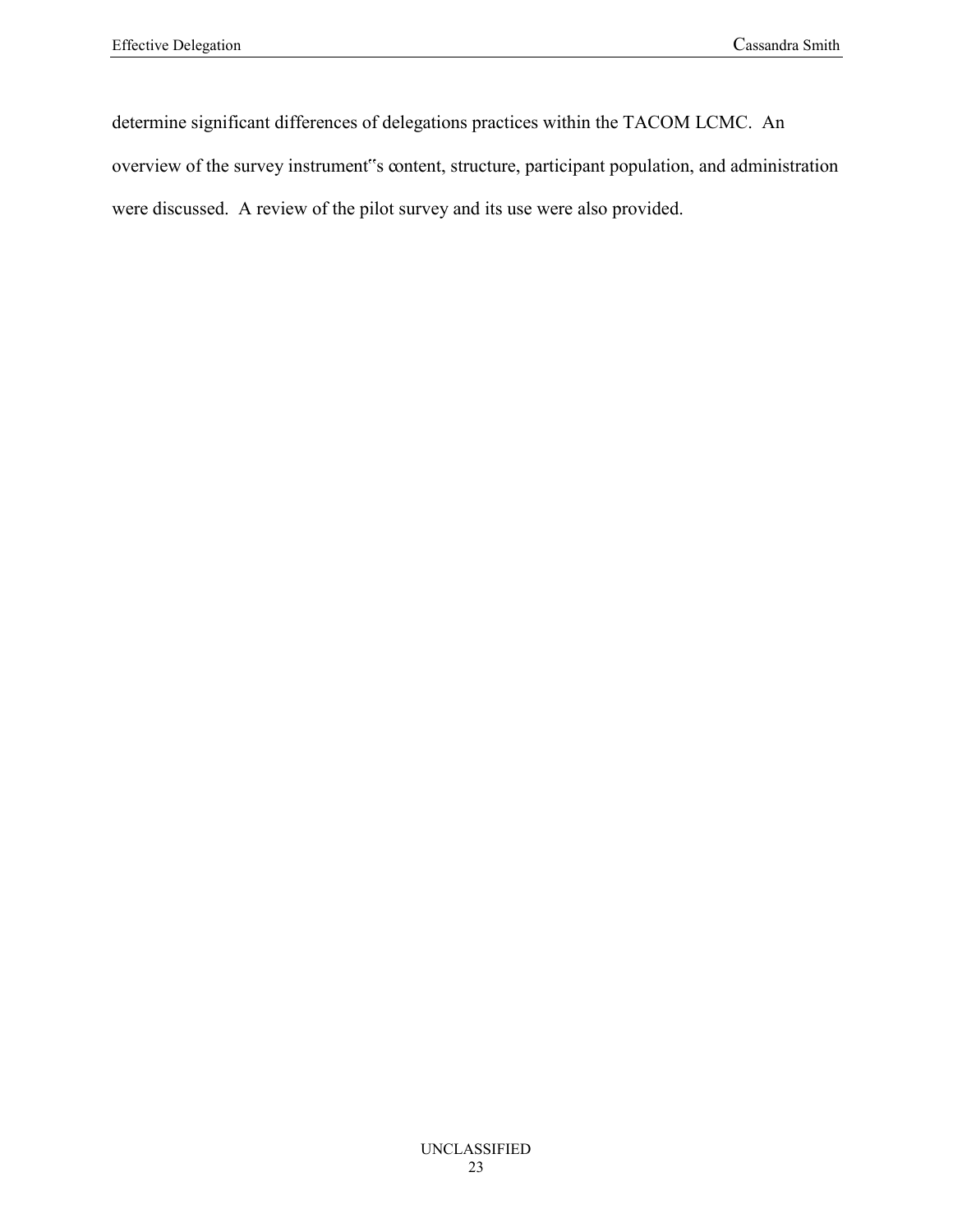#### **Chapter 4 – Findings**

#### **Introduction**

The purpose of this study is to determine the extent to which senior leaders at TACOM delegate, and the reasons they do not delegate responsibilities to subordinates. The study also explores if leaders" frequency of delegation affects their motivation. This chapter contains research findings and analysis of the results. Descriptive statistics, hypothesis testing, regression analysis and qualitative results are reported. Basic descriptive statistics are presented up front to provide the reader demographic context of survey participants. This includes gender, governmental status (civilian or military), current position, organizations supported, years of continuous service and age.

#### **Population and Sample Size**

 The research surveyed senior leaders at the TACOM LCMC in civilian grades NH-04/ GS 14 and above to include Senior Executive Service members, and military officers with rank O5 (Lieutenant Colonel) and higher to include General Officers. These groups have authority to delegate responsibilities as deemed necessary and beneficial to the organization and mission based on the senior positions they hold. The specific organizations administered surveys were

- 1. TACOM Command Group
- 2. Program Executive Office Ground Combat Systems (PEO GCS)

3. Program Executive Office Combat Support and Combat Service Support (PEO CS & CSS)

- 4. Program Executive Office for Integration (PEO-I)
- 5. Tank-Automotive Research, Development and Engineering Center (TARDEC)
- 6. Integrated Logistics Support Center (ILSC)
- 7. TACOM Contracting Center (TCC)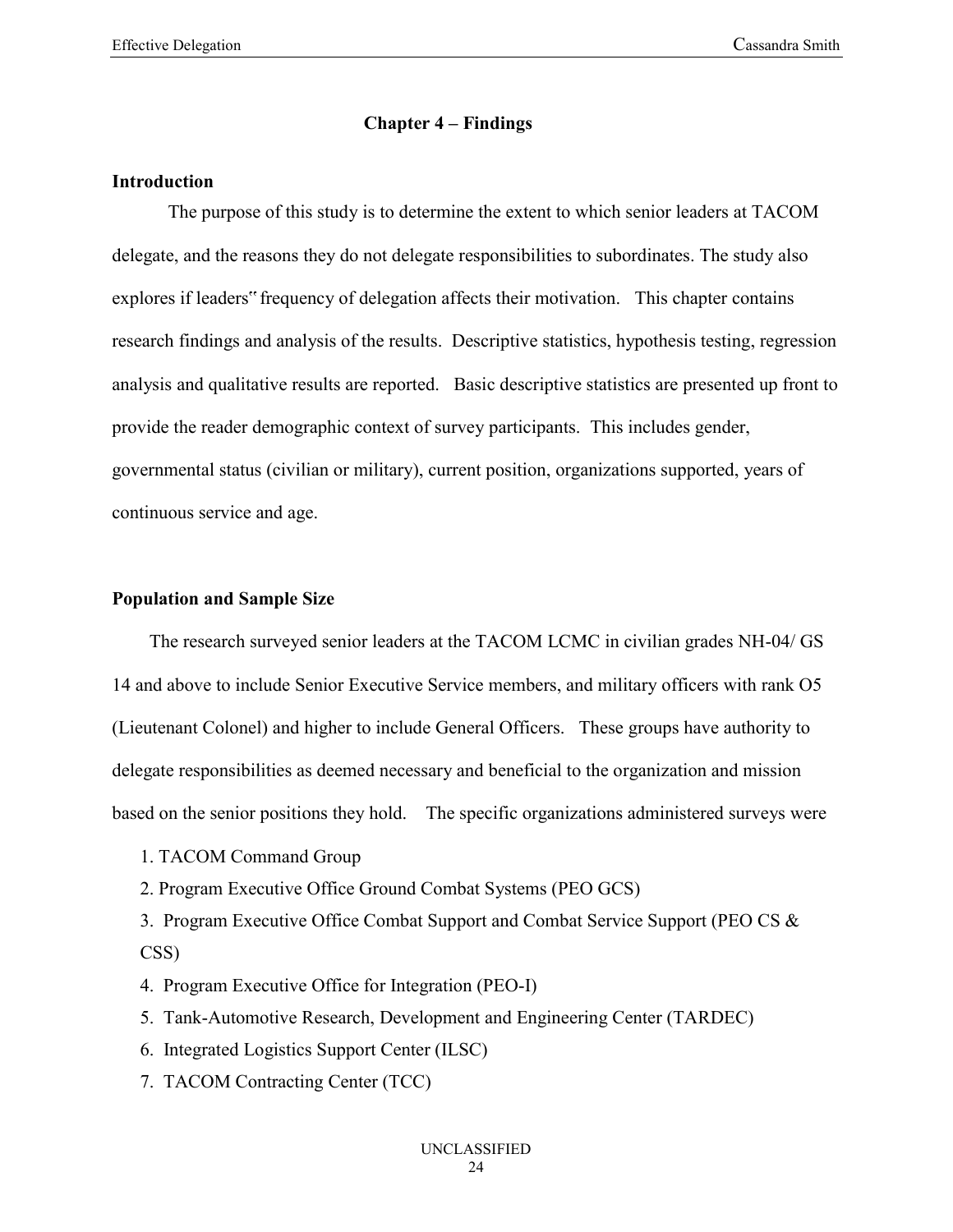A survey instrument through the Survey Monkey website was administered to 710 persons matching the grade and rank criterion cited above. Although 197 surveys were returned yielding a 27.7% return, due to failure to complete the survey or specified mandatory questions, 169 surveys comprised the net useable sample resulting in a return rate of 23.8%.

### **Descriptive Statistics**

## **Gender**

As depicted in *Figure 5*, females returned 50 completed surveys, comprising 30% of the total responses. Males returned 119 instruments, comprising 70% of the total.



*Figure 5*. Respondents by gender.

### **Governmental Status**

 The number of respondents by civilian and military personnel were 164 ( 97%) and 5 (3%), respectively, as shown in *Figure* 6. Civilians, by far, were the vast majority of survey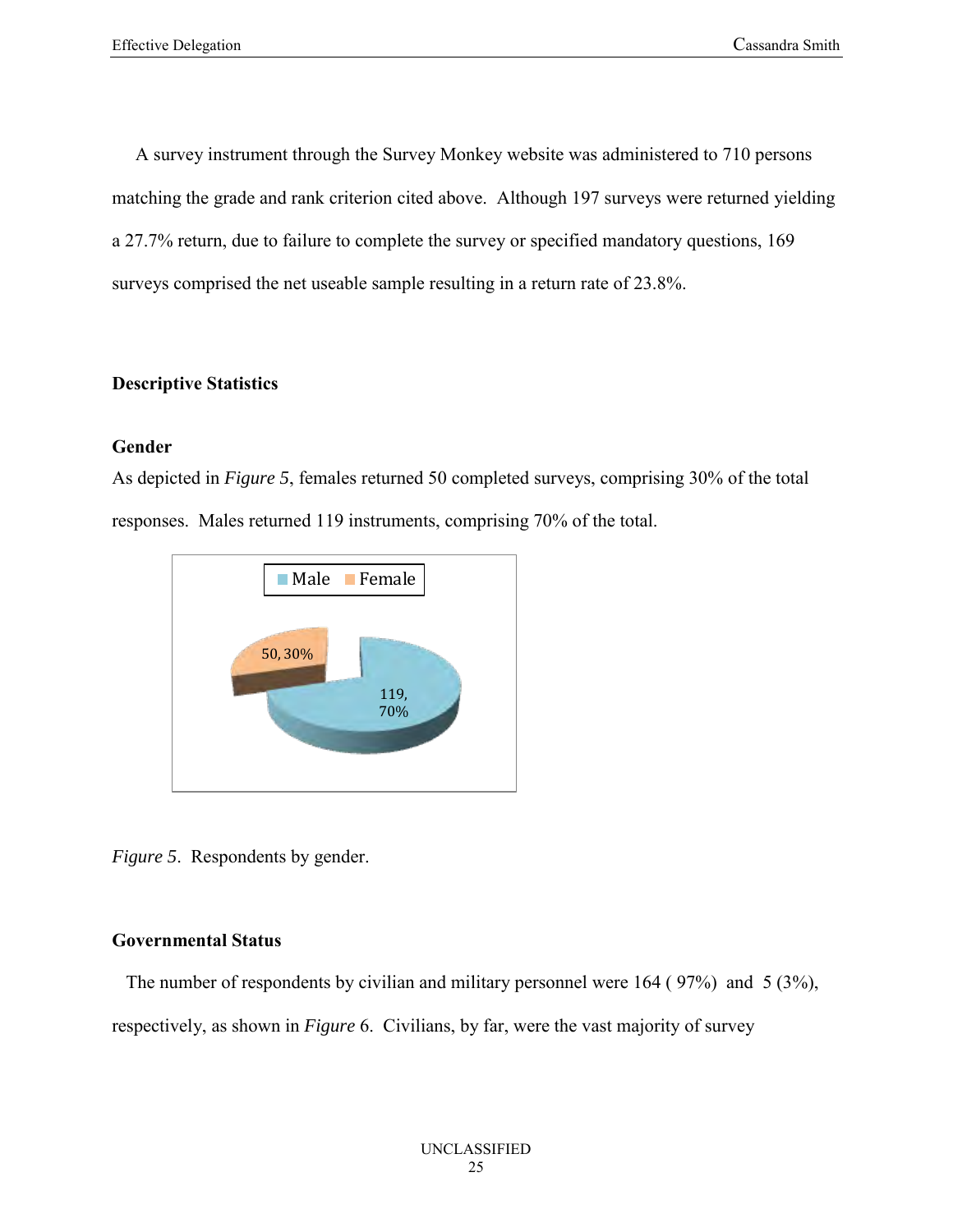participants, consistent with the proportion of civilian and military personnel assigned to the command.



*Figure* 6*.* Civilian and military survey respondents.

### **Current Position**

*Figure* 7 shows the categories of those responding to the survey by their current position. With 48 persons identifying themselves as Manager, this was the single largest segment of senior leaders participating in the survey. Director was the second largest group with 43 responses.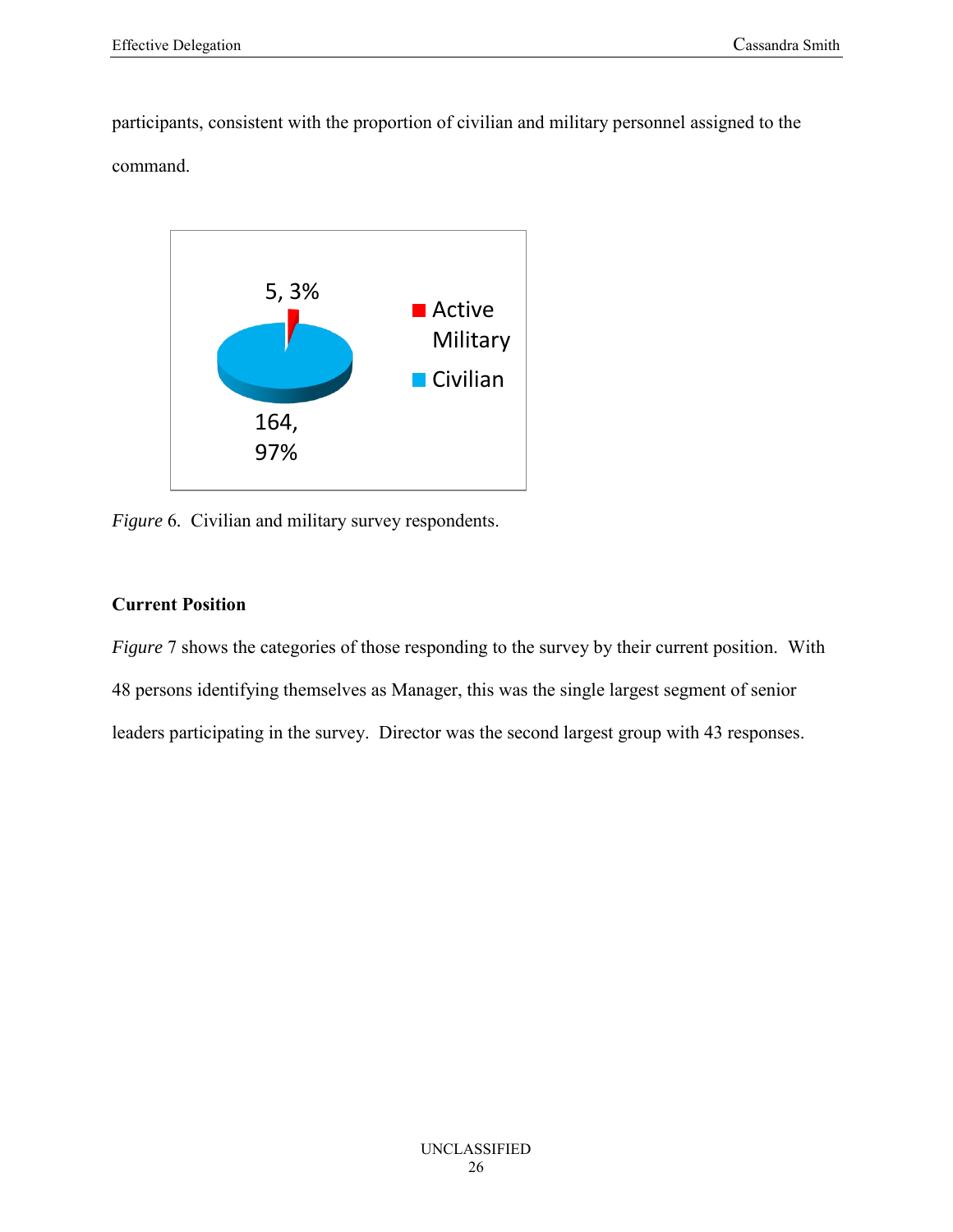

*Figure 7.* Respondents by current position held.

## **Supported Organization(s)**

*Figure 8* below depicts TACOM organizations supported by survey respondents. In the associated survey question, selection of more than one organization was permitted to accurately reflect that an employee can simultaneously support more than one functional group. The most heavily supported organizations are PEO CS & CSS with 61, followed by PEO GCS with 52 respondents.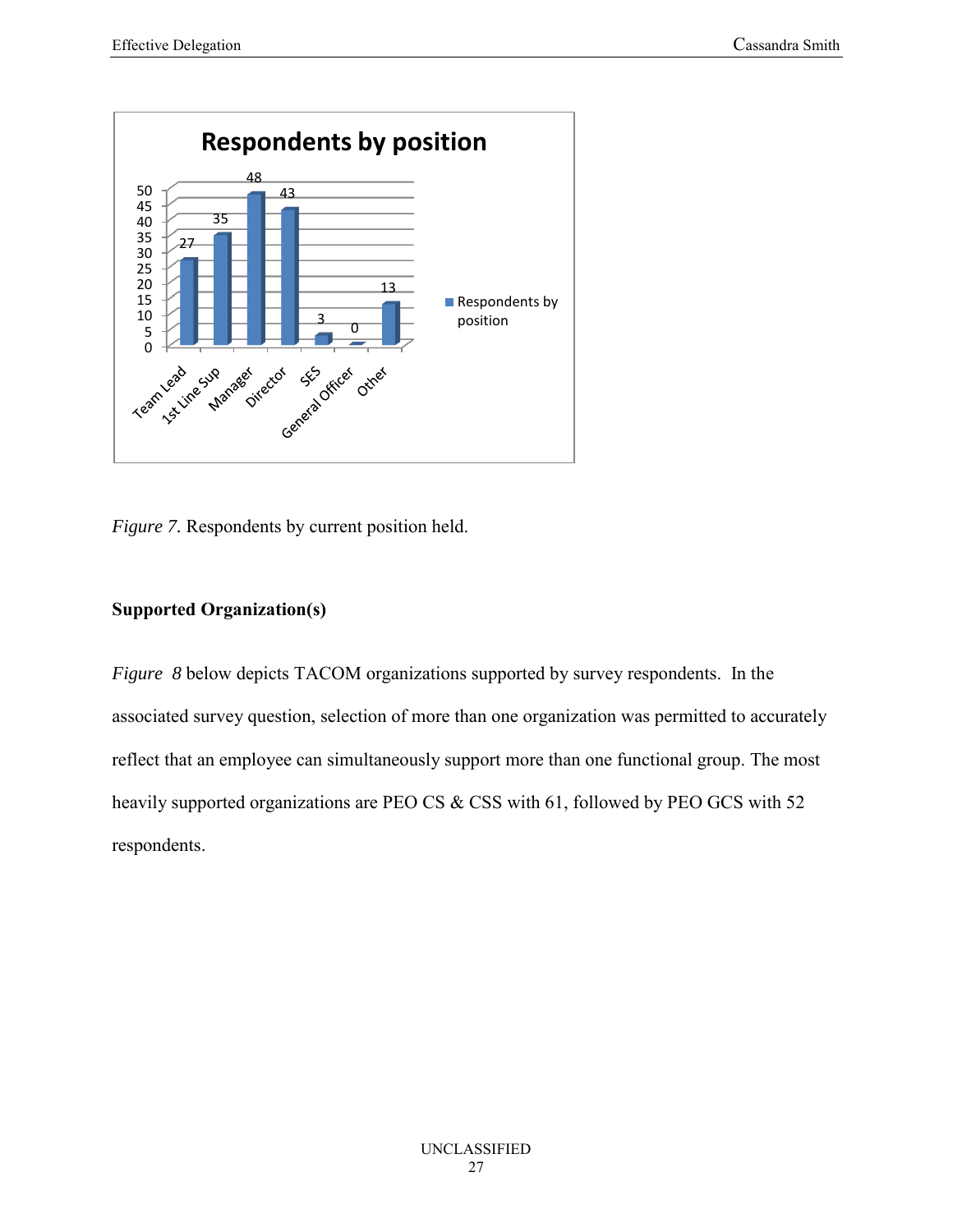

*Figure 8.* Organizations supported by respondents.

*Figures 8 and 9* show survey respondents" years of continuous service and age. The largest groups responding by years of services were those with  $26 - 30$  years and those with more than 30 years of service. These two groups tied with 31% each. By age, the largest groups were 51-55 years old (29%) and over 55 years of age (26%).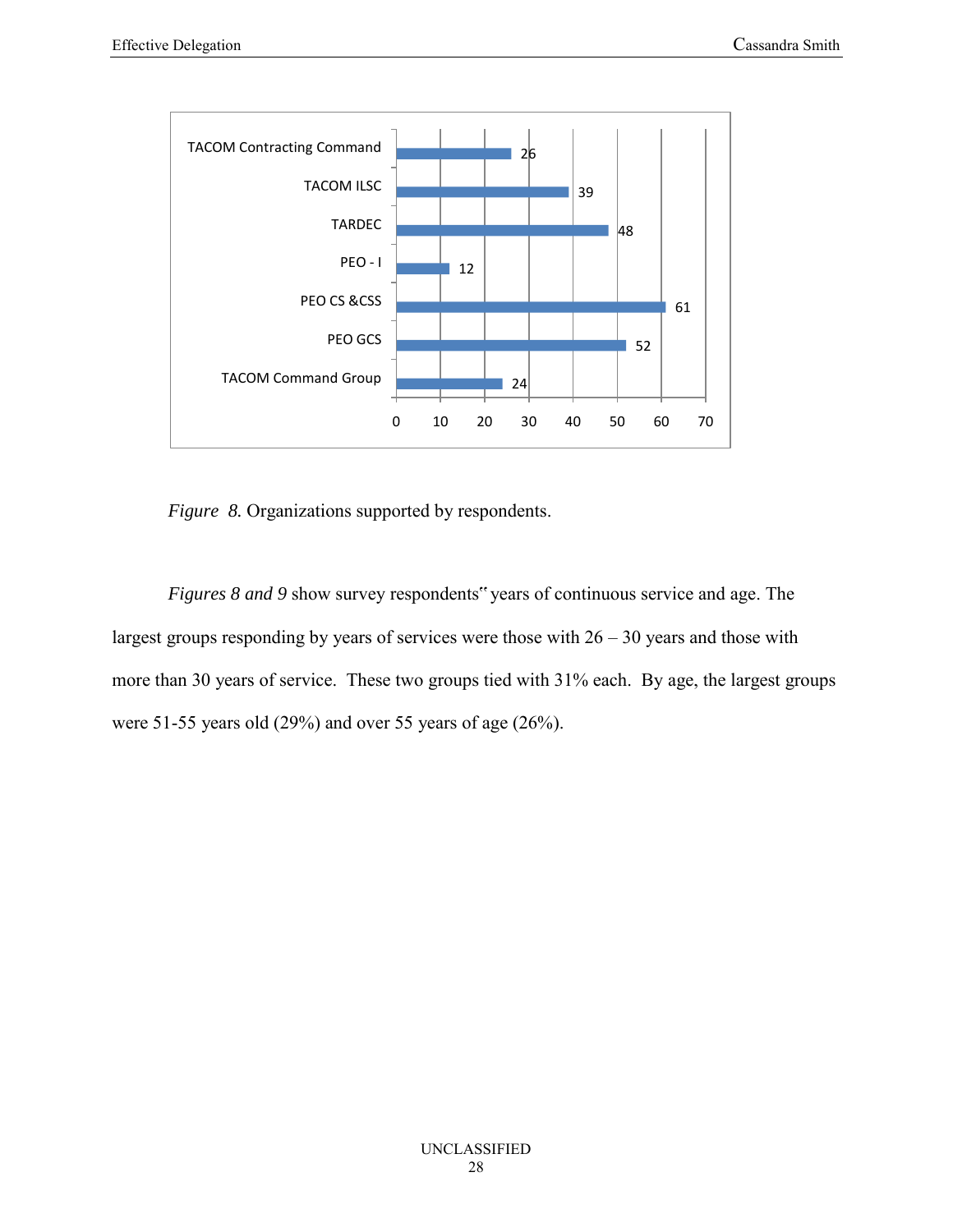

*Figure 9.* Respondents by years of service.



*Figure 10*. Respondents by age.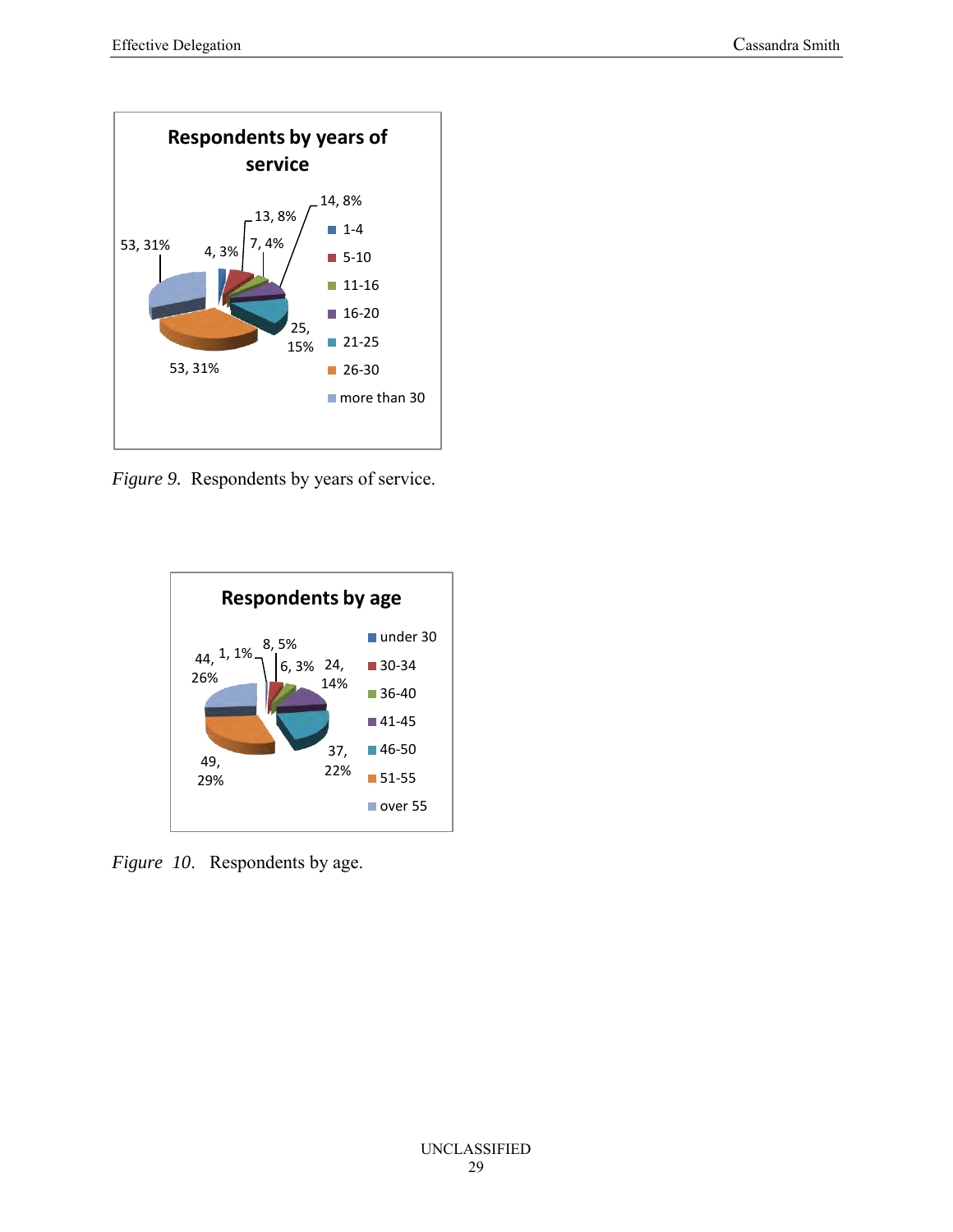### **Research Questions**

Each of the three research questions are addressed in this section.

## **Research Question 1:**

The first research question is: To what extent do leaders at TACOM delegate responsibilities to subordinates. The results below in *Figure 11* show that 70% of senior leader respondents routinely delegate, with 20% responding they delegate often. "Sometimes" garnered 5%, with "sometimes" and , rarely" at 3% and 2%, respectively.



*Figure 11.* Frequency of delegation.

## **Research Question 2:**

The second research question asks: What factors are considered when senior leaders delegate responsibilities to subordinates.

As shown in *Figure 12*, survey results reflect that 80% (5/6) of the factors were rated as having very high influence or high influence. The factor "responsibility falls within the employees" job duties", was the only factor where the majority, 87, of respondents indicated it had very high influence.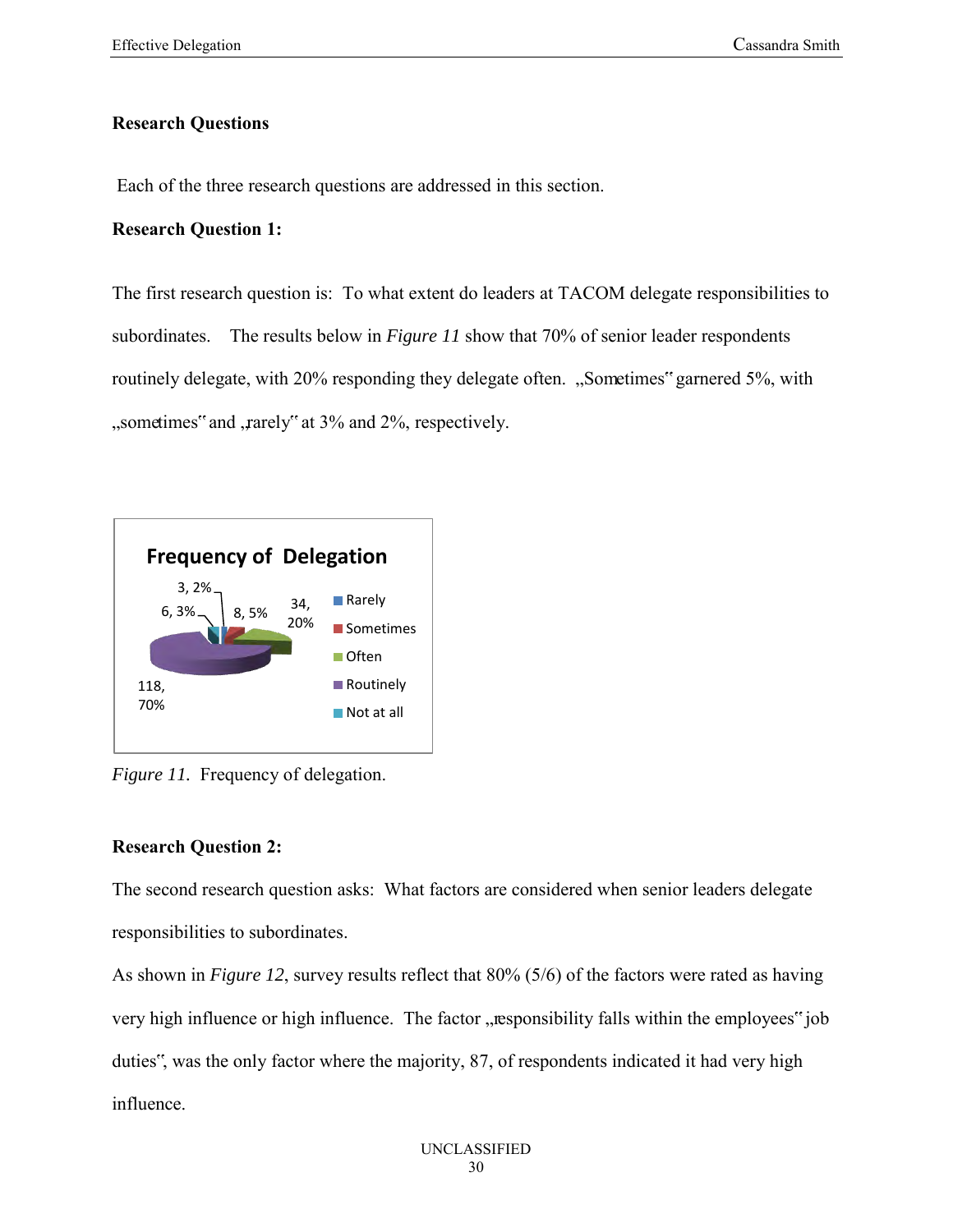The factors identified below were rated as having , high influence" when delegating:

- o Broaden employees" experience
- o Employees have shown desire for increased responsibility
- o Employees known expertise
- o Better utilize employees



*Figure 12*. Influence of delegation factors.

## **Research Question 3:**

The third research question asked: What are the key reasons leaders do not delegate.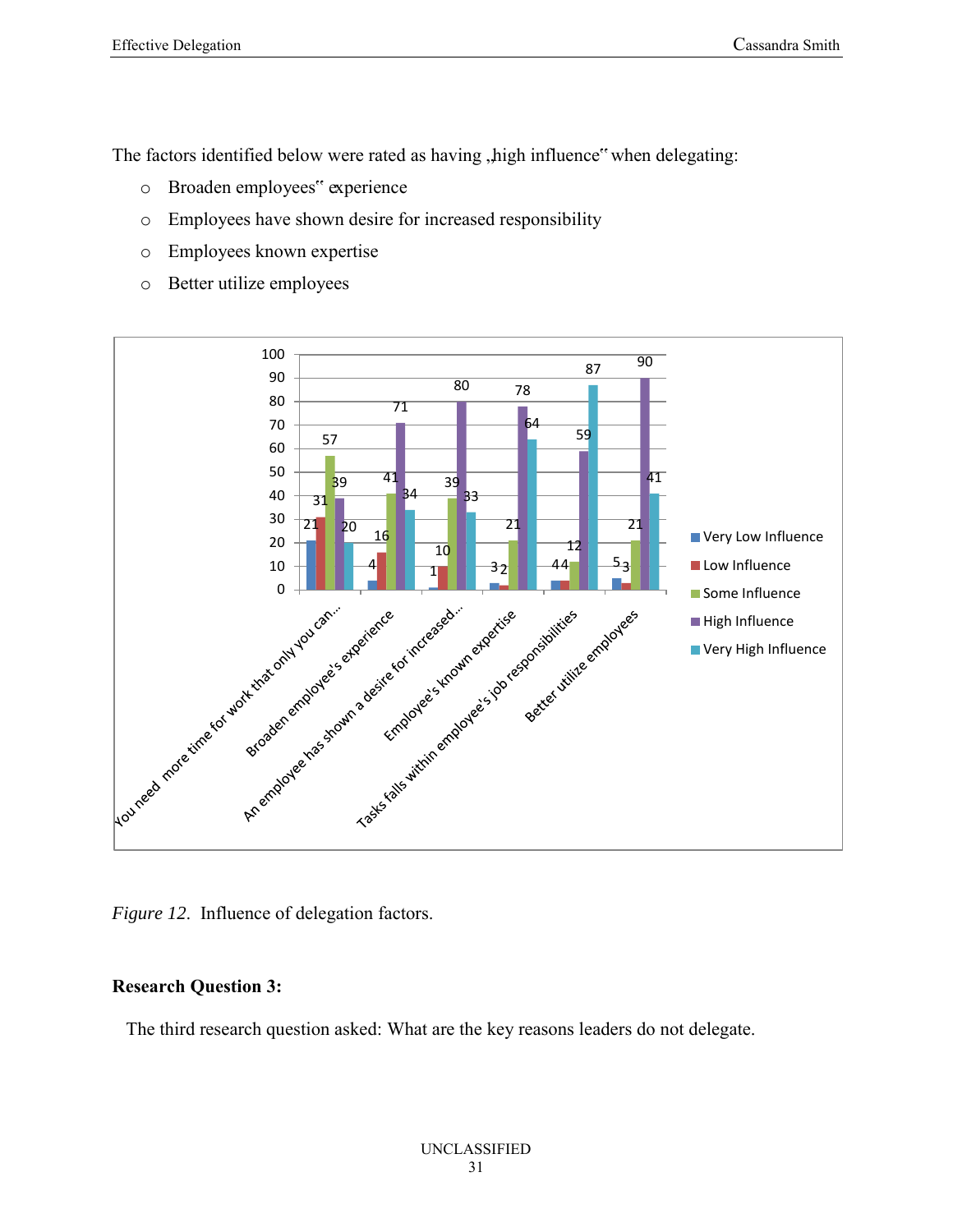For each factor included on the survey for not delegating, *Figure 13* below shows how many respondents rated that reason relative to the degree of influence not to delegate.



*Figure 13.* Factors for not delegating.

The options for influence ranged from "very low" to "very high" and "does not apply". The most frequent response for five of the seven factors was "some influence" with two of the factors rated as having low influence.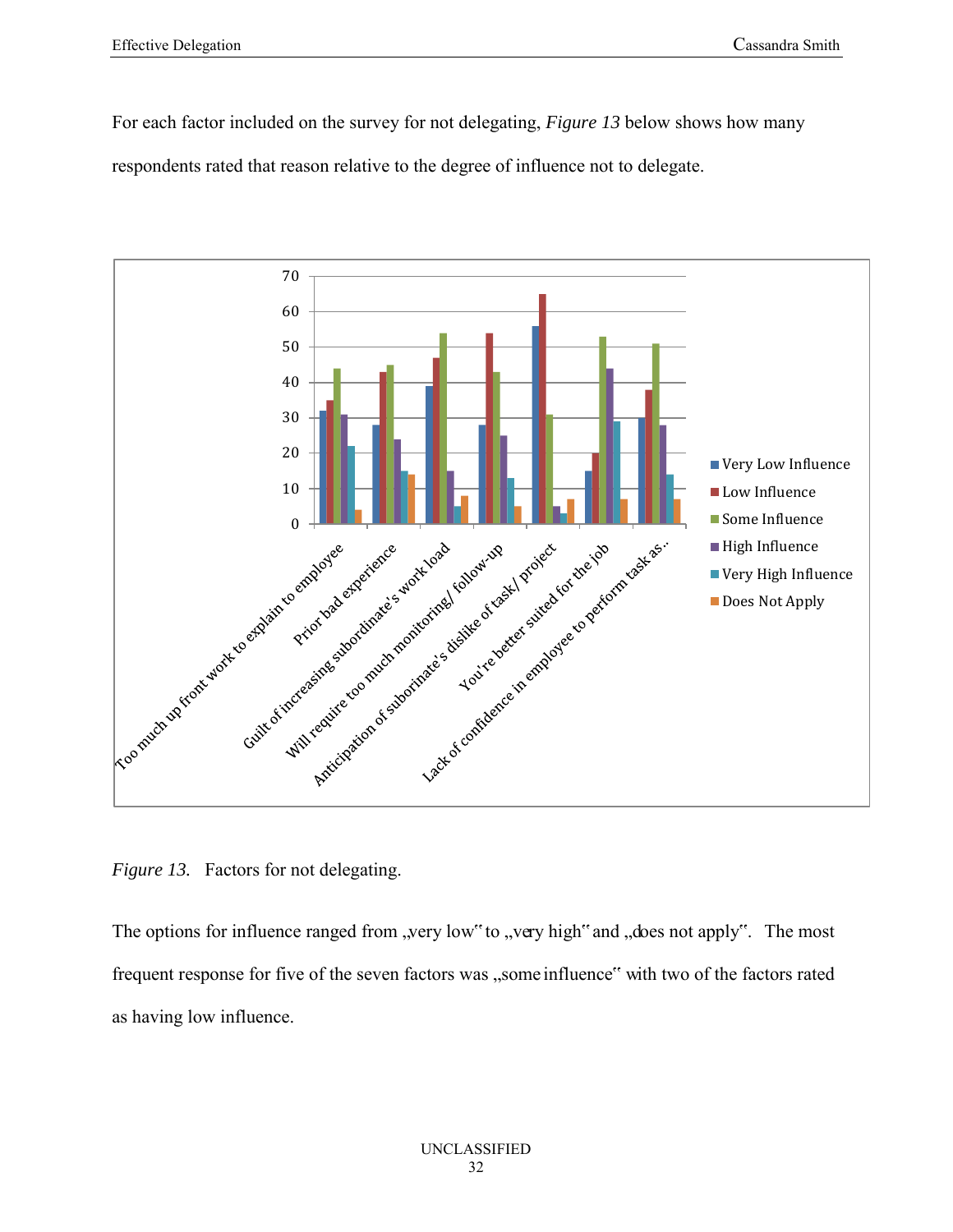## **Hypothesis Testing**

Findings for the three research hypothesis are discussed below. The analysis of variance calculated (ANOVA) values are found at Appendix C.

**Hypothesis 1:** There is no difference in the reasons TACOM leaders choose not to delegate based on their number of direct reports.

 This hypothesis involved analyzing the reasons leaders choose not to delegate based on their number of direct reporting subordinates. Since this exercise compared more than two sample means, an Analysis of Variance (ANOVA) was conducted to determine if there were any statistical differences among the groups. A summary of the results is shown in *Table 1*. It contains mean response values by number of direct reports for each of the 7 factors for choosing not to delegate. The numerical results represent arithmetic averages derived from participant survey responses using the following scale.

- 1 Very low influence
- 2 Low influence
- 3 Some influence
- 4 High influence
- 5 Very high influence
- 6 Does not apply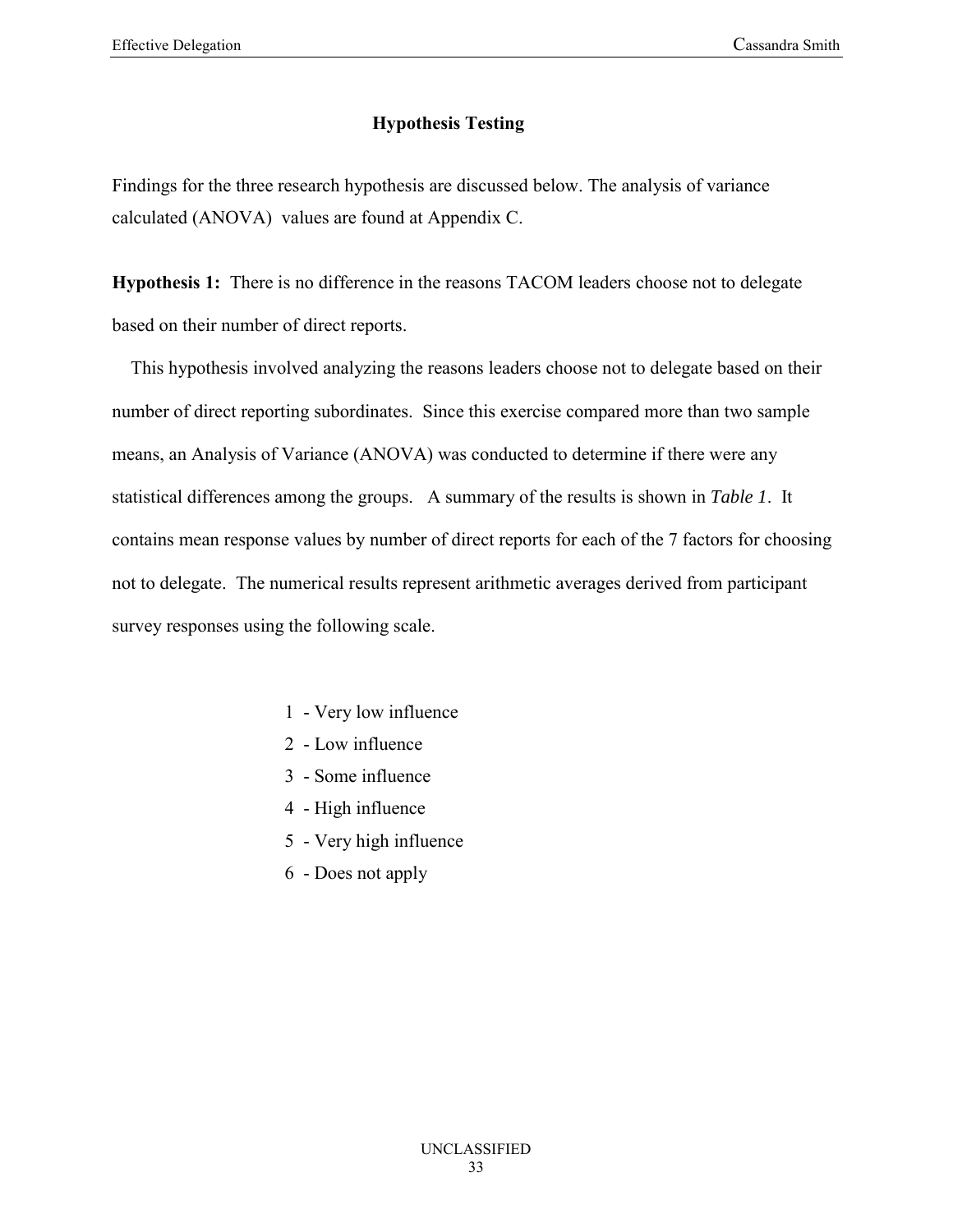| Subgroup $\rightarrow$ | 1        | $\overline{2}$ | 3         | 4         | 5       |         |           | Accept         |
|------------------------|----------|----------------|-----------|-----------|---------|---------|-----------|----------------|
|                        | 0 Direct | $1 - 15$       | $16 - 30$ | $31 - 45$ | Over 45 | F-value | P-value   |                |
| Non-Delegation         | Reports  | Direct         | Direct    | Direct    | Direct  |         |           | Reject         |
| Factor                 |          | Reports        | Reports   | Reports   | Reports |         |           | Ho             |
| Too much up front      |          |                |           |           |         |         |           |                |
| work                   | 3.117    | 2.969          | 2.857     | 2.636     | 2.785   | 0.2744  | 0.8941    | Accept         |
|                        |          |                |           |           |         |         |           | H <sub>o</sub> |
| <b>Bad Experience</b>  | 3.5      | 2.865          | 2.821     | 2.272     | 3.933   | 3.140   | $0.0160*$ | Reject         |
|                        |          |                |           |           |         |         |           | $\rm{H_o}$     |
| Increasing             | 2.333    | 2.531          | 2.535     | 2.272     | 3.133   | 1.035   | 0.3903    | Accept         |
| Subordinates'Wor       |          |                |           |           |         |         |           | $H_0$          |
| k Load                 |          |                |           |           |         |         |           |                |
| Too much               | 2.833    | 2.742          | 2.821     | 2.363     | 2.714   | 0.2834  | 0.8884    | Accept         |
| monitoring             |          |                |           |           |         |         |           | $H_0$          |
| Subordinates           | 2.277    | 2.0618         | 2.178     | 1.909     | 2.538   | 0.6113  | 0.6550    | Accept         |
| Dislike of             |          |                |           |           |         |         |           | $H_0$          |
| responsibility         |          |                |           |           |         |         |           |                |
| Boss is Better         | 3        | 3.546          | 3.357     | 3.363     | 3.428   | 0.7396  | 0.5662    | Accept         |
| Suited                 |          |                |           |           |         |         |           | H <sub>o</sub> |
| Lack of                | 3.333    | 2.742          | 3.071     | 2.6       | 3       | 1.045   | 0.3856    | Accept         |
| Confidence             |          |                |           |           |         |         |           | $H_{o}$        |

*Table 1.* Mean values of reasons not to delegate based on number of direct reports.

The only non-delegation factor that demonstrates a statistical difference is the asterisked item, Bad Experience, with a p-value of  $\leq$  05. This means that the null hypothesis is rejected, and there is a statistical difference in the reasons TACOM leaders choose not to delegate based on their number of direct reports, due to prior bad experience. To further delineate where the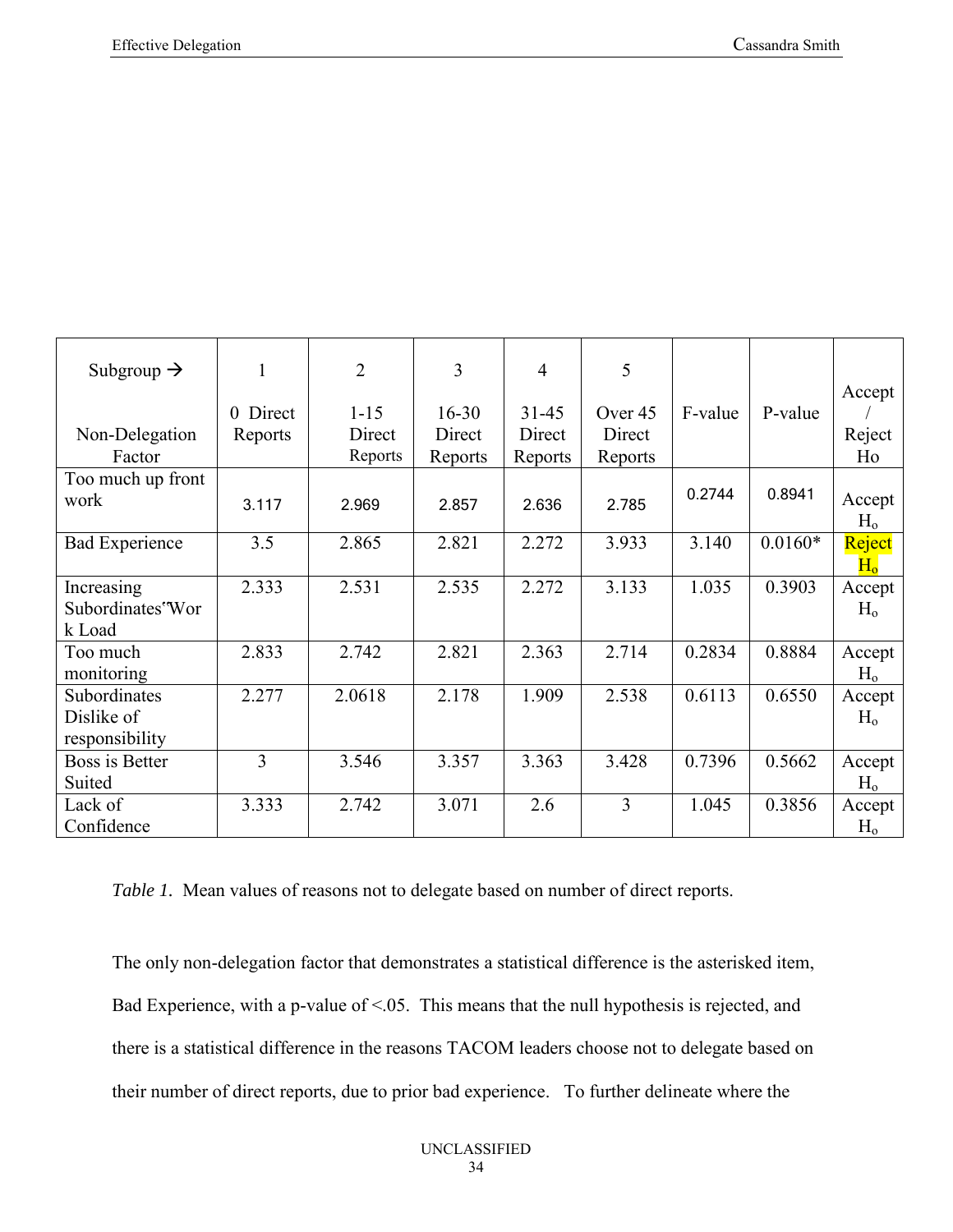differences lie within the direct report subgroups for the "Prior Bad Experience" factor, a Tukey statistical test was conducted with summary results tabulated in *Table 2*.

| Sub-             |      | 2     | 3     |          | 5 |
|------------------|------|-------|-------|----------|---|
| groups           |      |       |       |          |   |
|                  | 0    |       |       |          |   |
| $\boldsymbol{2}$ | .634 |       |       |          |   |
| $\mathbf{3}$     | .679 | .0445 | 0     |          |   |
| 4                | 1.23 | .593  | .548  | 0        |   |
| 5                | .433 | 1.067 | 1.112 | $1.661*$ |   |

*Table 2.* Tukey test results.

Since 1.661 is greater than the comparative calculated Tukey value of 1.351, it is concluded that the difference lies between subgroup 5 of over 45 direct reports, and subgroup 4 of 31-45 direct reports. The calculation for the comparative value is at Appendix B (to be added).

**Hypothesis 2:** There is no difference in employee motivation due to the methods used to delegate.

*Table 3* below summarizes the average satisfaction scores based on the method used to delegate. Due to the small number of respondents in third party stake holder and written delegation sheet, these groups were combined.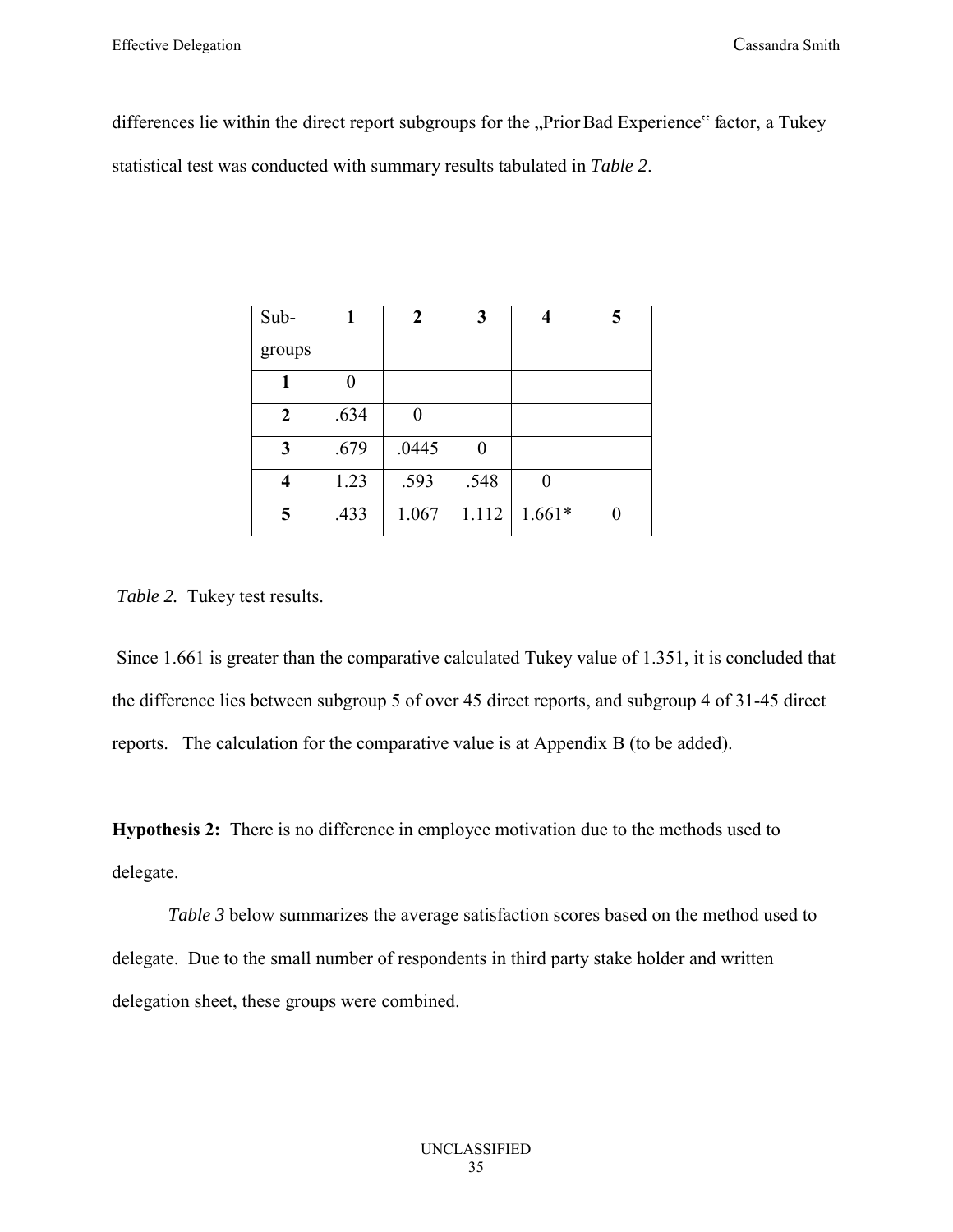| <b>Method</b> | e-mail | Telephone | Face to<br>Face | Other | F-Value | P-value | Accept<br>or Reject<br>Ho |
|---------------|--------|-----------|-----------------|-------|---------|---------|---------------------------|
| <b>Score</b>  | 2.57   | 2.40      | 2.56            | 2.61  | 0.2336  | 0.8727  | Accept                    |

*Table 3.* Mean score of job satisfaction based on delegation method.

With a p value of 0.8727, we fail to reject the null hypothesis and conclude there is no statistical difference in satisfaction among methods used to delegate responsibilities to subordinates.

#### **Hypothesis 3**

The third hypothesis stated, there is no difference in senior leaders" motivation based on the extent to which they delegate. A linear regression was run on survey question  $11$ , "With", what frequency do you typically assign work or delegate tasks to immediate subordinates (direct reports)?", and question 19, "based on your responses to the previous two questions (what tasks [responsibilities] are delegated and how they are delegated)", to what extent are you more or less motivated in your current position?". The objective was to determine if there was correlation between the two responses. Summary results are presented in *Table 4*.

| Observations | Multiple R | R square | Y-intercept | Slope     | P-value |
|--------------|------------|----------|-------------|-----------|---------|
| 169          | 0.048      | 00238    | 3.780       | $-0.0354$ | 0.528   |

*Table 4*. Linear regression of leaders" motivation based on delegation frequency.

With a p value of 0.528, the null hypothesis is accepted and we conclude there is no difference in senior leaders" motivation based on delegation frequency to their subordinates. The scatter plot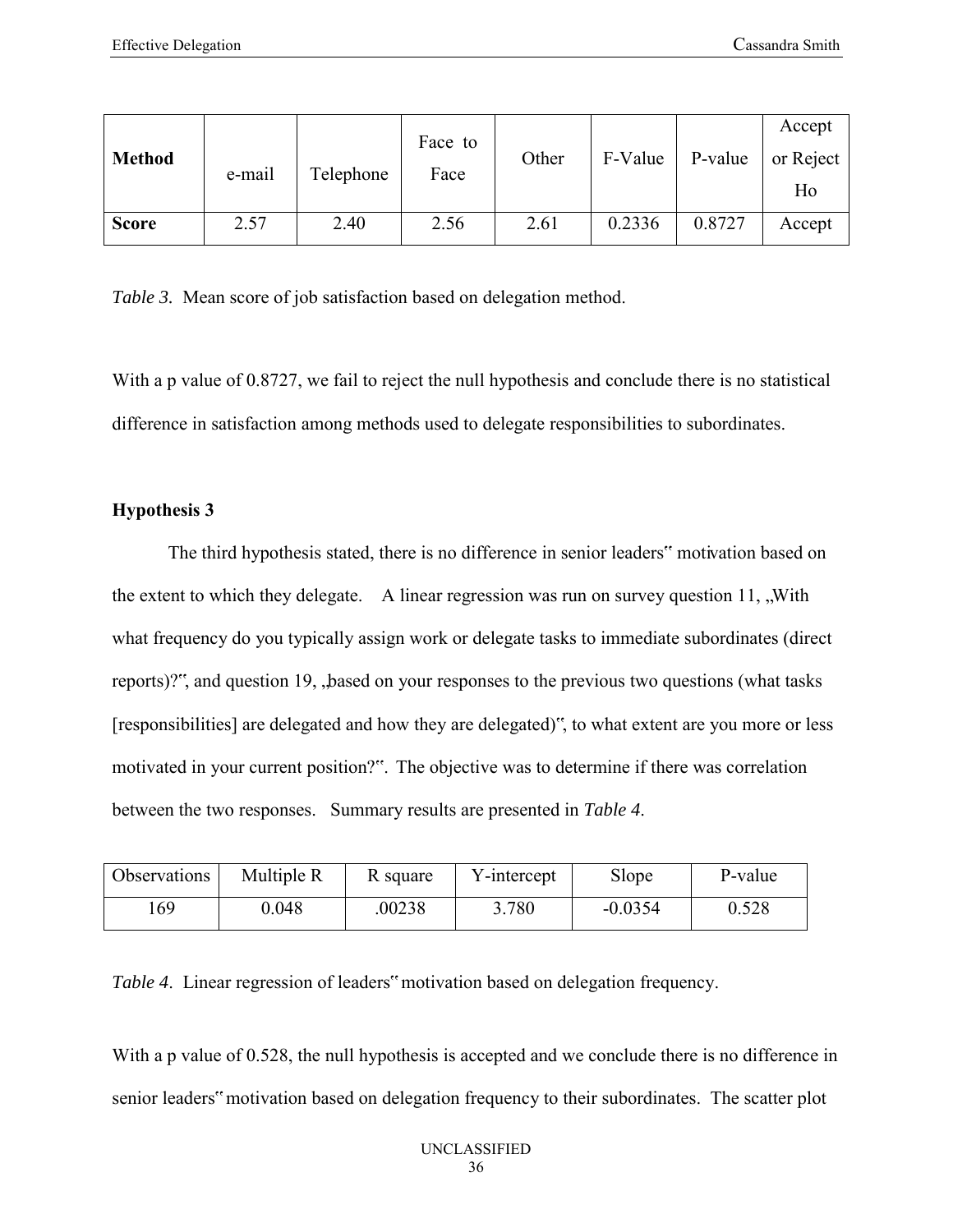and best fit line in *Figure 14* show a near horizontal line, which is consistent with this finding that there is no significant motivation realized by the senior leader with respect to frequency of delegating.



*Figure 14.* Linear regression of frequency (1-5) vs motivation (1-5).

#### **Open-Ended Question**

 A single, open-ended question (19) was included on the survey. Respondents were given the opportunity to describe their aggregate view of delegation effectiveness in the execution of their duties. A total of 105 comments were provided. There were no responses suggesting that delegation was not a necessary part of leadership. Remarks, however, fell into five central themes: Trust needed with employee; Delegation working ok; Task ambiguity, particularly when higher headquarters are involved; Use of delegation for employee development and Inadequate time to complete assignment. *Table 4* shows a break out of the number of responses by these themes.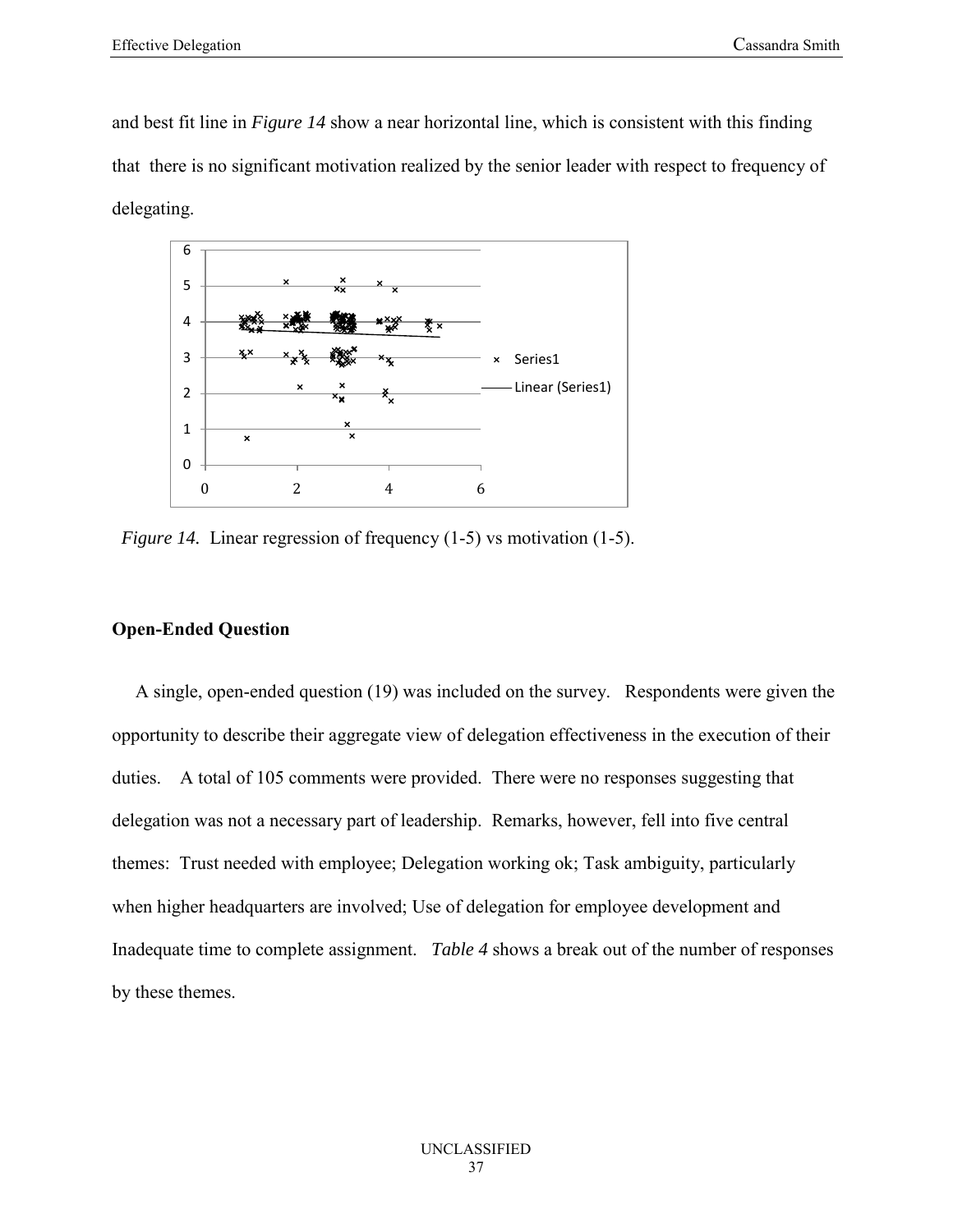|              | <b>Trust</b> | <b>Delegation</b> | <b>Task</b> | <b>Develop</b> | Inadequate |              |
|--------------|--------------|-------------------|-------------|----------------|------------|--------------|
|              | needed       | Working           | Ambiguity   | employee       | time       | <b>Total</b> |
| <b>Theme</b> | with         | OK                |             |                |            |              |
|              | employee     |                   |             |                |            |              |
| Number       | 38           | 34                | 12          | 11             | 10         | 105          |
| of           |              |                   |             |                |            |              |
| comments     |              |                   |             |                |            |              |

*Table 5.* Open-ended question, overall delegation effectiveness.

Approximately 36% (38/105) of comments indicated that development of trust in the employee and confidence in subordinates" capabilities are important in effective delegating. Another perspective on trust was that there is too much oversight and not enough trust, so there is no real confidence being developed in the superior/ subordinate relationship. Thirty-two per cent of comments (34/105) assessed delegation as being conducted effectively within their organizations. A dozen comments were categorized as indicating that ambiguities in tasks from higher headquarters in terms of intent and what is being requested requires significant research and is de-motivating and time consuming. There is inadequate filtering or context provided for what is being requested.

Ten percent (11/105) of comments specifically mentioned development of employees as a deliberate reason for delegating. Almost all responses in this group indicated that delegation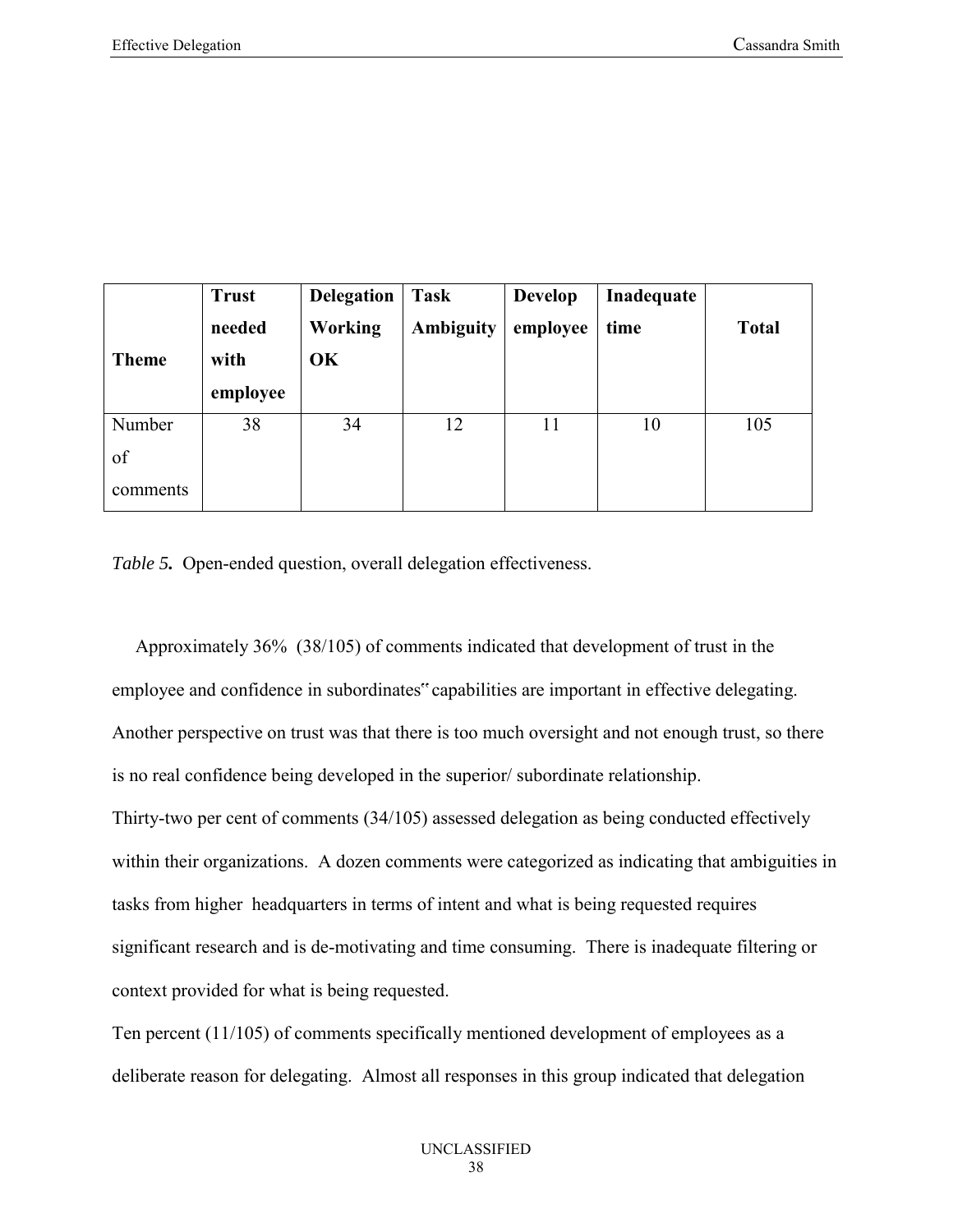presents opportunity to provide employees with developmental managerial and leadership experience. The literature indicated that delegation is particularly challenging for leaders in cross functional delegation. Inadequate time to properly addressed delegated responsibility accounted for 9.5% (10/ 105) of comments to the open-ended question.

#### **Summary of Results**

 Results reported in this survey are overwhelmingly based on civilian experience. Of the methods (e-mail , telephone, face to face, third party, written work sheet, other) used to delegate responsibility, none of them showed statistical significant difference in term of impact on employee motivation. When considering factors why senior leaders choose not to delegate, prior bad experience in delegating was the factor that showed a statistical difference with respect to other factors. Further analysis showed that this difference lies between those within subgroups with 31- 45 direct reports and those with over 45 direct reports. There was no demonstrated correlation between senior leader motivation based on the extent (frequency) that they delegate to subordinates.

 The open-ended question was generally favorable with how delegation was working in organizations. Most comments support the use of delegation as a necessary and effective management tool. Concerns with barriers to effective delegation involved trust that needed developing between the superior and subordinate to feel confident in delegating responsibility and resolving ambiguities in the delegation what is expected of the subordinate.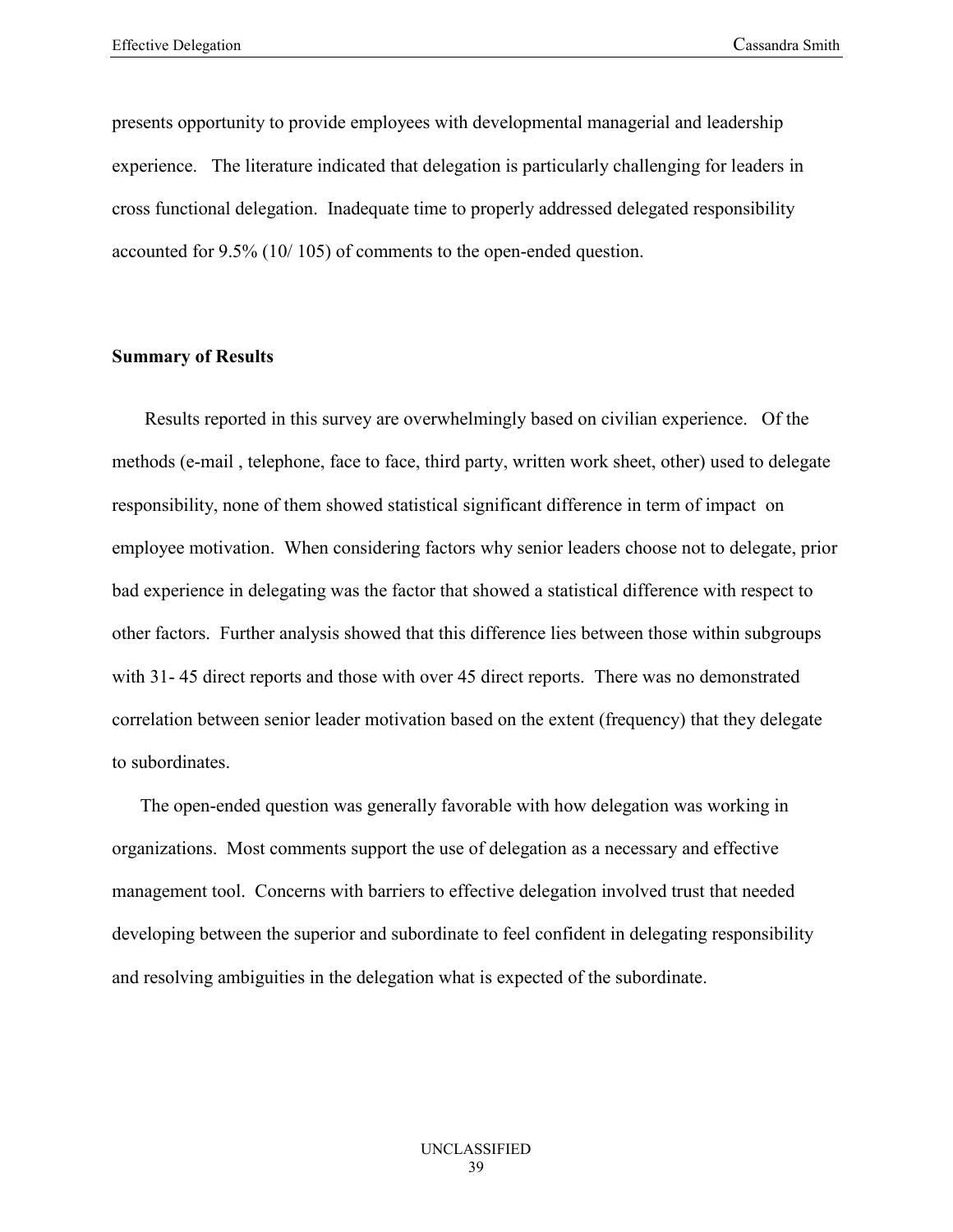#### **Chapter 5- Conclusions and Recommendations**

#### **Introduction**

This research objective is to determine the extent to which senior leaders at TACOM delegate, and the reasons they do not delegate. The study also explores the effects of delegation practices on senior leaders" motivation. The study focused on senior leaders GS-14/ NH04 and above, and military officers O5 (Lieutenant Colonel) and above. The survey was administered to these groups within the TACOM Command Group, Program Executive Office for Ground Combat Systems (PEO GCS), Program Executive Office for Combat Support and Combat Service Support (PEO CS & CSS), Program Executive Office for Integration (PEO-I), Tank-Automotive Research, Development and Engineering Center (TARDEC), Integrated Logistics Support Center (ILSC) and TACOM Contracting Center (TCC). The survey was sent to 710 individuals. Of the one hundred sixty-nine (169) useable surveys, 23.8% were used to compile research findings and conduct analysis.

This chapter interprets the results for each of the research questions and hypothesis presented in chapter 4. Implications for senior leadership and the practice of delegation at the Detroit Arsenal are discussed.

### **Discussion of Results**

#### **Research Question 1:**

To what extent do leaders at TACOM delegate responsibilities to subordinates?

 Ninety-seven percent of respondents indicated that they delegate, albeit with varying frequency. The literature highlights that effective delegation is to a large extent ignored by most managers and executives. TACOM"s results are inconsistent with the literature in this regard.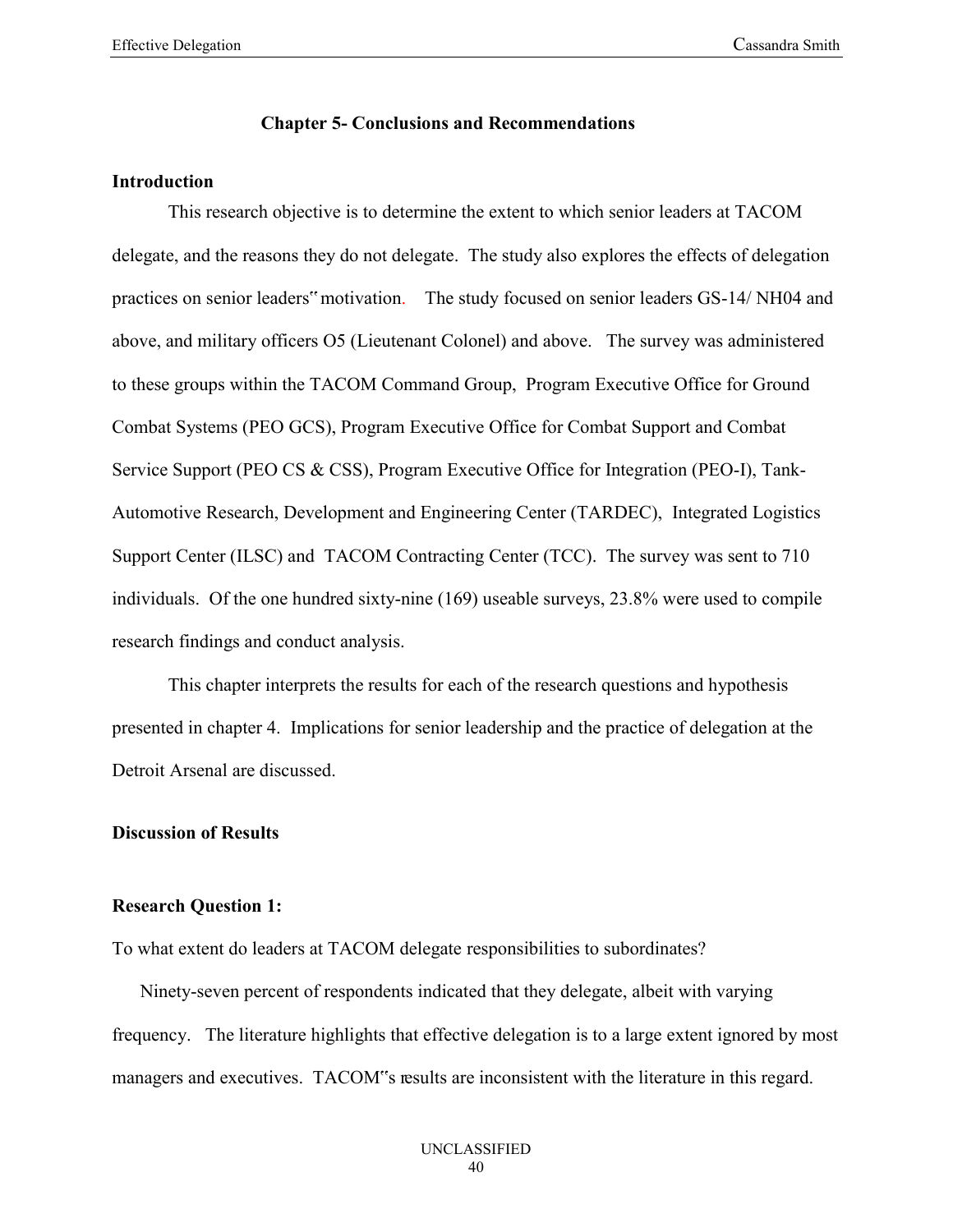Only 3% of the respondents indicated that they did not delegate at all. As found in the literature review, the crucial matter is not just the act of delegation, but doing so in an effective and skillful manner. There needs to be increased emphasis from senior leaders that this is an important distinction. Caution should be exercised in interpreting the high TACOM reporting of delegation as an indication that all is well with this important leadership function. TACOM would greatly benefit if superiors emphasized that delegation should be exercised thoughtfully and methodically. Training courses or seminars that focus on the importance of delegation and its effectiveness are widely available and could be pursued to enhance and sharpen skills in the delegation process.

#### **Research Question 2:**

What factors are considered when senior leaders delegate responsibilities to subordinates?

Of the six choices on the survey for this question, the only factor that rated  $\alpha$ , very high." when considering delegating responsibilities to subordinates was that the responsibility fell within the employees" job duties. This infers senior leaders are concentrated on getting the most functionally competent and experienced team members to address an issue as expeditiously as possible. This is consistent with leaders also reporting , employees known expertise "having high influence" when deciding to delegate. This strongly suggests that senior leaders look for subject matter experts when delegating. Delegation should also be used to broaden or crosstrain associates outside the functional area by pairing with SMEs to provide career enhancing developmental experience. There was also , high influence" ratings to better utilize the employee. Executive leaders should take significant note of this finding. There should be an emphasis at the most senior levels that development of personnel is a most important management responsibility.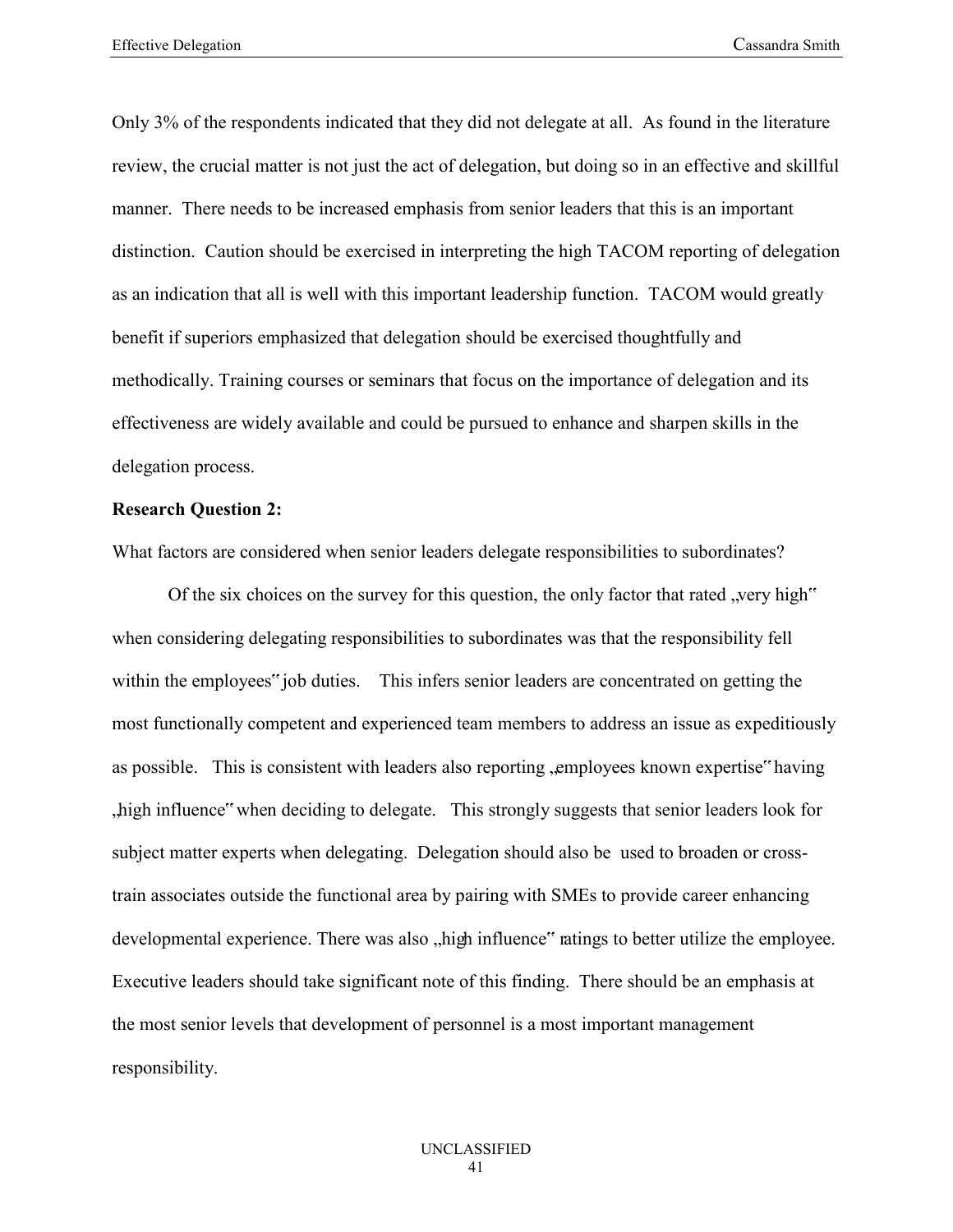#### **Research Question 3:**

What are the key reasons leaders do not delegate?

Top reasons selected that leaders do not delegate included too much up front work, prior bad experience, guilt of increasing workload, requires too much monitoring and follow-up, and the leaders are better suited for the job. Leaders assessing they are better suited for the job is one of the most frequent reasons for not delegating according to the literature review. The literature stated underlying reasons for this could be due to fear of losing control and wanting to ensure visibility. What is clear is that senior leaders are often reluctant to appropriately turn over the reins to others. TACOM leaders must be conscience of this finding to be more purposeful about pushing down responsibility and authority. Failure to do this can have ill effects. One repercussion is employees will be discouraged by not finding responsibilities that stretch and broaden capabilities. This ties into the findings in the preceding research question. Another is that associates will look outside the current department for professional fulfillment and challenge, leaving the exited organization with the task of backfilling personnel.

#### **Hypothesis H1:**

H1: There is no difference in the reasons TACOM leaders choose not to delegate based on their number of direct reports.

With the exception of "Bad Experience", there was no statistical difference based on the number of direct reports. The one difference noted within "Bad Experience" was within those with direct reports of 31- 45 and those with over 45 direct reports. One implication of this finding is that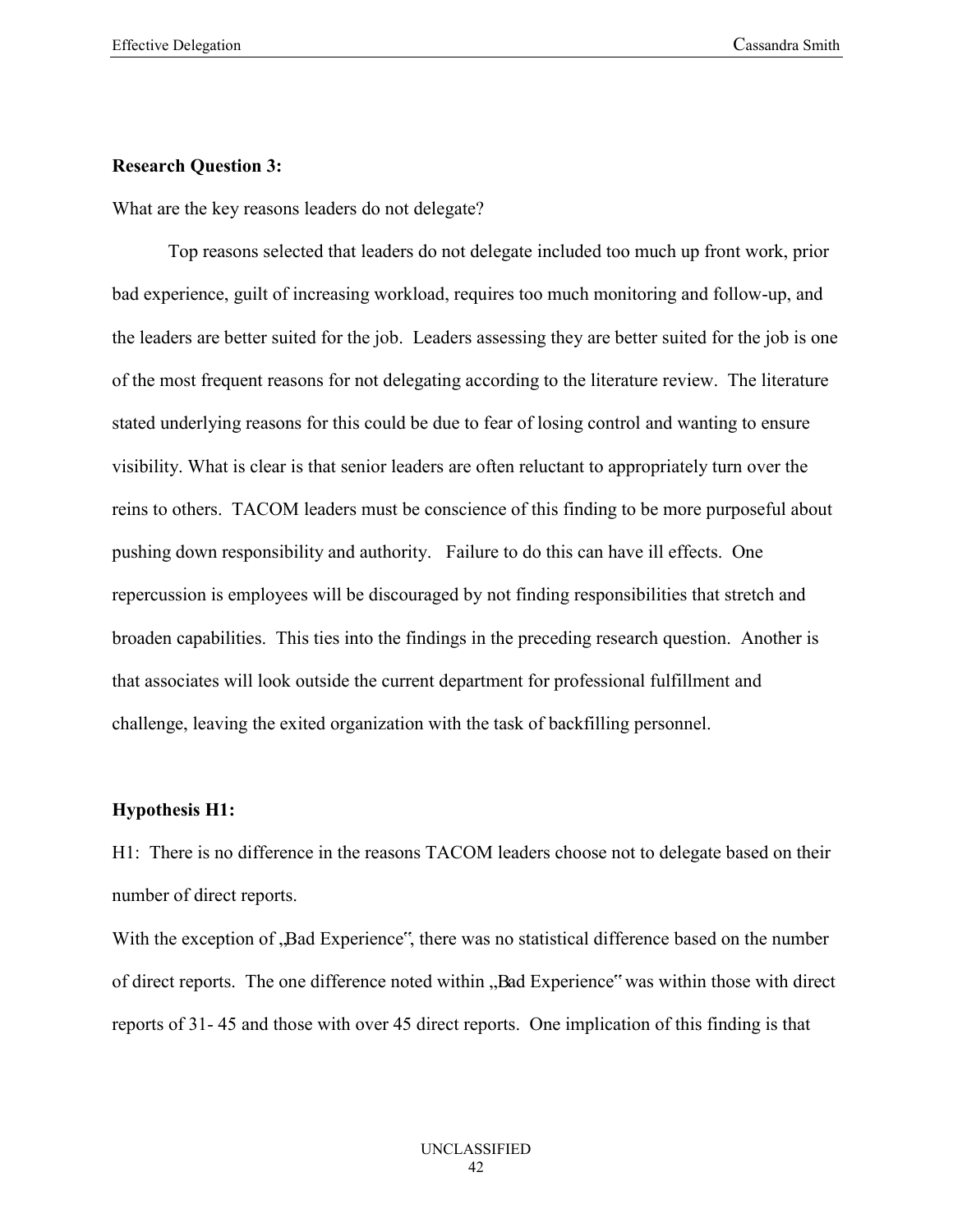senior leaders with 45 or more subordinates have had more historical opportunities to exercise delegation practices with mixed results and therefore tend to withdraw from these engagements.

#### **Hypothesis H2:**

H2: There is no difference in employee motivation due to the methods used to delegate.

There was no literature found that addressed the impacts of the medium used to delegate responsibility on employee motivation or satisfaction. Analysis done on data from responses suggest that the method of delegation whether via e-mail, telephone, face to face or other, does not impact motivation to accomplish the delegated work. This implies that at TACOM, all mediums are acceptable and training should be conducted to make sure these methods are used in the most effective way possible. Literature sources consistently emphasized that communication concerning the scope, degree of responsibility, authority and expected outcomes are imperative to achieving desired results. Responses to the open ended echoed this sentiment for having clear guidance and expected outcomes.

#### **Hypothesis H3:**

 H3: There is no difference in senior leaders" motivation based on the extent to which they delegate to subordinates.

 The results obtained show that the frequency that leaders delegate does not significantly impact their motivation in their current position. This could imply that the more leaders delegate to free their time to address more strategic issues, the more motivated they are, or perhaps they are not less motivated if delegation occurs more frequently. This means that TACOM should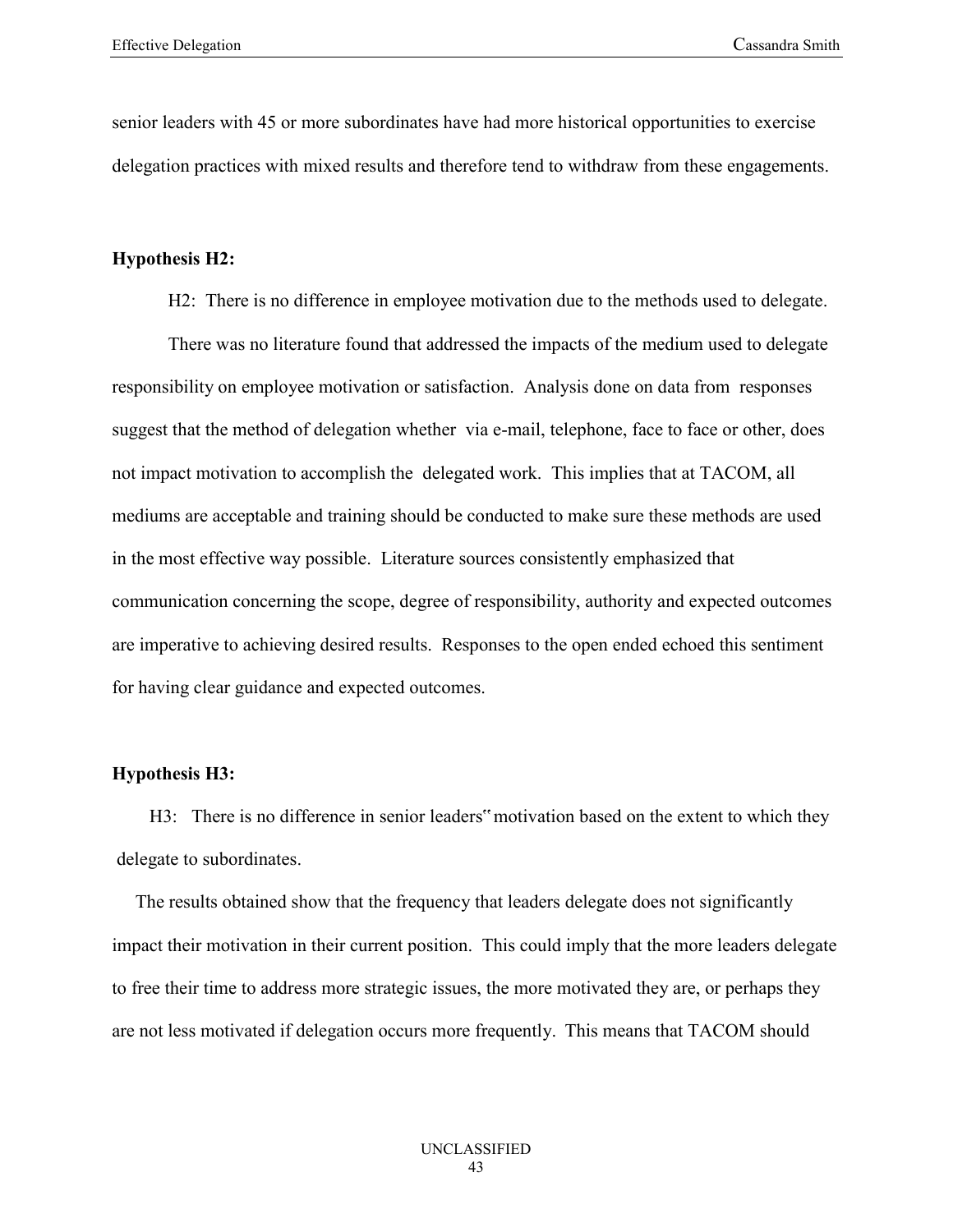encourage more delegation to achieve higher value goals by senior leaders without decreasing their own motivation in their jobs.

#### **Implications for Further Research**

After the significant review of literature on delegation effectiveness, it is clear that there is much to be gained by both the individual and the organization not simply to disperse and apportion responsibility, but to delegate effectively. Additional investigation could be initiated to better determine and understand to what extent the workforce assesses this delegation effectiveness. There is a large pool or potential survey participants in these groups. A follow on research pursuit also could focus the study on TACOM employees in civilian mid-grade, NH-03/ GS12/ 13 and military officers O4 (Majors), to determine their perceptions of delegation practices. Efforts to quantify their assessments and reconcile with these findings would provide a more comprehensive look at the issue of delegation in the work place. A comparison could then be made on similarities and differences between the two studies and an action plan developed to address differences. A survey instrument could also make greater use of openended or free response questions to gain more in depth understanding on any perceived delegation practices shortcomings. The inclusion of interviews for expanded understanding of past experiences and barriers to delegation is also recommended.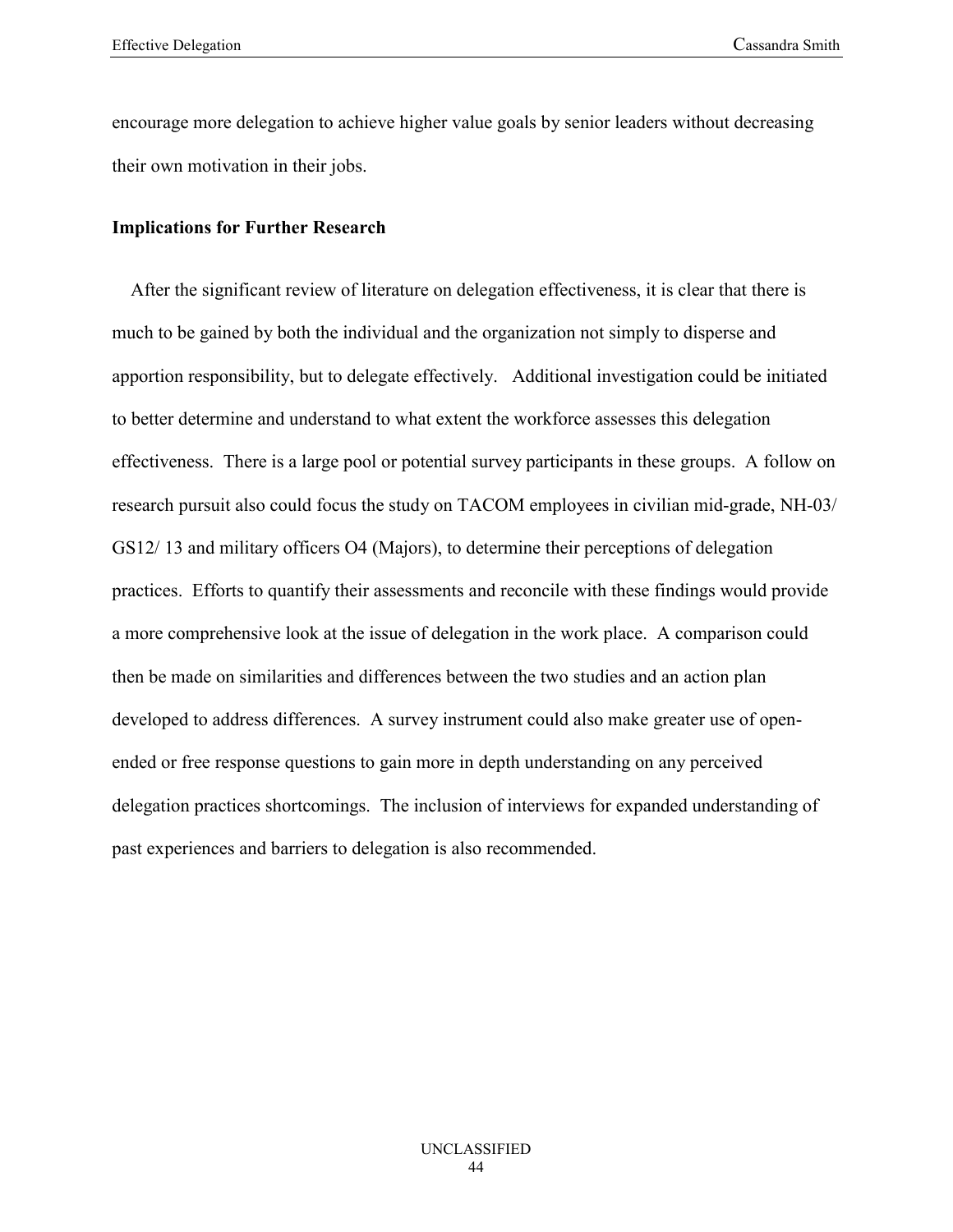#### **References**

(2012, Jan 06). Retrieved Jan 06, 2012, from businessballs.com:

http://www.businessballs.com/delegation.htm

Adler, N. G. (2008). *International Dimension of Organizational Behavior.* Mason, OH: South-Western.

Anderson, M. D. (n.d.). *Delegation And Accountability - Two Strings of tthe Same Bow*. Retrieved August 10, 2011, from smallbusinessdelivered.com: http://www.smalllbusinessdelivered.com/delelgationandaccountabilitytwo stringsofthesamebow

- Andolsen, A. A. (2008, November/ December). The Ingredients of a Good Leader. *The Information Management Journal* , pp. 41-46.
- Argyris, C. (May-June 1998). Empowerment: The Emperor's New Clothes. *Harvard Business Review* , 98-105.
- Bendor, J., & Meirowitz, A. (2004). Spatial Models of Delegation. *American Political Science Review* , 293-310.
- Berube, M. S. (1999). *Webster's II New College Dictionary.* Boston, New York: Houghton Mifflin Company.
- Dao, F. (2004). Forget The Free Sodas. *Across the Board* , 3.

Delegating with confidence. (2011). *Lawyers USA* , 1-3.

*delegation.* (n.d.). Retrieved Jan 6, 2012, from businessballs.com:

http://www.businessballs.com/delegation.htm

- Fracaro, K. (2006, January). releasing the power within your emploees. *Supervision* , pp. 14-16.
- Gazda, S. (2002, January). The Art of Delegating. *HR Magazine* , pp. 76-78.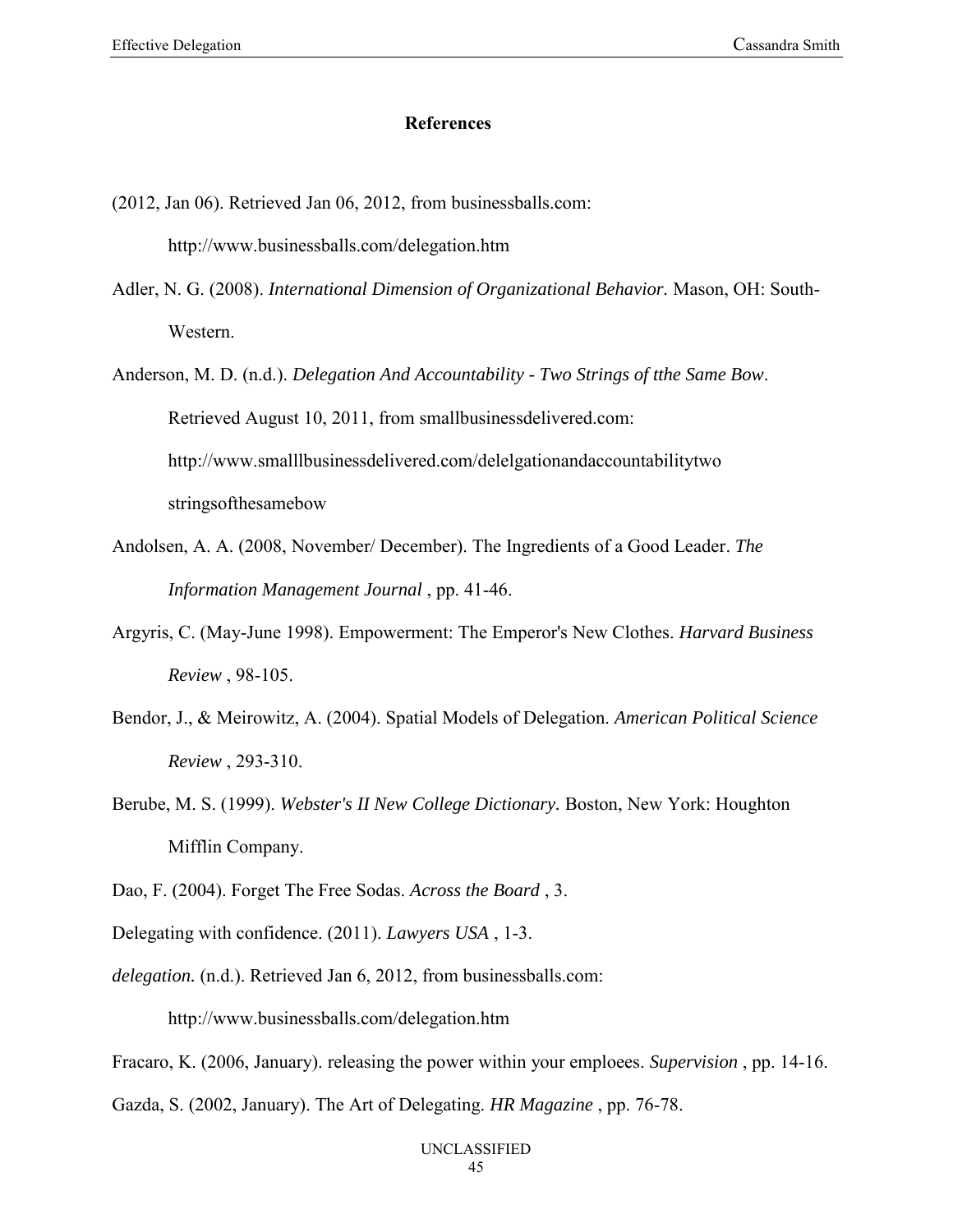- Ghumro, I. A., Mangi, R. A., & Soomro, H. J. (2011). The Manager's Job: Delegating the job. *Interdisplinary Journal of Contemporary Research In Business* , 669-678.
- Hardre, P. L. (2009). Training corporate managers to adopt a more autonomy-supportive motivation sytle toward employees: an intervention study. *International Journal of Training and Development 13:3* , 165-184.
- Harvard Business School. (2008). *Delegating Work.* Boston: Harvard Business School Publishing Corporation.
- Hasan. (2007, June 23). *How to Delegate Effectively*. Retrieved Jan 11, 2012, from http://dirjournal.com/guides/how-to-delegate-effectively
- Hattrup, G. P. (1993, November/ December). How To Establish The Propoer Span of Control For Managers. *IM* , pp. 28-29.
- Heller, R. (1998). *How To Delegate.* New York: DK Publishing, Inc.
- Hersch, W. S. (2007, April 23). 'De-skilling' Flagged As Key To Successful Management. *National Underwriter Life & Health* , p. 20.
- Hughes, G. C. (2012). *Leadership enhancing the lessons of experience.* New York: McGraw-Hill/ Irwin.
- Hutton, J. (Aug, 2011). Delegation As High Art. *Smart Business Philadelphia* , pg 5.
- Kaplan, R. E. (2011). *Developing Versatile Leadership.* Retrieved August 5, 2011, from ebscohost.com: http://web.ebscohost.com.ezproxy.ltu.edu:8080
- Khandwalla, P. N. (2004, October-December 2004). Competencies for Senior Manager Roles. *Vikalpa* , pp. 11-24.
- Kiemele, M. J. (2000). *Basic Statistics Tools for Continuous Improvement.* Colorado Springs, CO: Air Academy Press.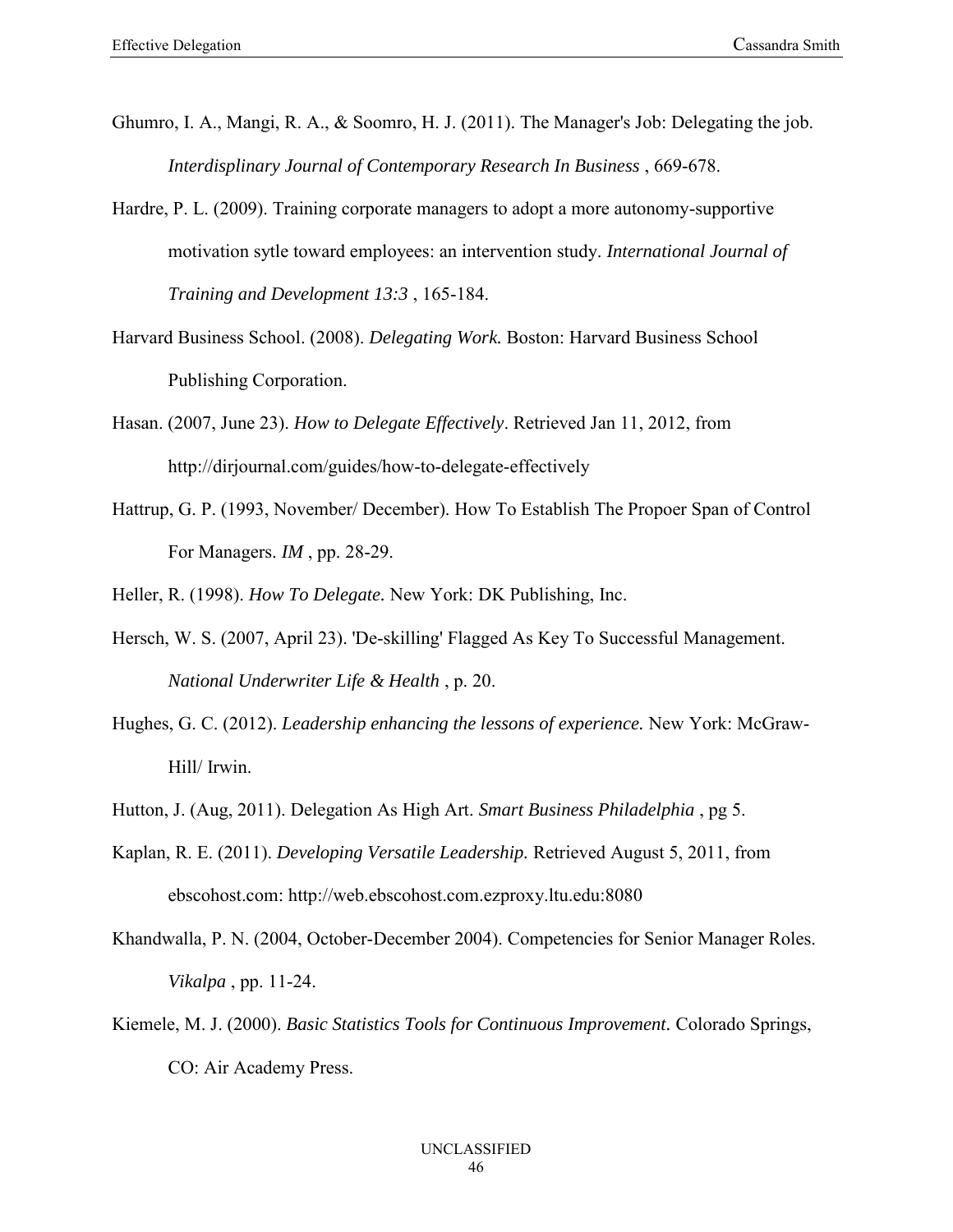- *leadership model tannenbaum and schmidt continuum management theory.* (n.d.). Retrieved January 6, 2012, from businessballs.com: http://www.businessballs.com/tannenbaum.htm
- Luecke, R. A. (2009). *The Busy Manager's Guide to Delegation.* New York, NY: American Management Association.
- Marx, D. T. (2011, July 27). Lawrence Technological University SSCF Research Workshop. Southfield, MI, USA : No formal publisher.
- McCrimmon, M. (n.d.). *Why Can't You Delegate?* Retrieved August 8, 2011, from http:/web.ebscohost.com.ezproxy.ltu.edu:8080
- McNamara, C. M. (2011, August 10). Retrieved Aug 10, 2011, from managementhelp.org: http://managementhehelp.org/leadingpeople/delegating.htm
- New, D. P. (2009). Delegation to Encourage Communication of Problems. *Journal of Accounting Research* , 911-942.
- Nossiter, V. (1979, Vol 4, No.1 ). A New Approach Toward Resolving The Line and Staff Dilemma. *Academy of Management Review* , pp. 103-106.
- Paola, M. D. (2008). Task Assignment, Incentives and Technological Factors. *Managerial and Decison Economics* , 43-55.
- Peters, T. (1987). *Thriving on Chaos.* New York: Alfred A. Knopf.
- Ricketts, A. (Jan, 2009). The do's and don'ts of delegaton. *Management at Work* , pg 21.
- Robinson, T. M. (2010, September). Lose Control Still holding on tightly to tasks? *Black Enterprise* , p. p. 105.

Schrage, M. (2011, August 3). More power to whom? *Fortune* , pp. 1-3.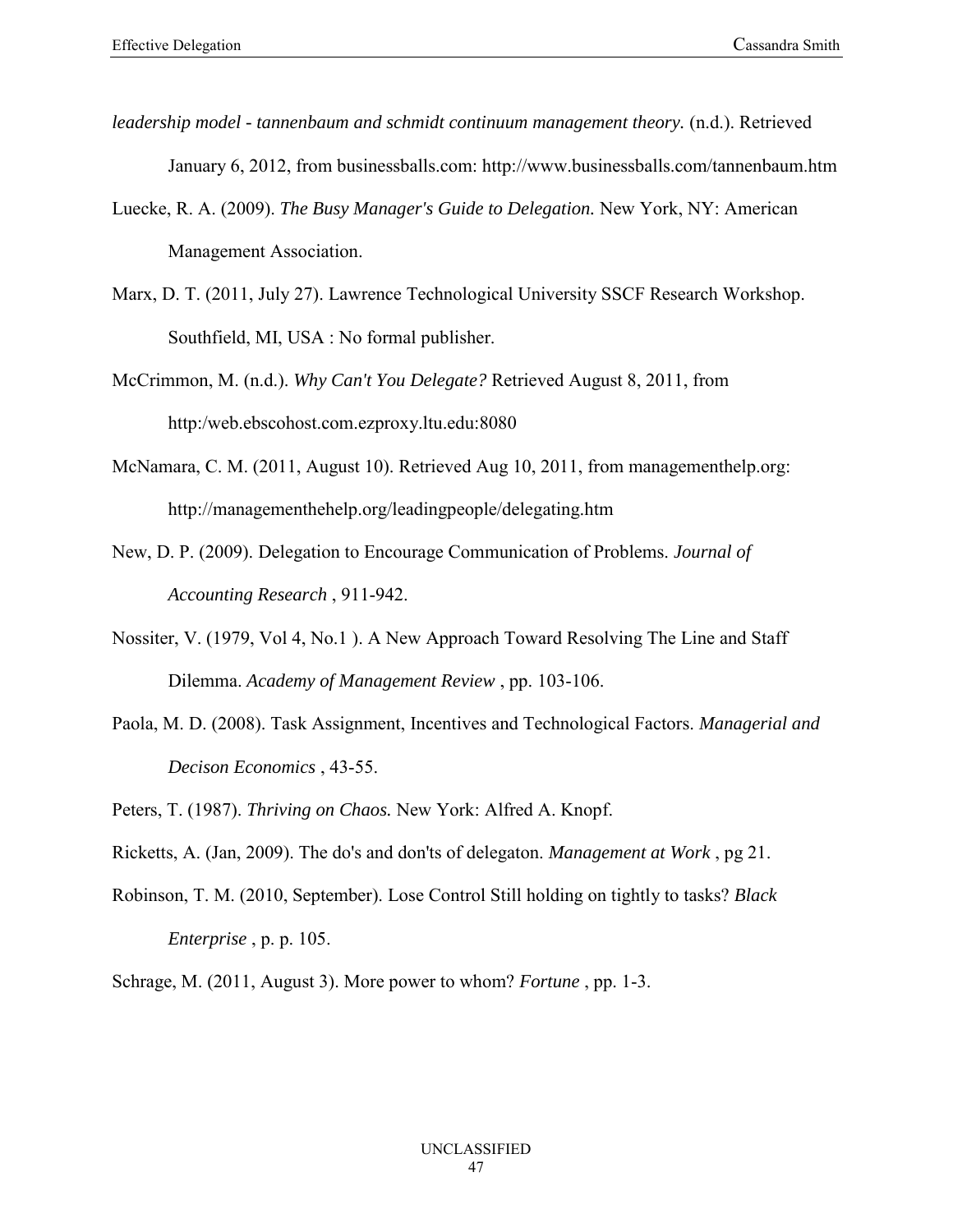- Scott, S., & Silver, S. R. (2004). Taking Empowerment to the Next Level: A multiple-level model of empowerment, performance and satisfaction. *Academy of Management Jornal* , 332-349.
- Sharma, M. K. (Volume 2, Issue 2). Employee Empowerment: A Conceptual Analysis. *The Journal of Global Business Issues* , 7-12.

Survey says manager 'empowering' their employees. (Mar, 1995). *Communication World* , 1-2.

*tannenbaum and schmidt continuum.* (n.d.). Retrieved January 6, 2012, from

businessballs.com/tannenbaum.htm: http://www.businessballs.com/tannenbaum.htm

Urbaniak, A. J. (2011, Aug 10). giving others authority. pp. 13-15.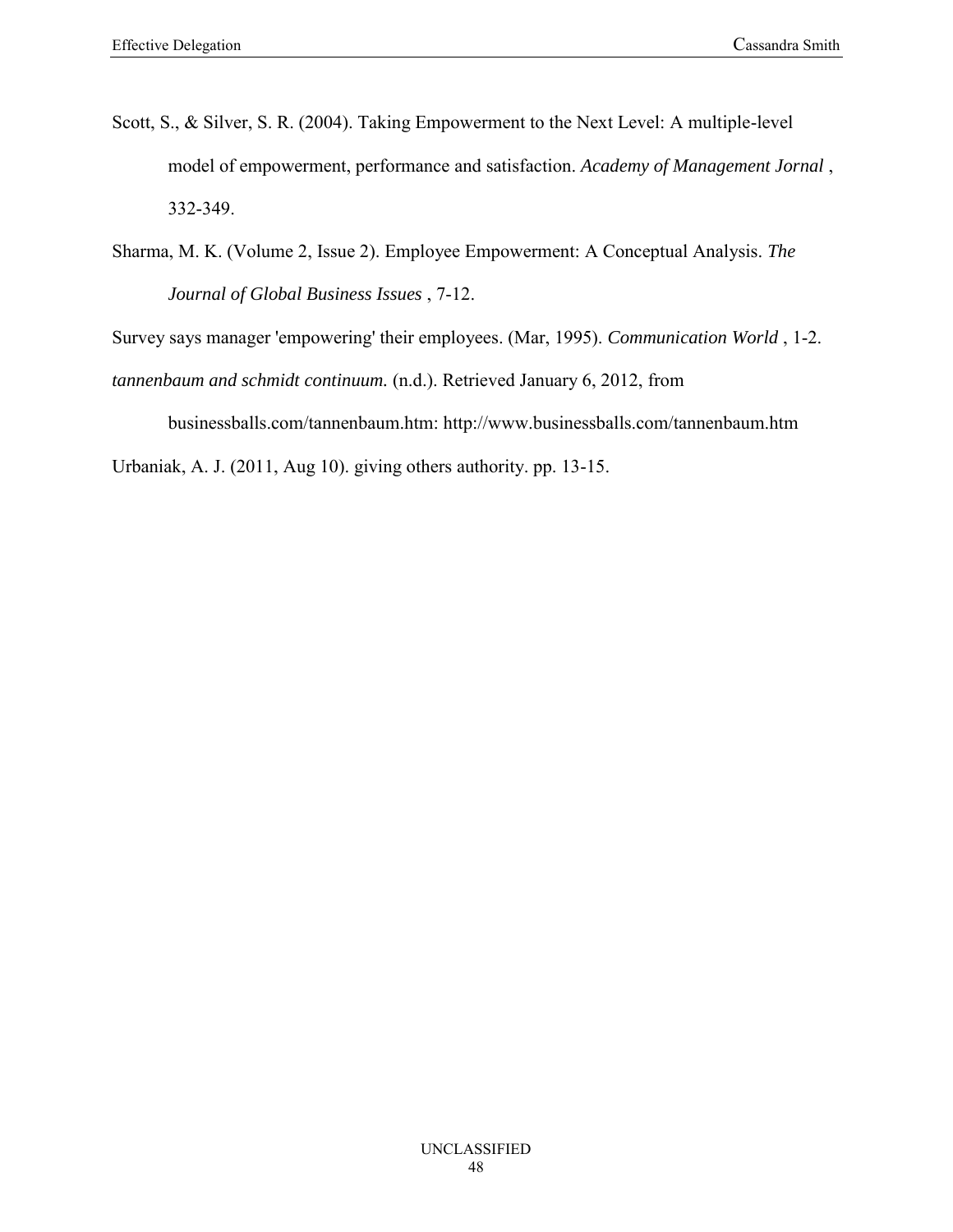## **APPENDIX A: Informed Consent and Survey Instrument**

1. INFORMED CONSENT COVER LETTER As an adult 18 years of age or older, I agree to participate in this research about Delegation effectiveness at TACOM. The research is being conducted by Defense Acquisition University Senior Service College and Department of Management, Lawrence Technological University. I understand that my participation is entirely voluntary. I can withdraw my consent at any time. By agreeing to participate in this study, I indicate that I understand the following:

1. The purpose of this research is to solicit high-grade personnel on leadership in the area of effective work delegation/ tasks allocation practices. Should I choose to participate in the survey, I may benefit because leadership at TACOM will be better enlightened and informed to lead in the 21st century.

2. If I choose to participate in this research, I will be asked to complete an online questionnaire. The questionnaire will include items relating to Leadership skills. The questionnaire will take approximately 10 minutes to complete.

3. There will be no incentive for participation.

4. All items in the questionnaire are important for analysis, and my data will be more meaningful if all questions are answered. However, I do not have to answer any question that I prefer not to answer. I can discontinue my participation in the investigation at any time without penalty by exiting out of the survey.

5. This research will not expose me to any discomfort, or stress beyond that which might normally occur during a typical day. There are no right or wrong answers; thus, I need not be concerned about selecting a correct answer.

6. There are no known risks associated with my participation in this study.

7. Data collected will be handled in a confidential manner.

The purpose of this research has been explained and my participation is entirely voluntary. I understand that the research entails no known risks and that by completing this survey, I am agreeing to participate in this research project.

## YOU MAY PRINT THIS PAGE FOR YOUR RECORDS.

Research at Lawrence Technological University that involves human participants is carried out under the oversight of an Institutional Review Board. Questions or problems regarding these activities should be addressed to Dr. Matthew Cole, Chairperson of the Institutional Review Board, at irb@ltu.edu, Lawrence Technological University, 21000 West Ten Mile Road, Southfield, MI 48075, (248) 204-3541.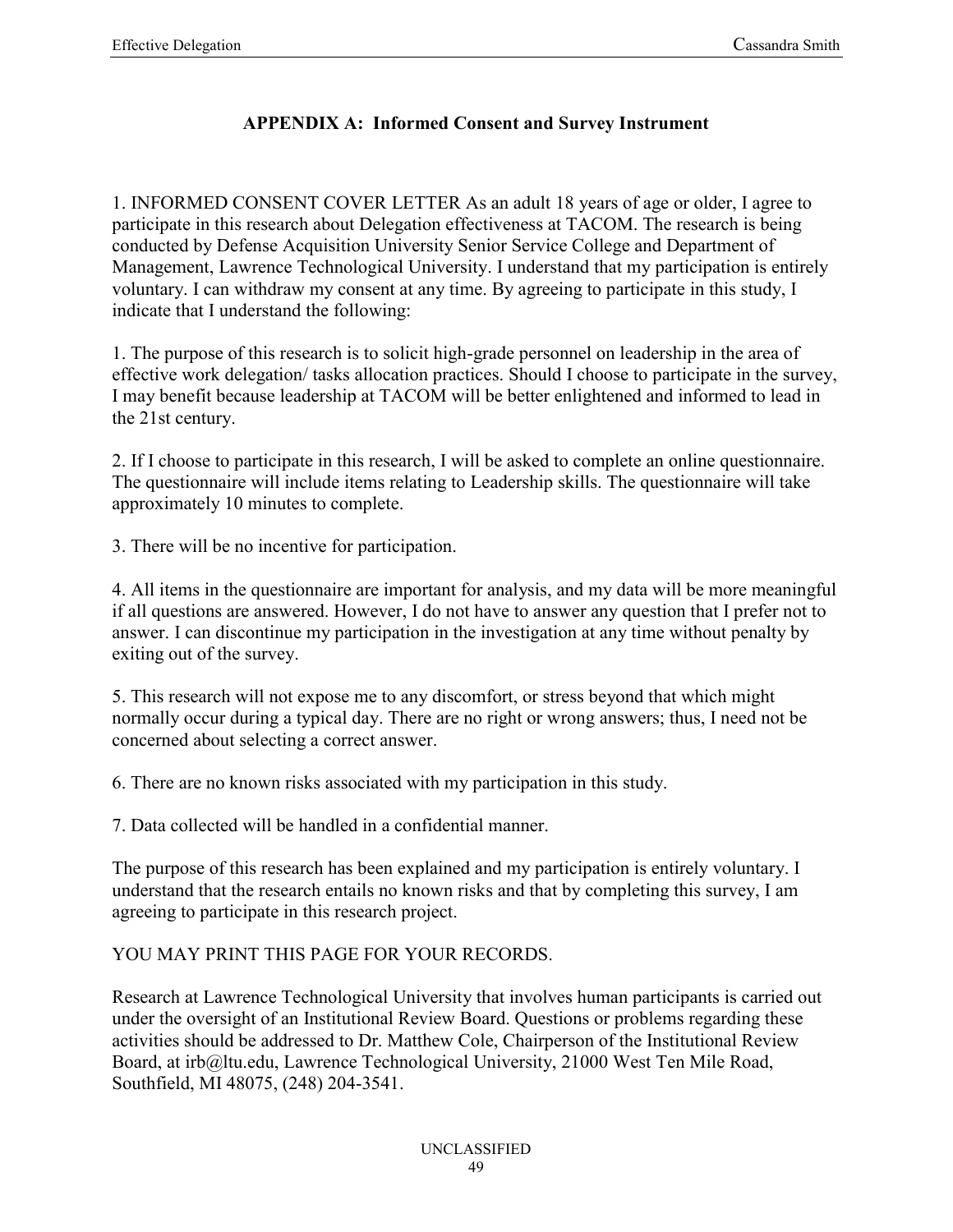- $\mathbb{O}^-$ I agree to complete the survey
- 0 I don't agree to complete the survey
- \*
- 2. What is your current position?
- О. Team Lead
- $\bullet$ First Line Supervisor
- $\bullet$ Manager (you rate supervisors)
- $\circ$ Director (you rate supervisors)
- $\bullet$ Senior Executive Service
- $\bullet$ General Officer
- $\circ$ other
- \*
- 3. What is your gender?
- О. Male
- $\circ$ Female
- \*

|   |  |  | 4. What is your age group? |  |
|---|--|--|----------------------------|--|
| C |  |  |                            |  |

| under 30      |  |  |  |
|---------------|--|--|--|
| $\circ$ 30-35 |  |  |  |
| 0.            |  |  |  |

- 36-40 O 41-45
- 
- \*
- 5. Are you active military or civilian?
- О. Civilian
- $\circ$ Active military
- \*
- 6. How many years of continuous federal civilian or military service do you have?

46-50 51-55

 $\circ$ 

О.  $\circ$ 

over 55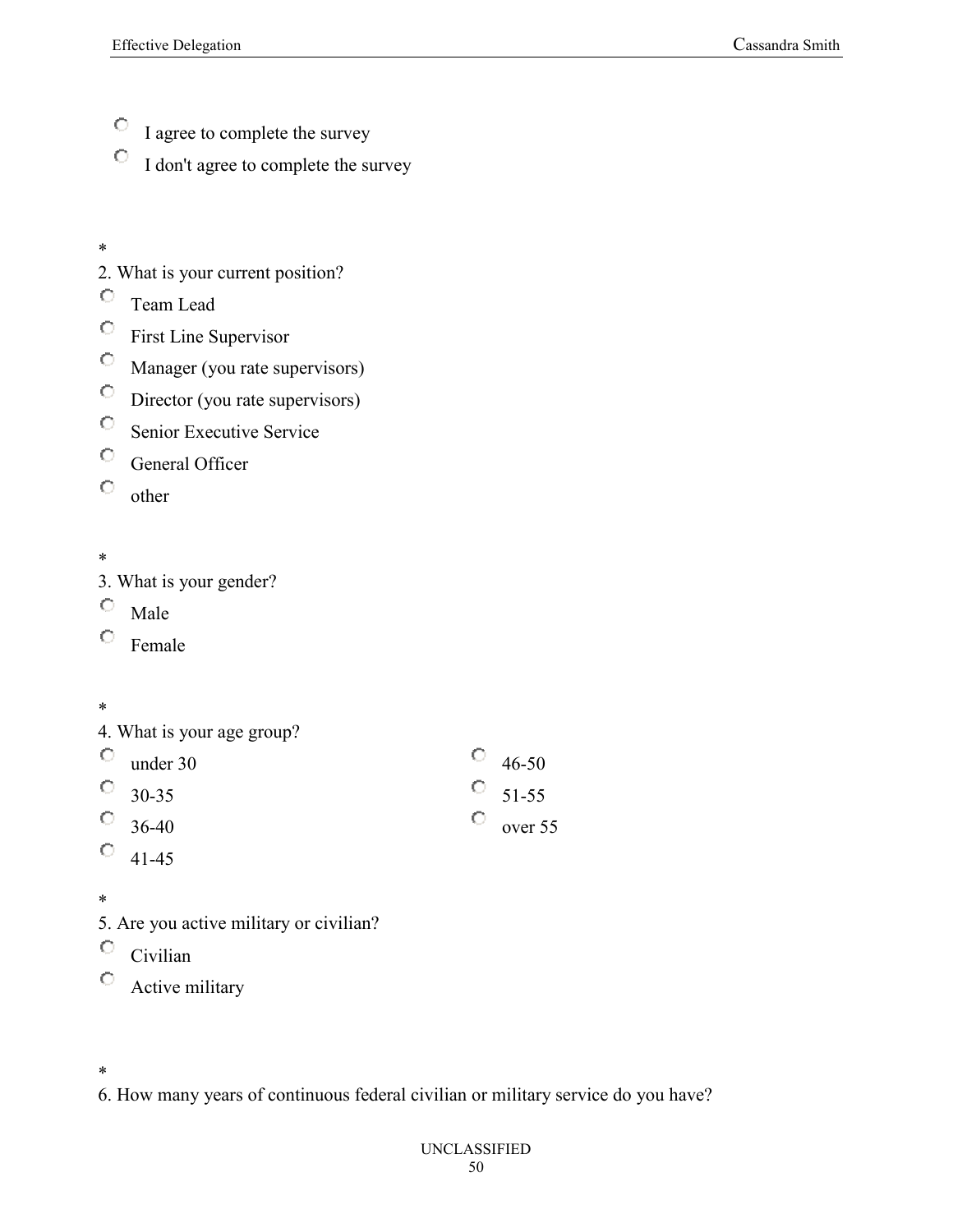- $\circ$  21-25  $\circ$ 1-4  $\circ$  $\circ$ 5-10 26-30  $\bigcirc$ 0 11-15 more than 30  $\circ$ 16-20 \* 7. How many direct report associates do you have currently?
- 0  $\theta$
- $\bigcirc$ 1-15
- $\circ$ 16-30
- О. 31-45
- О. over 45
- 8. What organizations do you directly support?
- TACOM Command Group
- $\Box$  PEO GCS
- $\Box$ PEO CS&CSS
- $\Box$ PEO I
- $\Box$  TARDEC
- $\Box$  TACOM ILSC
- $\Box$  TACOM Contracting Center

- 9. What is your highest educational level?
- $\bullet$ High school
- $\bullet$ Some college
- $\bigcirc$ Undergraduate degree
- $\circ$ Master's
- $\circ$ College credit beyond Master's
- 0 Doctorate

- 10. What civilian grade or military rank do you currently hold?
- NH-4/ GS 14, Team Lead/ non-supervisory DE-4/ GS 15, Supervisory
- $\bigcirc$ NH-4/ GS 14, Supervisory
- $\bigcirc$ Senior Executive Service
- UNCLASSIFIED

<sup>\*</sup>

<sup>\*</sup>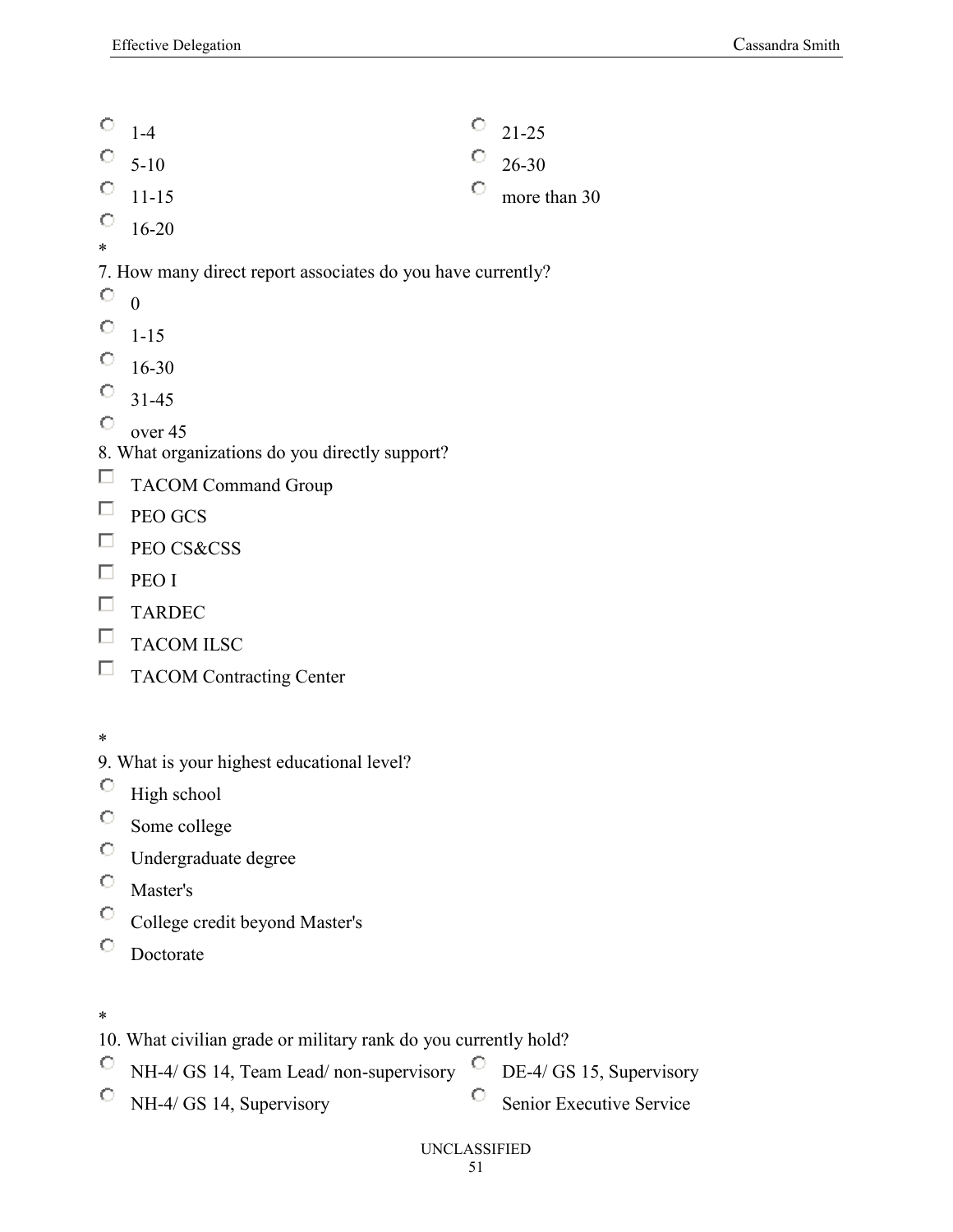|        | $\circ$ NH-4/ GS 15, Supervisory        | $\overline{O}$ 05       |
|--------|-----------------------------------------|-------------------------|
|        | $\circ$ DB-4/ GS 14, Team Lead          | $\overline{\circ}$ 06   |
|        | $\overline{O}$ DB-4/ GS 15, Supervisory | $\circ$ General Officer |
|        | $\circ$ DE-4/ GS 14, Team Lead          | $\overline{O}$ Other    |
| $\ast$ |                                         |                         |

11. With what frequency do you typically assign work or delegate tasks to immediate subordinates (direct reports)?

 $\circ$ rarely

 $\bigcirc$ sometimes

 $\bigcirc$ often

 $\bullet$ routinely

 $\bullet$ not at all

\*

12. Please rate the following factors' influence on your decision to delegate. 1 has very low influence, 5 has very high influence.  $\overline{3}$ .  $\overline{3}$  $4.11$  $5.37 \pm 1.1$ 

|                                                        | 1. Very low<br>influence                                                                                                                                                                                                                                                       | 2.Low<br>influence                                               | 3.Some<br>influence                                                                    | 4.High<br>influence                                                                                                              | 5. Very high<br>influence                                                    |
|--------------------------------------------------------|--------------------------------------------------------------------------------------------------------------------------------------------------------------------------------------------------------------------------------------------------------------------------------|------------------------------------------------------------------|----------------------------------------------------------------------------------------|----------------------------------------------------------------------------------------------------------------------------------|------------------------------------------------------------------------------|
| You need more<br>time for work that<br>only you can do | О<br>*Please<br>rate the<br>following<br>factors'<br>influence on<br>your decision<br>to delegate. 1<br>has very low<br>influence, 5 has you can do<br>very high<br>influence. You influence<br>need more time<br>for work that<br>only you can<br>do 1. Very low<br>influence | You need<br>more time for<br>2.Low                               | $\mathbf{C}_{\perp}$<br>You need<br>more time for<br>you can do<br>3.Some<br>influence | You need<br>more time for<br>work that only work that only work that only work that only<br>you can do<br>$4.$ High<br>influence | You need<br>more time for<br>you can do<br>5. Very high<br>influence         |
| <b>Broaden</b><br>employee's<br>experience             | <b>Broaden</b><br>employee's<br>experience<br>1. Very low<br>influence                                                                                                                                                                                                         | <b>Broaden</b><br>employee's<br>experience<br>2.Low<br>influence | O<br><b>Broaden</b><br>employee's<br>experience<br>3.Some<br>influence                 | O<br><b>Broaden</b><br>employee's<br>experience<br>4.High<br>influence                                                           | O<br><b>Broaden</b><br>employee's<br>experience<br>5. Very high<br>influence |
| An employee has<br>shown a desire for employee has     | An                                                                                                                                                                                                                                                                             | O<br>An<br>employee has                                          | O<br>An<br>employee has                                                                | O<br>An<br>employee has                                                                                                          | О<br>An<br>employee has                                                      |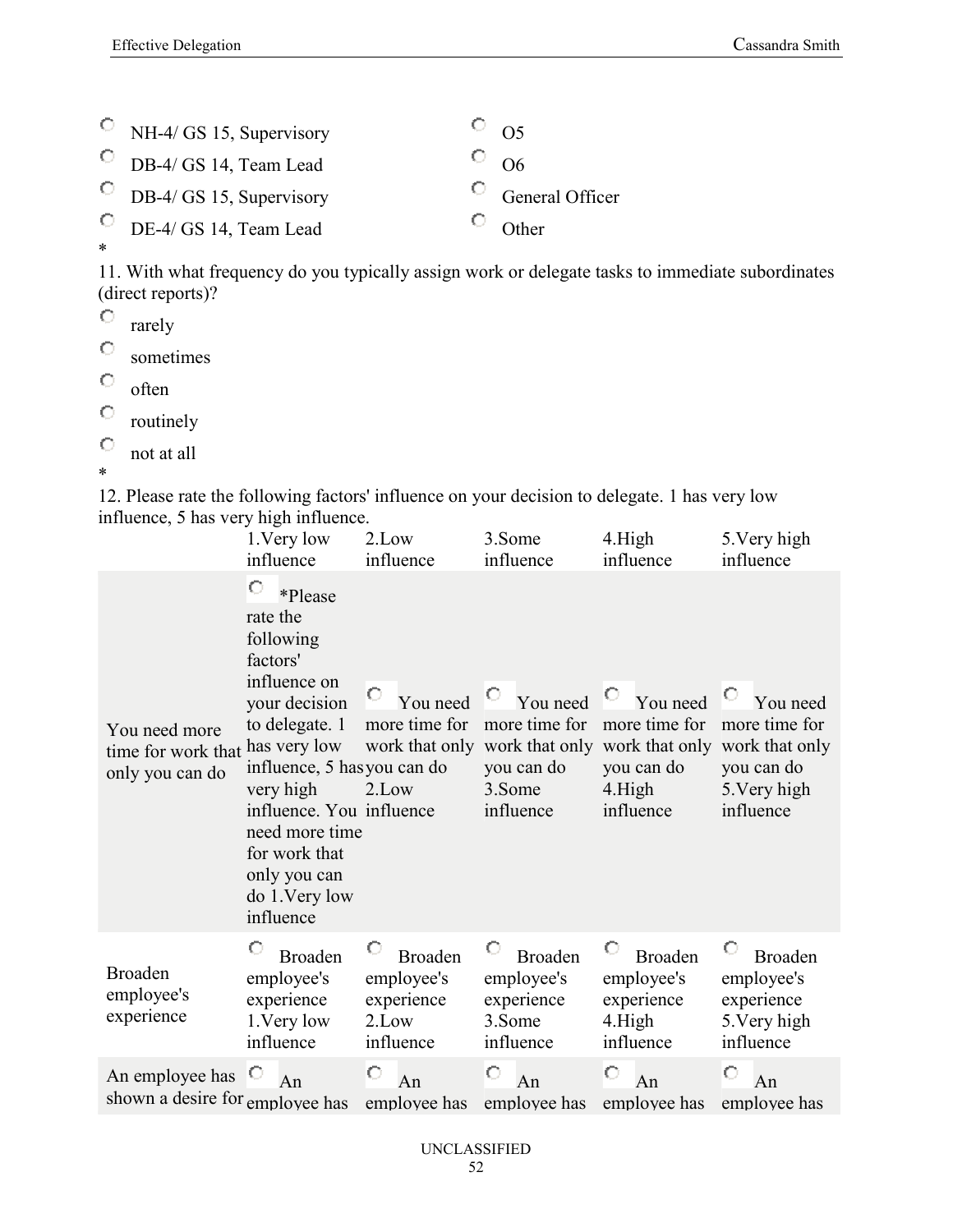| increased<br>assignments or<br>responsibility            | for increased<br>responsibility<br>1. Very low<br>influence       | for increased<br>responsibility<br>2.Low<br>influence            | for increased<br>responsibility<br>3.Some<br>influence                                 | shown a desire shown a desire shown a desire shown a desire shown a desire<br>for increased<br>assignments or assignments or assignments or assignments or assignments or<br>responsibility<br>$4.$ High<br>influence | for increased<br>responsibility<br>5. Very high<br>influence       |
|----------------------------------------------------------|-------------------------------------------------------------------|------------------------------------------------------------------|----------------------------------------------------------------------------------------|-----------------------------------------------------------------------------------------------------------------------------------------------------------------------------------------------------------------------|--------------------------------------------------------------------|
| Employee's<br>known expertise                            | О<br>Employee's<br>known<br>expertise<br>1. Very low<br>influence | О<br>Employee's<br>known<br>expertise<br>2.Low<br>influence      | $\circ$<br>Employee's<br>known<br>expertise<br>3.Some<br>influence                     | О<br>Employee's<br>known<br>expertise<br>$4.$ High<br>influence                                                                                                                                                       | О<br>Employee's<br>known<br>expertise<br>5. Very high<br>influence |
| Tasks falls within<br>employee's job<br>responsibilities | Tasks falls <sup>O</sup><br>within<br>1. Very low<br>influence    | within<br>2.Low<br>influence                                     | Tasks falls $\overline{C}$ Tasks falls $\overline{C}$<br>within<br>3.Some<br>influence | Tasks falls<br>within<br>employee's job employee's job employee's job employee's job employee's job<br>responsibilities responsibilities responsibilities responsibilities responsibilities<br>$4.$ High<br>influence | Tasks falls<br>within<br>5. Very high<br>influence                 |
| Better utilize<br>employees                              | <b>Better</b><br>utilize<br>employees<br>1. Very low<br>influence | О<br><b>Better</b><br>utilize<br>employees<br>2.Low<br>influence | О<br><b>Better</b><br>utilize<br>employees<br>3.Some<br>influence                      | О<br><b>Better</b><br>utilize<br>employees<br>4.High<br>influence                                                                                                                                                     | <b>Better</b><br>utilize<br>employees<br>5. Very high<br>influence |

13. What methods do you typically use to delegate tasks or projects? Check primary methods only.

 $\Box$ e-mail

 $\Box$  Telephone

 $\Box$  Face to Face

 $\hfill\Box$  Via a third party stakeholder

 $\Box$ Written 'work delegation' sheet or other written standardized method

 $\Box$  Other

\*

14. What is your estimate of how much overtime you typically work per week, including weekends?

О. 0-3 hours

 $\bigcirc$ 4-7 hours

 $\degree$  8-10 hours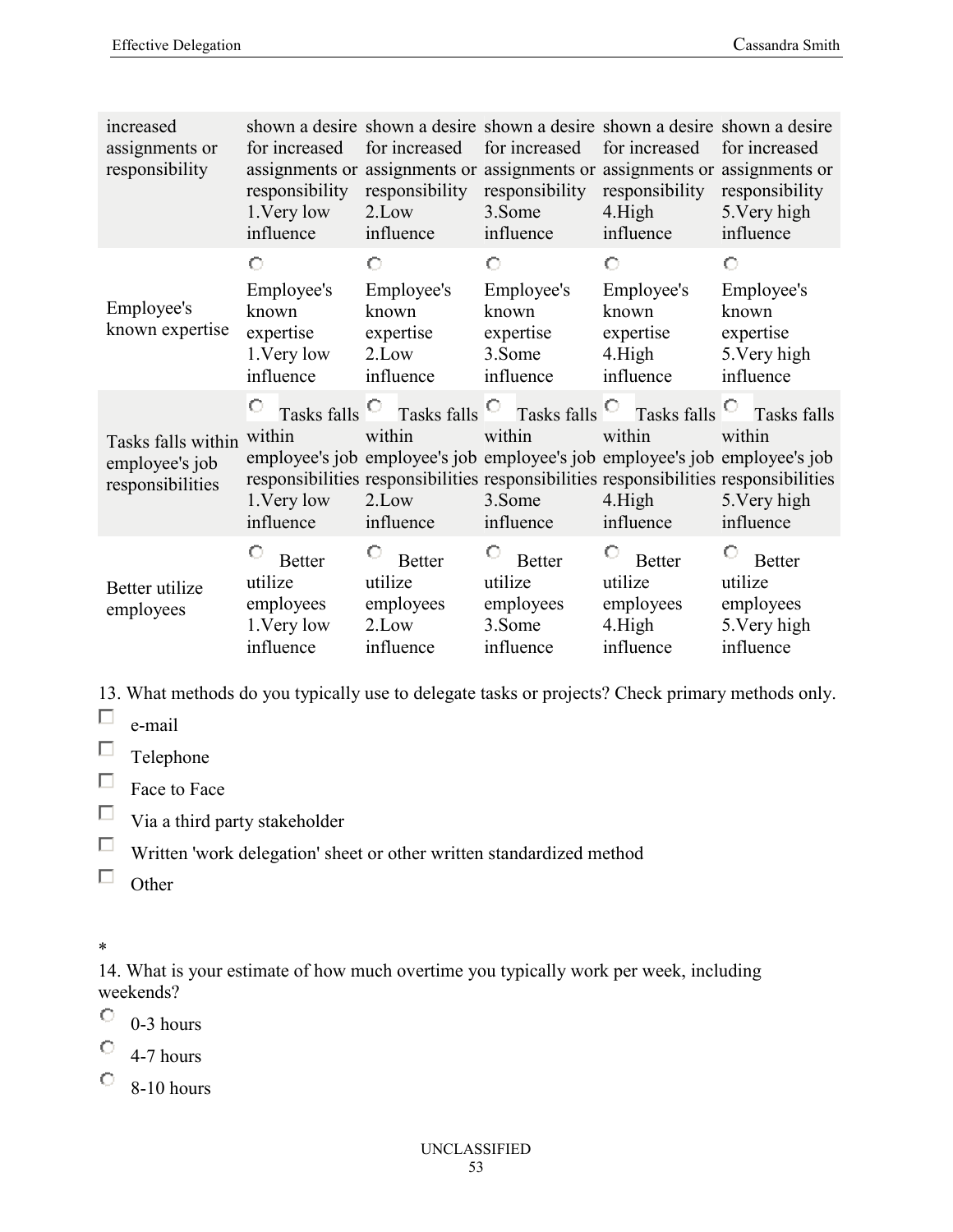#### $\circ$ over 10 hours

\*

15. Consider tasks that you choose not to delegate; then please rate the following factors from 1 - 5 on why you choose not to delegate. 1 has very low influence, 5 has very high influence. Choice 6 is the item does not apply.

|                                                                                                                                                                                                                           | 1. Very low 2. Low<br>influence                                                                                                                                                                                                                                                                                                              | influence                                        | 3. Some<br>influence                                   | 4. High<br>influence                                   | 5. Very high 6. Does not<br>influence                                                                                                               | apply                                                                          |
|---------------------------------------------------------------------------------------------------------------------------------------------------------------------------------------------------------------------------|----------------------------------------------------------------------------------------------------------------------------------------------------------------------------------------------------------------------------------------------------------------------------------------------------------------------------------------------|--------------------------------------------------|--------------------------------------------------------|--------------------------------------------------------|-----------------------------------------------------------------------------------------------------------------------------------------------------|--------------------------------------------------------------------------------|
| Too much up front delegate. 1<br>work to explain to has very low to explain to to explain to to explain to to explain to to explain to<br>employee                                                                        | О<br>*Consider<br>tasks that<br>you choose<br>not to<br>delegate;<br>then please<br>rate the<br>following<br>factors from<br>$1 - 5$ on why<br>you choose<br>not to<br>has very<br>high<br>influence.<br>Choice 6 is<br>the item<br>does not<br>apply. Too<br>much up<br>front work<br>to explain to<br>employee 1.<br>Very low<br>influence | Too<br>much up<br>front work<br>Low<br>influence | O<br>Too<br>much up<br>front work<br>Some<br>influence | O<br>Too<br>much up<br>front work<br>High<br>influence | O<br>T <sub>oo</sub><br>much up<br>front work<br>influence, 5 employee 2. employee 3. employee 4. employee 5. employee 6.<br>Very high<br>influence | О<br>Too<br>much up<br>front work<br>Does not<br>apply                         |
| Prior bad<br>experience                                                                                                                                                                                                   | $\circ$ Prior<br>bad<br>1. Very low 2. Low<br>influence                                                                                                                                                                                                                                                                                      | $\circ$ Prior<br>bad<br>influence influence      | $\circ$ Prior<br>bad<br>3. Some                        | $\circ$ Prior<br>bad<br>4. High                        | $\circ$ Prior<br>bad<br>experience experience experience experience experience experience<br>5. Very high 6. Does not<br>influence influence apply  | $\circ$ Prior<br>bad                                                           |
| Guilt of increasing $\circ$ Guilt of $\circ$ Guilt of $\circ$ Guilt of $\circ$ Guilt of $\circ$ Guilt of $\circ$ Guilt of<br>subordinate's work increasing increasing increasing increasing increasing increasing<br>load |                                                                                                                                                                                                                                                                                                                                              |                                                  |                                                        |                                                        |                                                                                                                                                     | subordinate'ssubordinate'ssubordinate'ssubordinate'ssubordinate'ssubordinate's |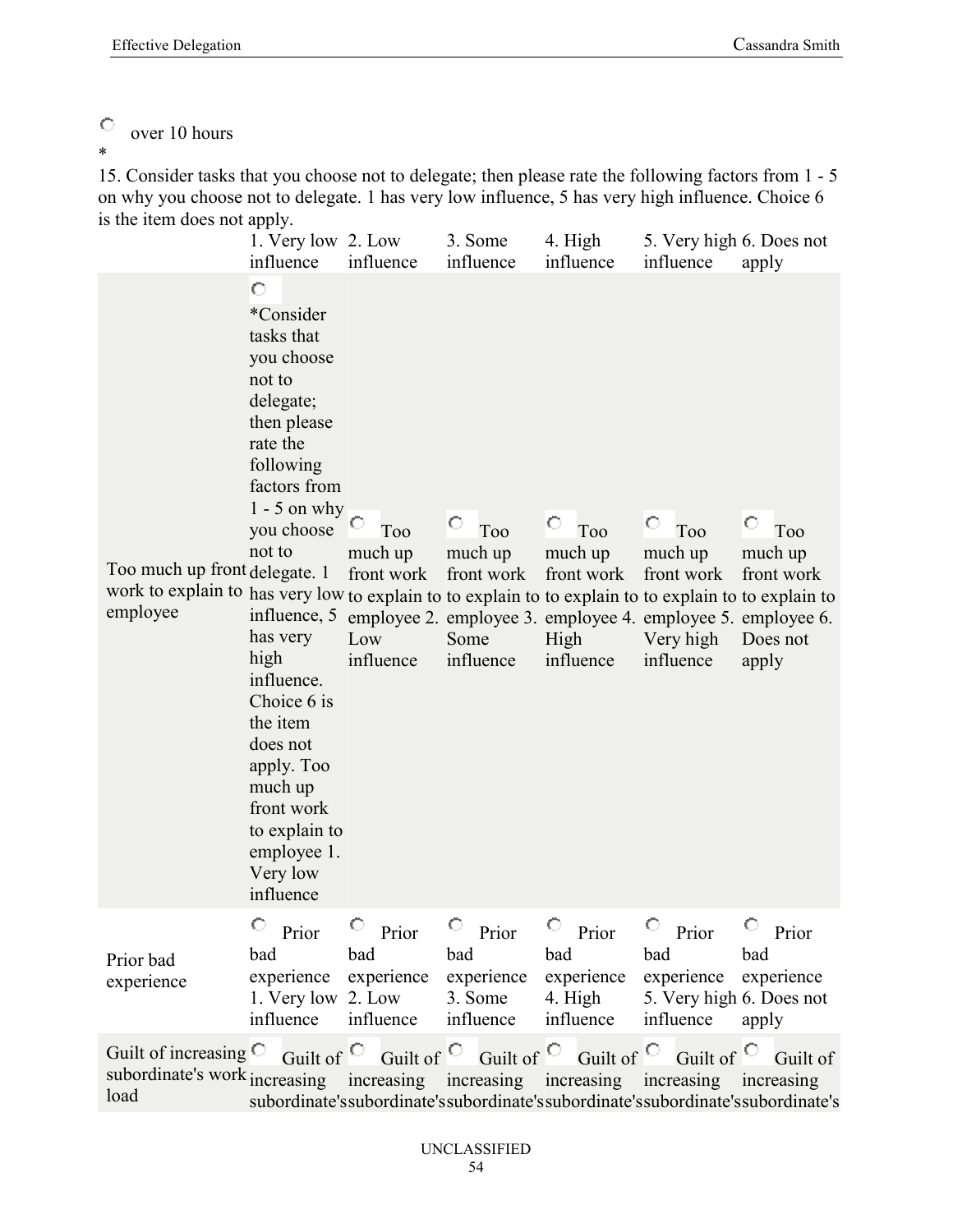|                                                                      | Very low<br>influence                                                                | Low<br>influence                                                                        | Some<br>influence                                                     | High<br>influence                                                                                        | Very high<br>influence                                                                                                                                           | work load 1. work load 2. work load 3. work load 4. work load 5. work load 6.<br>Does not<br>apply                                                                                                           |
|----------------------------------------------------------------------|--------------------------------------------------------------------------------------|-----------------------------------------------------------------------------------------|-----------------------------------------------------------------------|----------------------------------------------------------------------------------------------------------|------------------------------------------------------------------------------------------------------------------------------------------------------------------|--------------------------------------------------------------------------------------------------------------------------------------------------------------------------------------------------------------|
| Will require too<br>much monitoring/<br>follow-up                    | O<br>Will<br>require too<br>much<br>monitoring/<br>Very low<br>influence             | O<br>Will<br>require too<br>much<br>monitoring/<br>Low<br>influence                     | O<br>Will<br>require too<br>much<br>monitoring/<br>Some<br>influence  | O<br>Will<br>require too<br>much<br>monitoring/<br>High<br>influence                                     | O<br>Will<br>require too<br>much<br>monitoring/<br>follow-up 1. follow-up 2. follow-up 3. follow-up 4. follow-up 5. follow-up 6.<br>Very high<br>influence       | O<br>Will<br>require too<br>much<br>monitoring/<br>Does not<br>apply                                                                                                                                         |
| Anticipation of<br>subordinate's<br>dislike of task/<br>project      | $\circ$<br>of<br>dislike of<br>1. Very low 2. Low<br>influence                       | $\circ$<br>of<br>dislike of<br>influence                                                | $\circ$<br>of<br>dislike of<br>3. Some<br>influence                   | $\circ$<br>of<br>dislike of<br>4. High<br>influence                                                      | Ō<br>of<br>dislike of<br>task/project task/project task/project task/project task/project task/project<br>5. Very high 6. Does not<br>influence                  | $\circ$<br>Anticipation Anticipation Anticipation Anticipation Anticipation Anticipation<br>of<br>subordinate's subordinate's subordinate's subordinate's subordinate's subordinate's<br>dislike of<br>apply |
| You're better<br>suited for the job                                  | O<br>You're<br>Very low<br>influence                                                 | $\circ$ You're<br>Low<br>influence                                                      | $\circ$ You're<br>Some<br>influence                                   | $\circ$ You're<br>High<br>influence                                                                      | $\circ$<br>You're<br>better suited better suited better suited better suited better suited better suited<br>Very high<br>influence                               | You're<br>for the job 1. for the job 2. for the job 3. for the job 4. for the job 5. for the job 6.<br>Does not<br>apply                                                                                     |
| Lack of<br>confidence in<br>employee to<br>perform task as<br>needed | Lack of<br>confidence<br>to perform<br>task as<br>needed 1.<br>Very low<br>influence | Lack of $\circ$<br>confidence<br>to perform<br>task as<br>needed 2.<br>Low<br>influence | confidence<br>to perform<br>task as<br>needed 3.<br>Some<br>influence | Lack of $\circ$ Lack of $\circ$<br>confidence<br>to perform<br>task as<br>needed 4.<br>High<br>influence | Lack of<br>confidence<br>in employee in employee in employee in employee in employee in employee<br>to perform<br>task as<br>needed 5.<br>Very high<br>influence | Lack of<br>confidence<br>to perform<br>task as<br>needed 6.<br>Does not<br>apply                                                                                                                             |

\*

16. Based on your position and level of responsibility, what changes do you think you should make in delegating?

- $\bullet$ Significantly more should be delegated
- $\mathbf{C}^-$ Slightly less should be delegated
- $\bigcirc$ Slightly more should be delegated
- $\circ$ Significantly less should be delegated

 $\bigcirc$ No change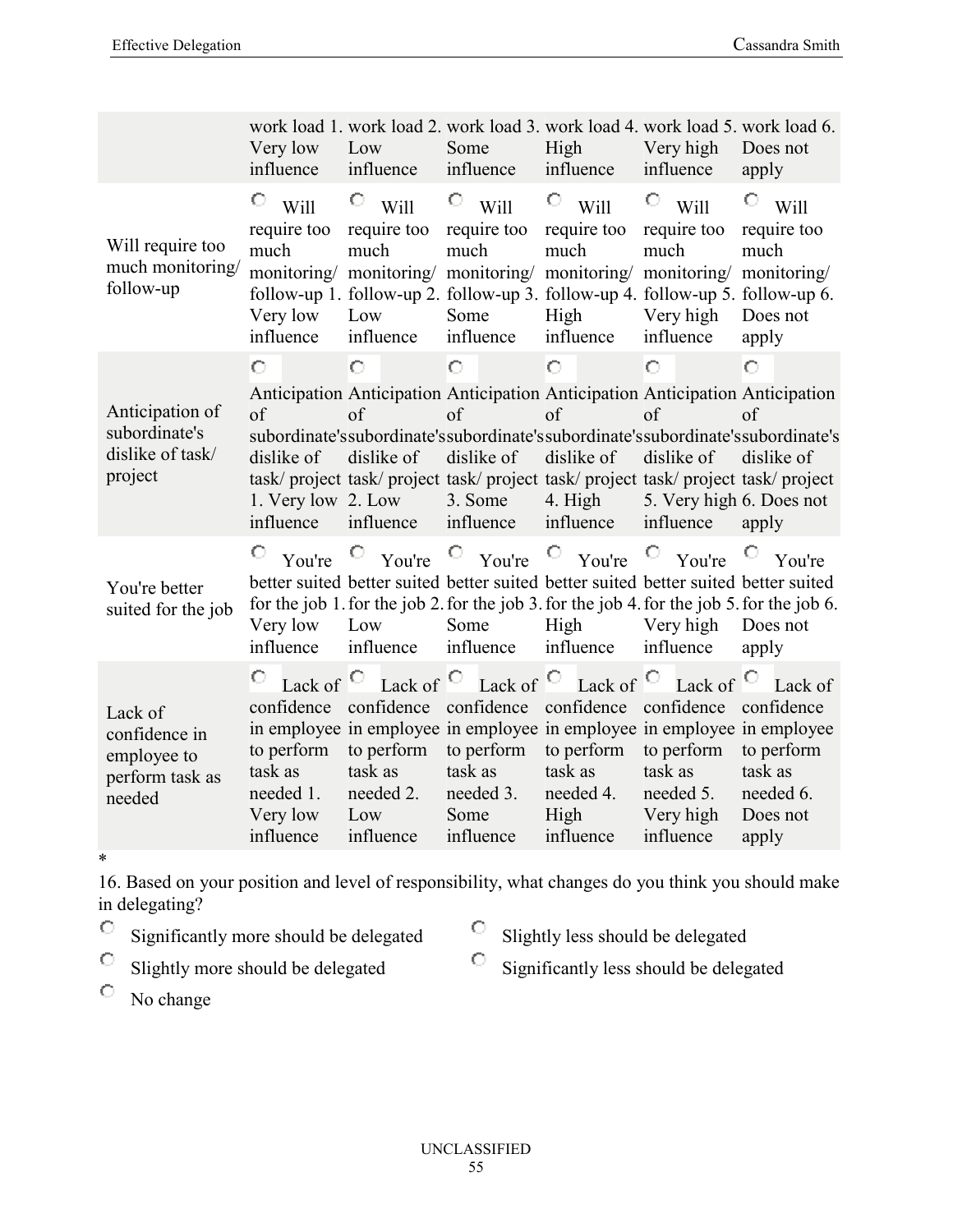\*

17. How would you rate your overall satisfaction with what assignments/ tasks are delegated to you?

- Very satisfied
- $\circ$ Somewhat Satisfied
- $\circ$ **Neutral**
- 0 Somewhat dissatisfied
- 0 Very dissatisfied \*

18. How would you rate your overall satisfaction in HOW assignments/ tasks are delegated to you?

- $\circ$ Very satisfied
- $\bigcirc$ Somewhat satisfied
- $\circ$ **Neutral**
- $\circ$ Somewhat dissatisfied
- $\circ$ Very dissatisfied
- \*

19. Based on your responses to the previous two questions (what tasks are delegated and how tasks are delegated), to what extent are you more or less motivated in your current position?

- 0 Significantly more motivated
- 0 Slightly more motivated
- 0 No change

.

- 0 Slightly less motivated
- $\bigcirc$ Significantly less motivated

20. Please briefly describe the overall effectiveness of delegation/ tasks allocation in the execution of your duties.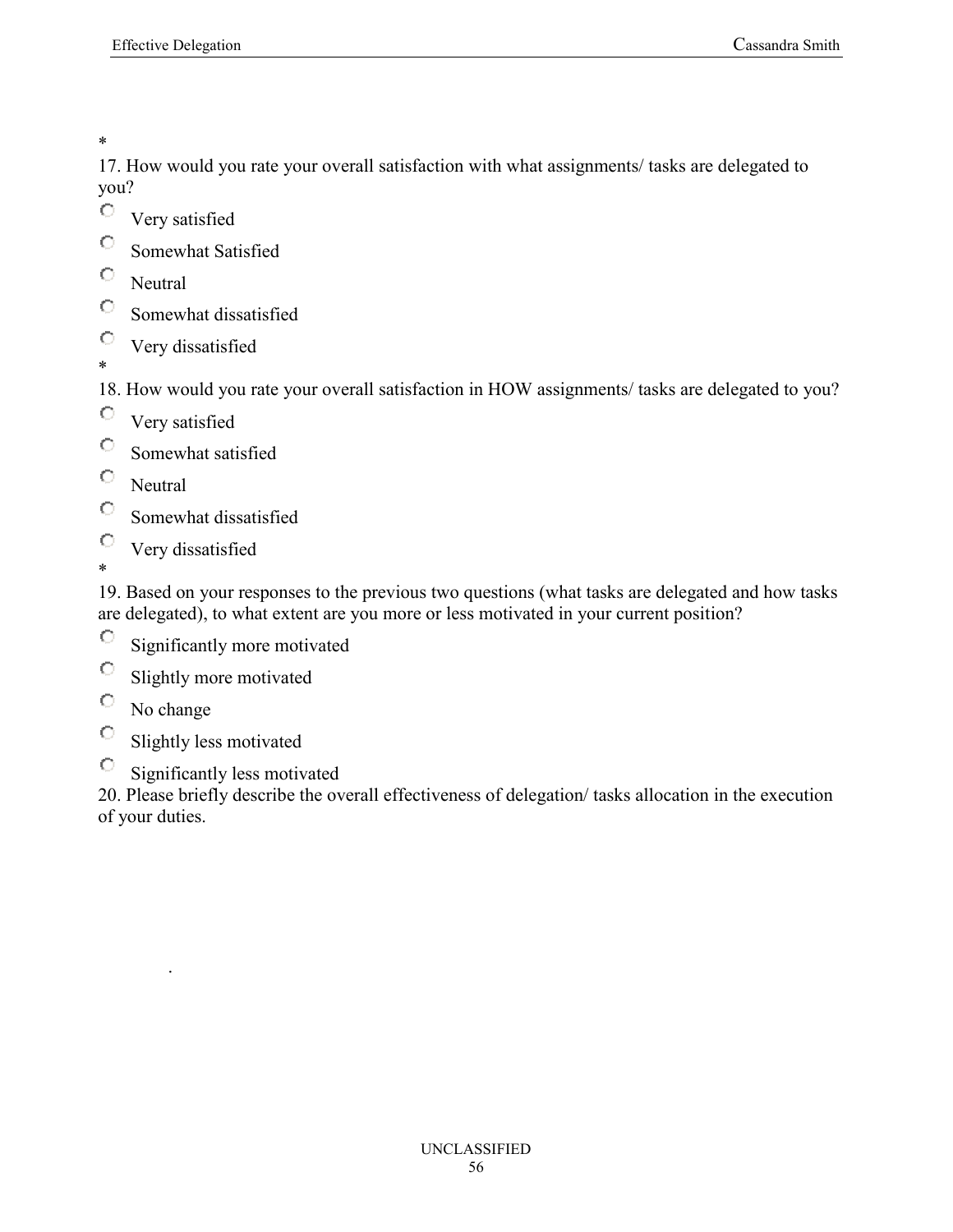## **APPENDIX B: Institutional Review Board Approval**

- **From: Matthew Cole [mcole@ltu.edu]**
- **Sent: Wednesday, November 30, 2011 11:27 AM**
- **To: Smith, Cassandra; Thomas Marx**
- **Cc: Chelf, Kurt;** irb@ltu.edu
- **Subject: RE: IRB application**

Dear Cassandra,

I have reviewed your application to the Lawrence Tech Institutional Review Board for your thesis "Recognizing the Need For and Factors Why Managers Do Not Delegate in the Work Place" and have reviewed the surveymonkey link that contains the survey and voluntary informed consent. I am happy to say that your research has been approved for a period of one year, 10/11/2011-10/11-2012. Please contact the IRB if you require and extension, or if you make any changes to your research that impact the participants.

Please do not hesitate to contact me if you have any questions.

Sincerely, Matthew Cole

Matthew Cole, Ph.D. IRB Chair Lawrence Technological University o. 248.204.3541 f. 248.204.3518 http://vfacstaff.ltu.edu/mcole

\_\_\_\_\_\_\_\_\_\_\_\_\_\_\_\_\_\_\_\_\_\_\_\_\_\_\_\_\_\_\_\_\_\_\_\_\_\_\_\_\_\_\_\_\_\_\_\_\_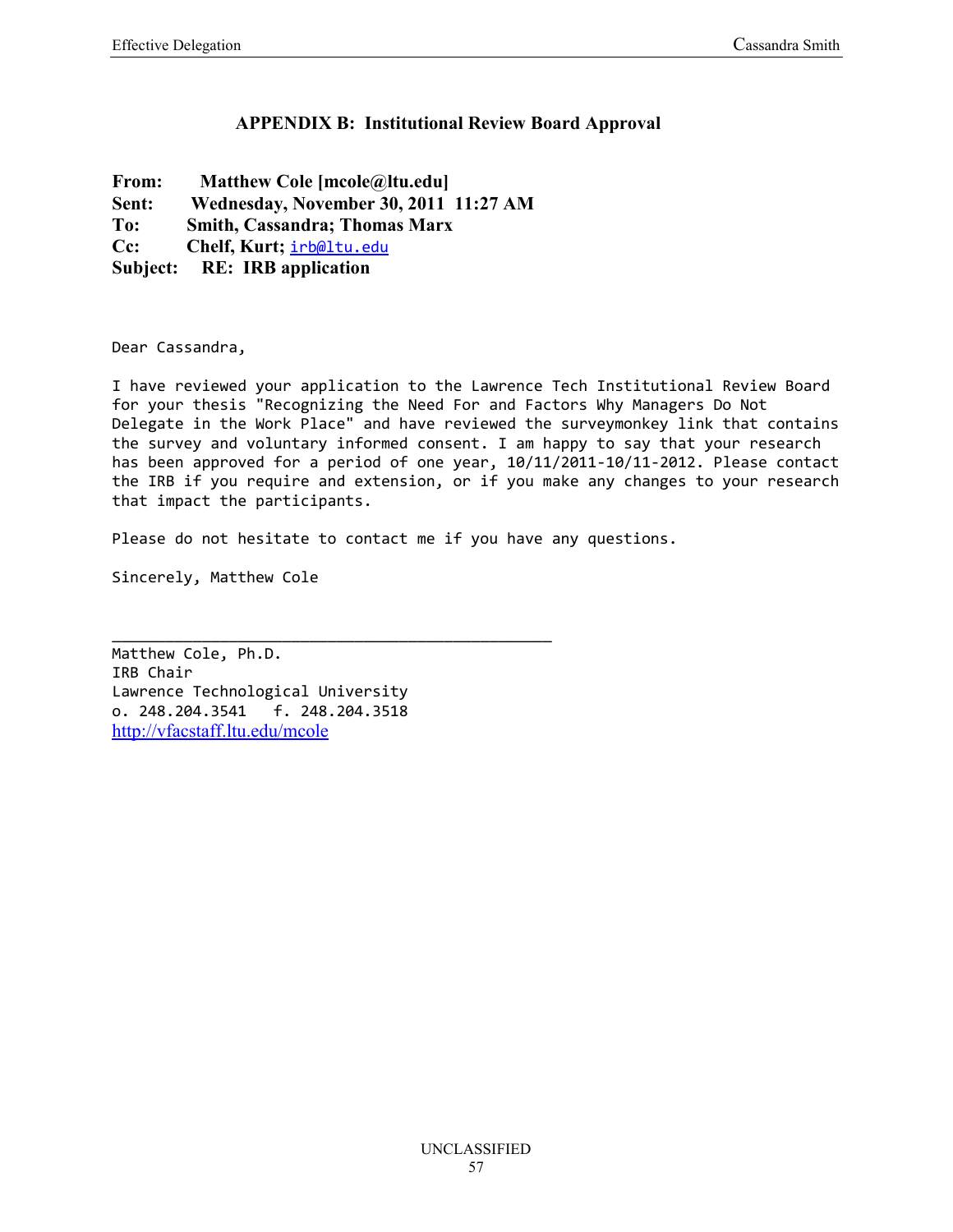# **APPENDIX C: Hypotheses 1 and 2 ANOVA**

| <b>Hypothesis 1</b>         |          |     |                       |          |          |          |
|-----------------------------|----------|-----|-----------------------|----------|----------|----------|
| <b>ANOVA: Single Factor</b> |          |     | <b>Bad Experience</b> |          |          |          |
|                             |          |     |                       |          |          |          |
| <b>SUMMARY</b>              |          |     |                       |          |          |          |
| Groups                      | Count    | Sum | Average               | Variance |          |          |
| 0 DR                        | 18       | 63  | 3.5                   | 2.735294 |          |          |
| 1-15 DR                     | 97       | 278 | 2.865979              | 1.638101 |          |          |
| 16-30 DR                    | 28       | 79  | 2.821429              | 2.892857 |          |          |
| 31-46 DR                    | 11       | 25  | 2.272727              | 1.218182 |          |          |
| 45 over DR                  | 15       | 59  | 3.933333              | 3.209524 |          |          |
|                             |          |     |                       |          |          |          |
|                             |          |     |                       |          |          |          |
| <b>ANOVA</b>                |          |     |                       |          |          |          |
| Source of                   |          |     |                       |          |          |          |
| Variation                   | SS       | df  | МS                    | F        | P-value  | F crit   |
| <b>Between</b>              |          |     |                       |          |          |          |
| Groups                      | 25.96672 | 4   | 6.49168               | 3.140703 | 0.016075 | 2.426775 |
| <b>Within Groups</b>        | 338.98   | 164 | 2.066951              |          |          |          |
|                             |          |     |                       |          |          |          |
| Total                       | 364.9467 | 168 |                       |          |          |          |

## Hypothesis 2 ANOVA: Single Factor Delegation Method

| <b>SUMMARY</b> |       |     |          |          |
|----------------|-------|-----|----------|----------|
| Groups         | Count | Sum | Average  | Variance |
| e-mail         | 150   | 385 | 2.566667 | 1.388143 |
| telephone      | 35    | 84  | 24       | 1.188235 |
| face to face   | 158   | 405 | 2.563291 | 1.304886 |
| other          | 18    | 47  | 2611111  | 1.075163 |

| <b>ANOVA</b>         |          |     |          |          |                |                  |
|----------------------|----------|-----|----------|----------|----------------|------------------|
| Source of            |          |     |          |          |                |                  |
| Variation            | SS       | df  | МS       |          | <i>P-value</i> | F crit           |
| <b>Between</b>       |          |     |          |          |                |                  |
| Groups               | 0.923739 | 3   | 0.307913 | 0.233695 |                | 0.87288 2.629917 |
| <b>Within Groups</b> | 470.3782 | 357 | 1.317586 |          |                |                  |
|                      |          |     |          |          |                |                  |
| Total                | 471.3019 | 360 |          |          |                |                  |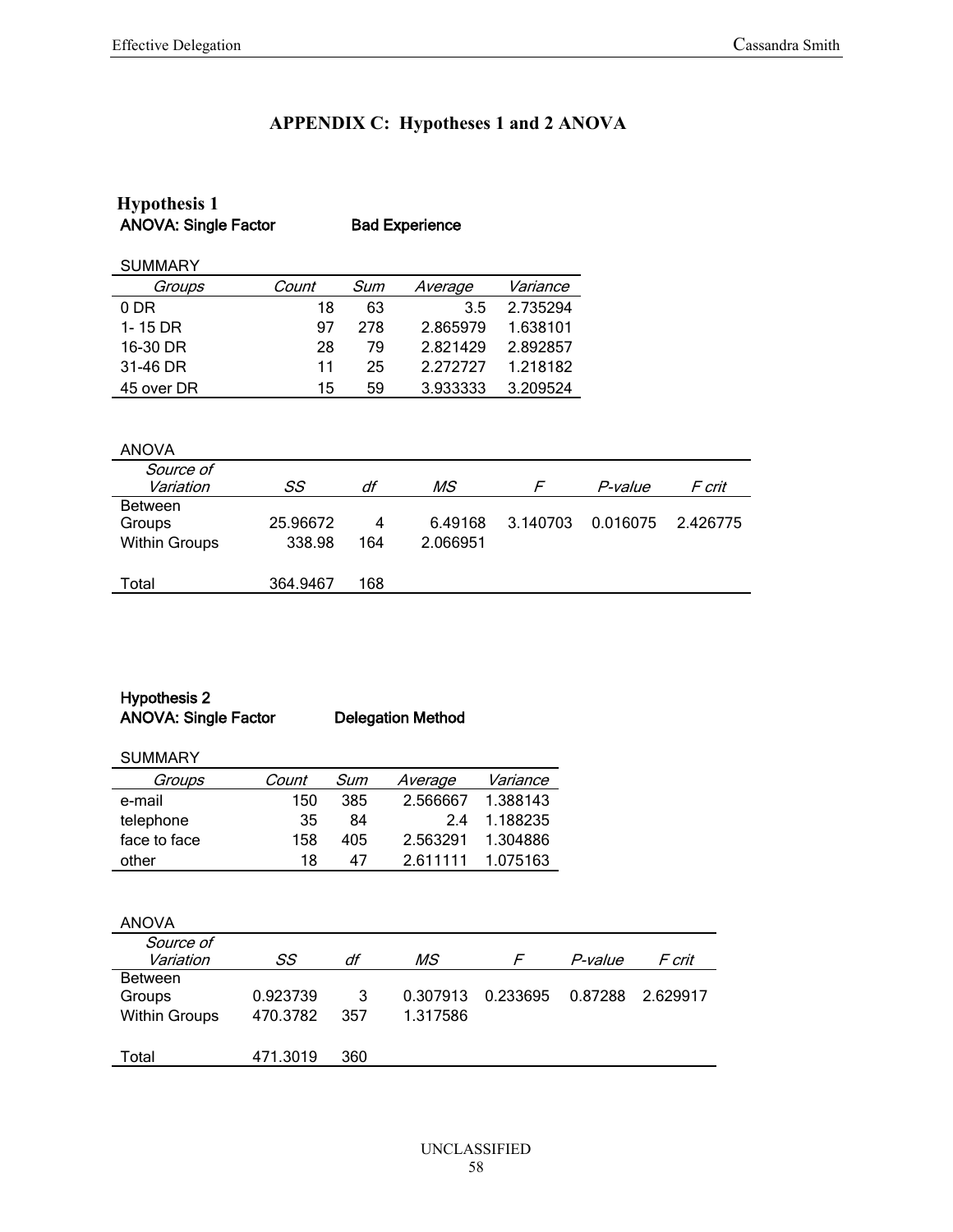## **APPENDIX D: Tukey Test Calculation**

- **Tukey distance,**  $d_t = q_t * \text{SQRT}$  **[(MSE/min(n<sub>1</sub>,n<sub>2</sub>,n<sub>3</sub>,n<sub>4</sub>...)], where MSE is Mean Square Error**
- **P, number of subgroups = 5**
- **q<sup>t</sup> = 3.116 from Table 6.11(Kiemele, 2000)**
- **MSE = 2.066951 from ANOVA table (Kiemele, 2000)**

 $d_t = q_t * SQRT$  (2.006951)/ 11)

**dt =3.116\*SQRT(2.066951/11)= 1.3507**